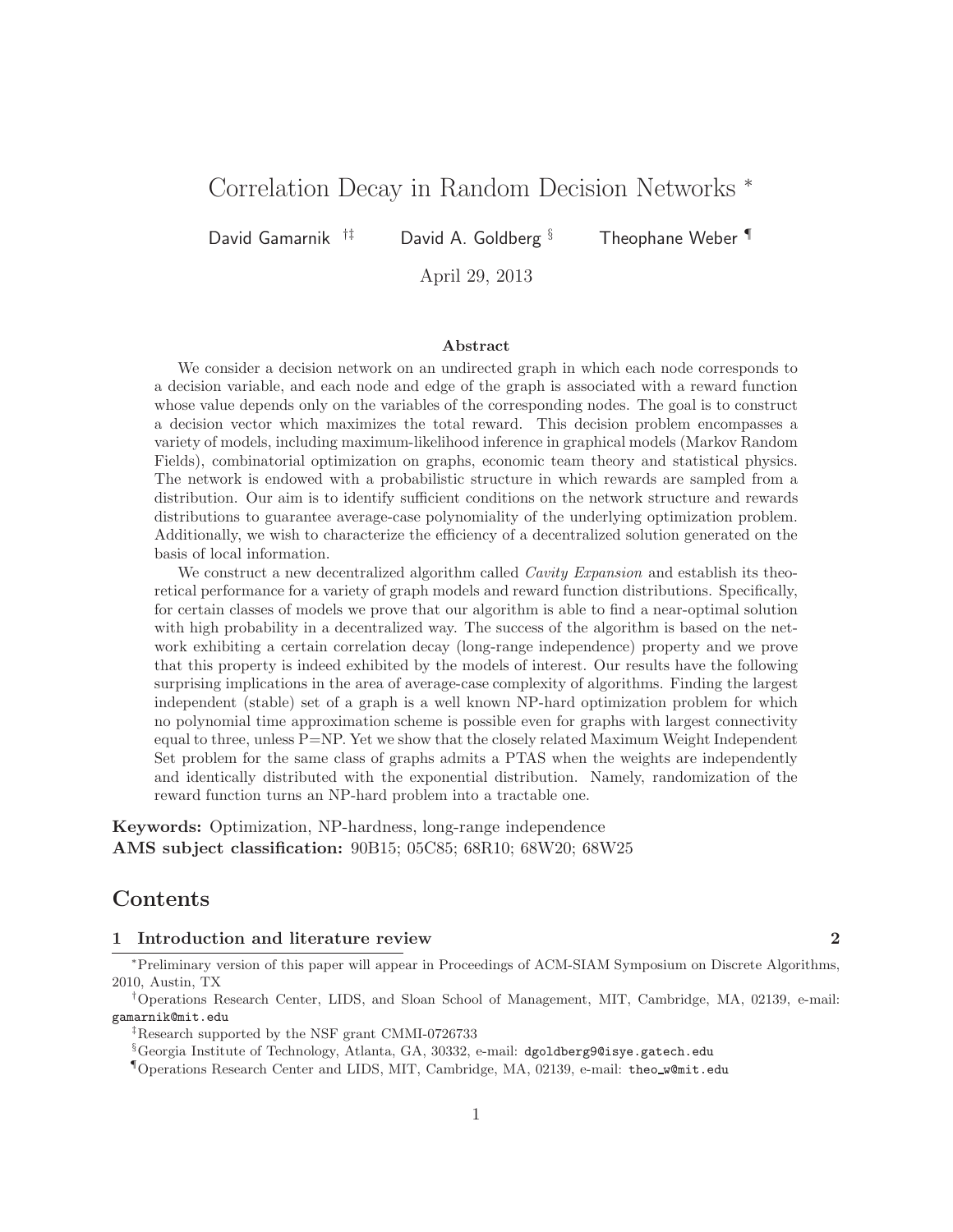| $\overline{2}$ |     | Model description and notations                                                                           | $\boldsymbol{6}$ |
|----------------|-----|-----------------------------------------------------------------------------------------------------------|------------------|
|                | 2.1 |                                                                                                           | $\boldsymbol{6}$ |
|                |     | 2.1.1                                                                                                     | 6                |
|                |     | 2.1.2                                                                                                     | $\boldsymbol{6}$ |
|                |     | 2.1.3                                                                                                     | $\boldsymbol{6}$ |
|                |     | 2.1.4                                                                                                     | $\overline{7}$   |
|                |     | 2.1.5                                                                                                     | $\overline{7}$   |
|                | 2.2 |                                                                                                           | $\overline{7}$   |
| 3              |     | Main results                                                                                              | 9                |
|                | 3.1 |                                                                                                           | 9                |
|                | 3.2 |                                                                                                           | 9                |
| $\overline{4}$ |     | The bonus recursion                                                                                       | 11               |
|                | 4.1 |                                                                                                           | 11               |
|                | 4.2 |                                                                                                           | 12               |
|                | 4.3 | Computation tree and the Cavity Expansion algorithm $\dots \dots \dots \dots \dots \dots$                 | <b>16</b>        |
| $\bf{5}$       |     | Correlation decay and decentralized optimization                                                          | 18               |
|                | 5.1 | Correlation decay implies near-optimal decentralized decisions                                            | 19               |
|                | 5.2 | Correlation decay and efficient decentralized optimization                                                | 20               |
| 6              |     | Establishing the correlation decay property through coupling                                              | 21               |
|                | 6.1 |                                                                                                           | 21               |
|                | 6.2 | Distance-dependent coupling and correlation decay $\dots \dots \dots \dots \dots \dots \dots$             | 23               |
|                |     | 6.2.1                                                                                                     | 23               |
|                | 6.3 |                                                                                                           | 27               |
|                |     | 6.3.1                                                                                                     | 27               |
|                |     | 6.3.2<br>Uniform distribution and proof of Theorem 1 $\dots \dots \dots \dots \dots \dots$                | 28               |
|                |     | 6.3.3                                                                                                     |                  |
| $\overline{7}$ |     | Maximum Weight Independent Set problem                                                                    | 33               |
|                | 7.1 | Cavity expansion and the algorithm $\dots \dots \dots \dots \dots \dots \dots \dots \dots \dots \dots$ 33 |                  |
|                | 7.2 |                                                                                                           |                  |
|                |     | 7.2.1                                                                                                     | 35               |
|                |     | 7.2.2<br>Concentration argument $\dots \dots \dots \dots \dots \dots \dots \dots \dots \dots \dots$       | 38               |
|                | 7.3 |                                                                                                           | 39               |
|                | 7.4 |                                                                                                           | 42               |
| 8              |     | Conclusion                                                                                                | 43               |

# 1 Introduction and literature review

A decision network can be thought of as a team of agents working in a networked structure  $(V, E)$ , where  $V$  is a set of agents, and  $E$  the set of connections (edges) of the network, each edge indicating potential local interactions between agents. Each agent v has to make a decision  $x_v$  from a finite set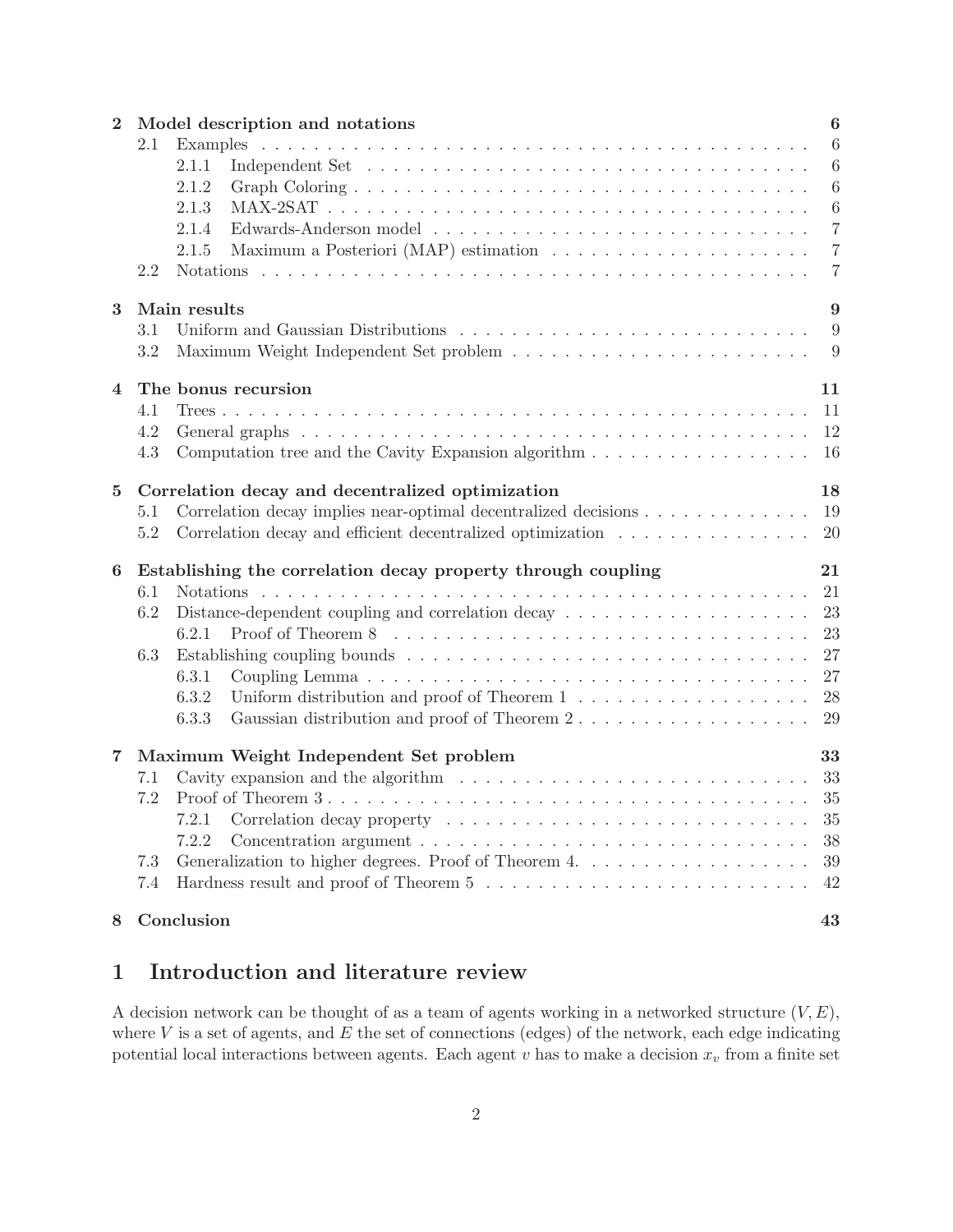of actions, and the team incurs a total reward  $F(x) = \sum \Phi_v(x_v) + \sum_{u,v \in E} \Phi_{u,v}(x_u, x_v)$ , where  $\Phi_v$ and  $\Phi_{u,v}$  are node and edge-based reward functions. The goal of the agents is to choose decisions  $(x_v, v \in V)$  so that the total reward F is maximized. In this paper we will primarily focus on the case when these reward functions are random. The problem stated above with random reward functions  $\Phi_v, \Phi_{u,v}$  subsumes many models in a variety of fields including economic team theory, statistical inference, combinatorial optimization on graphs, and statistical physics. We now discuss some of these models in high level terms. More details are given in the next sections.

Our first example is the class of so-called graphical models, also known as Markov Random Fields - a common model in the area of statistical inference, Bayesian networks, and coding theory (see [WJ08] for an overview of inference techniques for graphical models, and [MM08, HW05] for a comprehensive study of the relations between statistical physics, statistical inference, and combinatorial optimization). One of the key objects in such a model is the state which achieves the mode of the density, namely, the state which maximizes the a priori likelihood. The problem of finding such a state can be cast in the framework defined above. The randomness of the reward function is induced from the uncertainty of model parameters.

In economic team theory (see [Mar55, Rad62, MR72]), an interesting question was raised in [RR01]: what is the cost of decentralization in a chain of agents. In other words, if we assume that each node only receives local information on the network topology and costs, what kind of performance can the team attain? Cast in our framework, this is the problem of finding the maximum of  $F(x)$  by means of local (decentralized) algorithms.

Combinatorial optimization problems typically involve the task of finding a solution which minimizes or maximizes some objective function subject to various constraints supported by the underlying graph. Examples include the problem of finding a largest independent set, minimum and maximum cut problems, max-KSAT (or any boolean constraint satisfaction problem), etc. Finding an optimal solution in many such problems is a special case of the problem of finding  $\max_x F(x)$ described above.

Finally, a key object in statistical physics models is the so-called ground state – a state which achieves the minimum possible energy. Again, finding such an object reduces to solving the problem described above, namely solving the problem  $\max_x F(x)$  ( $\min_x -F(x)$  to be more precise). Of particular interest in statistical physics are models with random interaction potentials. A classical and one of the most studied examples includes the Sherrington-Kirkpatrick model [Tal10], which in our terms corresponds to a complete graph with Gaussian i.i.d. edge based reward functions. Another model widely studied in statistical physics is the so-called Viana-Bray model, which corresponds to random reward functions taking values in  $\{-1,1\}$ . We describe these models in more details in the next section.

The combinatorial nature of the decision problem  $\max_x F(x)$  implies that the problem of finding  $x^* = \text{argmax}_x F(x)$  is NP-hard in general, even for the special case when the decision space for each agent consists only of two elements. This motivates a search for approximate methods which find solutions that theoretically or empirically achieve good proximity to optimality. Such methods usually differ from field to field. In combinatorial optimization the focus has been on developing methods which achieve some provably guaranteed approximation level using a variety of approaches, including linear programming, semi-definite relaxations and purely combinatorial methods [Hoc97]. In the area of graphical models, the focus has been on developing new families of distributed inference algorithms. One of the most studied techniques is the Belief Propagation (BP) algorithm [Lau96, Jor04, YFW00]. Since the algorithm proposed in the present paper bears some similarity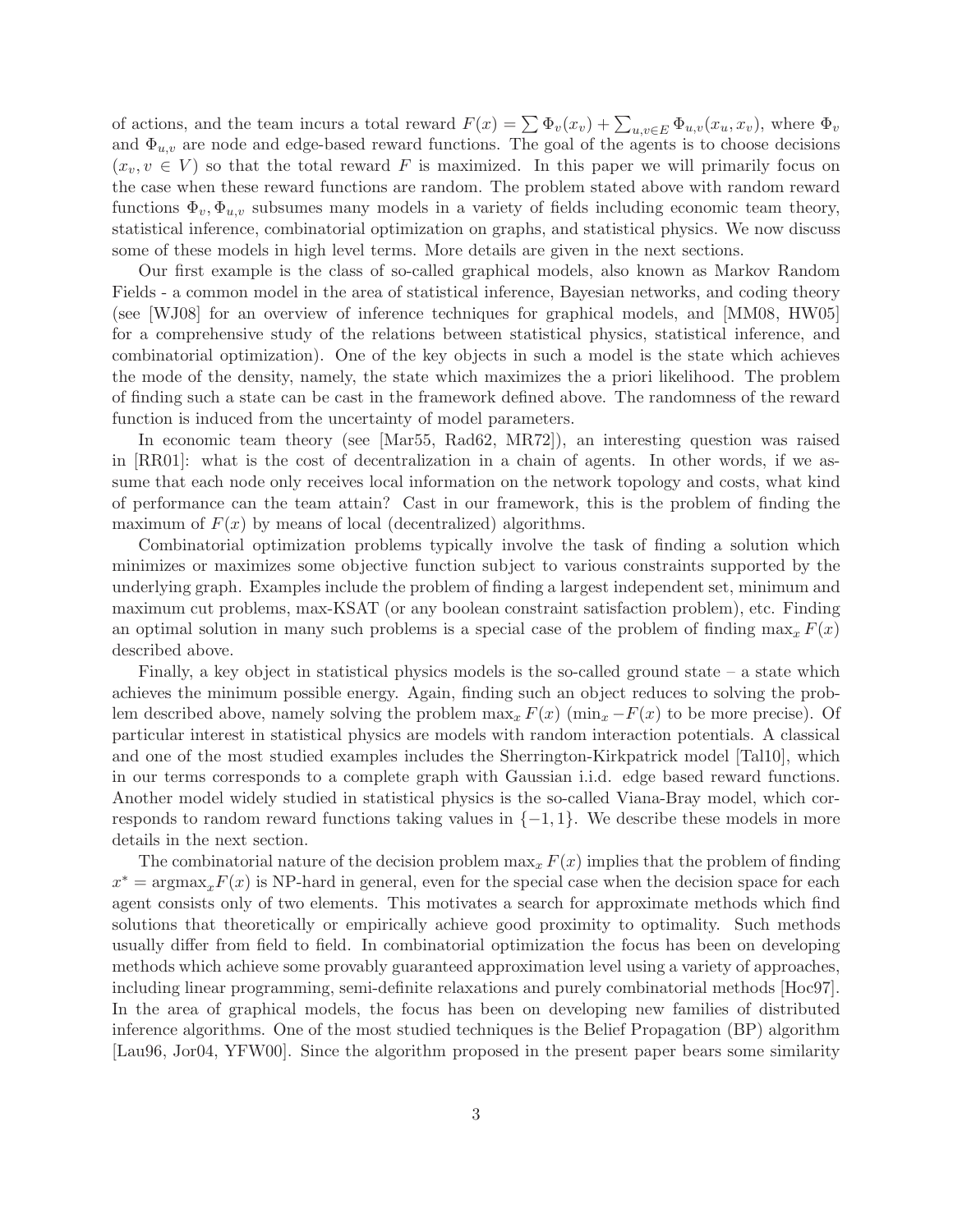and is motivated by the BP algorithm, we provide below a brief summary of known theoretical facts about this algorithm.

The BP algorithm is known to find an optimal solution  $x^*$  when the underlying graph is a tree, but may fail to converge, let alone produce an optimal (or correct) solution when the underlying graph contains several cycles [PS88],[WJ08]. Despite this fact, it often has excellent empirical performance. Also, in some cases, BP can be proven to produce an optimal solution, even when the underlying graph contains cycles. In a framework similar to ours, Moallemi and Van Roy [MR09] show that BP converges and produces an optimal solution when the action space is continuous and the cost functions  $\Phi_{u,v}$  and  $\Phi_u$  are quadratic and convex. This was extended to general convex functions in [MR07]. Other cases where BP produces optimal solutions include Maximum Weight Bipartite Matching [San07, BBCZ08, BSS08] (for matchings), Maximum Weight Independent Sets (MWIS) problems where the LP relaxation is tight ( [SSW07]), network flow problems [GSW10], and more generally, optimization problems defined on totally unimodular constraint matrices [Che08]. The problem of finding the maximum likelihood estimation based on Gaussian noise can also be solved by running BP on a loopy graph  $[FW01], [RR01], [JMW06].$ 

The goal of this paper is to introduce and study a new algorithm for the problem of finding  $\max F(x)$  and  $x^* = \argmax F(x)$ . Our algorithm is called the *Cavity Expansion* (CE) algorithm, and it falls into the framework of message-passing type algorithms. We obtain sufficient conditions for the asymptotic optimality of our algorithm based on the so-called correlation decay property. Our algorithm draws upon several recent ideas. On the one hand, we rely on a technique used recently for constructing approximation algorithms for solving certain graph counting problems. Specifically, Bandyopadhyay and Gamarnik [BG08], and Weitz [Wei06] introduced a new class of algorithms for these problems which are based on local (in the graph-theoretic sense) computation. Provided that the model exhibits a form of correlation decay, these algorithms provide provable approximation guarantees. The approach was later extended in Gamarnik and Katz [GK07],[GK10], Bayati et al [BGK+07], and Jung and Shah [JS07]. The present work develops a similar approach, but for *optimization* problems. The description of the CE algorithm begins by introducing the notion of a *bonus*  $B_v(x)$  for each node/decision pair  $(v, x)$ . We note that the notion of bonus was heavily used recently in several papers devoted to the local weak convergence theory [Ald01],[AS03],[GNS06]. Also, the nearly identical notion of cavity has been used recently in the statistical physics literature [MP03, RBMM04].  $B_v(x)$  is defined as the difference between the optimal reward for the entire network when the action in  $v$  is  $x$  versus the optimal reward when the action in the same node is 0 (any other base action can be taken instead of 0). It is easily shown that knowing  $B_v(x)$  is equivalent to solving the original decision problem. We obtain a recursion expressing the bonus  $B_v(x)$  in terms of bonuses of the neighbors of v in suitably modified sub-networks of the underlying network. The algorithm then proceeds by expanding this recursion, in a breadth-first search manner, for some fixed number of steps t, thus constructing an associated computation tree with depth t. At the initialization point the bonus values are assigned some default value. Then the approximation value  $\hat{B}_v(x)$  is computed using this computation tree. If this computation was conducted for  $t$  equalling roughly the length  $L$  of the longest self-avoiding path of the graph, it would result in exact computation of the bonus values  $B_v(x)$ . Yet the computation effort associated with this scheme is exponential in  $L$ , which itself often grows linearly with the size of the graph.

The key insight of our work is that in many cases, the dependence of the bonus  $B_v(x)$  on cavities associated with other nodes in the computation tree dies out exponentially fast as a function of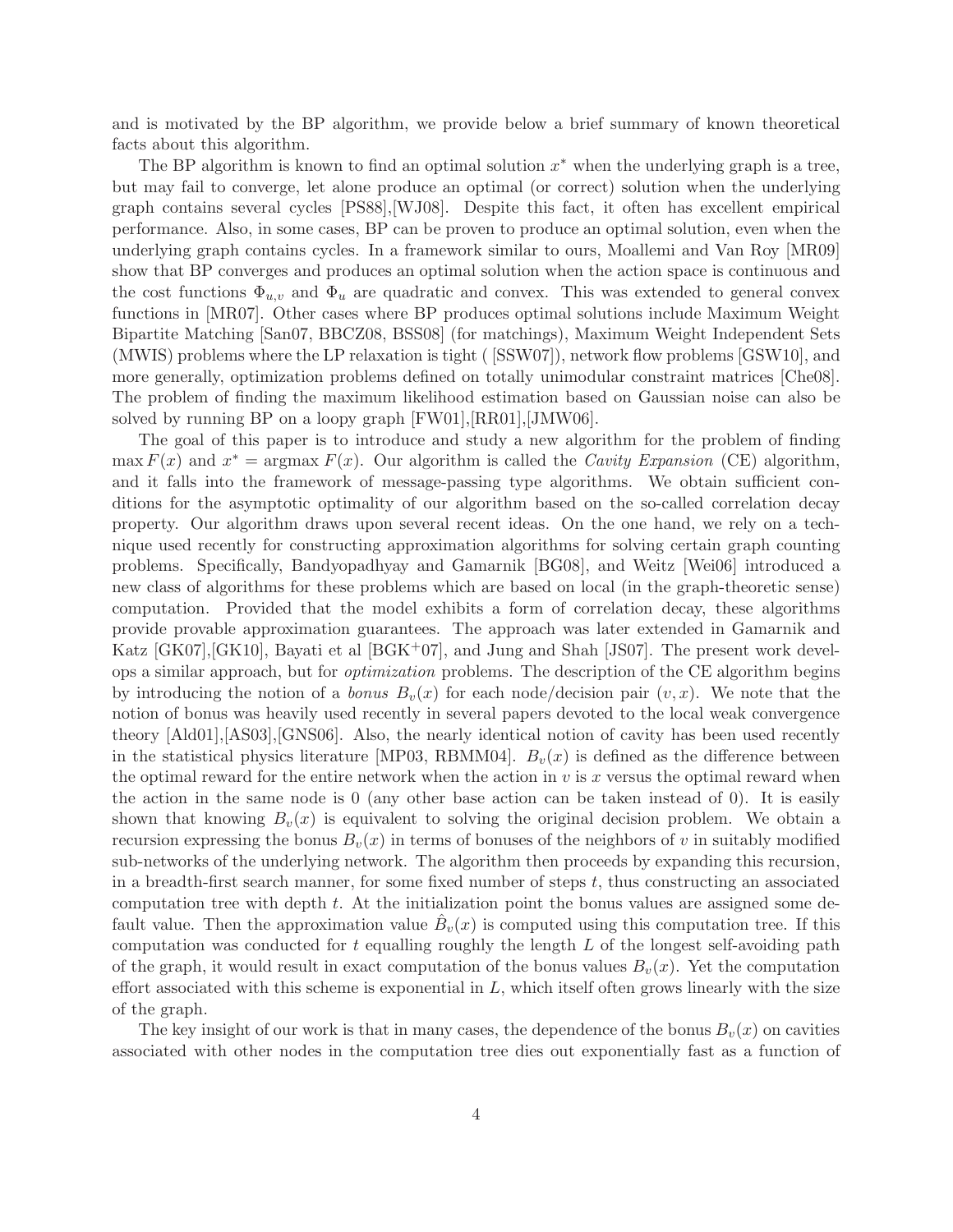the distance between the nodes. This phenomenon is generally called *correlation decay*. In earlier work [Ald92, Ald01, AS03, GNS06, GG09], it was shown that some optimization problems on locally tree-like graphs with random rewards are tractable, as they exhibit the correlation decay property. This is precisely our approach. We show that if we compute  $B_v(x)$  based on the computation tree with only constant depth r, the resulting error  $\hat{B}_v(x) - B_v(x)$  is exponentially small in r. By taking  $r = O(\log(1/\epsilon))$  for any target accuracy  $\epsilon$ , this approach leads to an  $\epsilon$ -approximation scheme for computing the optimal reward  $\max_x F(x)$ . Thus, the main associated technical goal is establishing the correlation decay property for the associated computation tree.

We indeed establish that the correlation decay property holds for several classes of decision networks associated with random reward functions  $\Phi = (\Phi_v, \Phi_{u,v})$ . Specifically, we give concrete results for the cases of uniform and Gaussian distributed functions for unconstrained optimization in networks with bounded connectivity (graph degree) ∆. We assume that the rewards are independent across different nodes and edges. This is consistent with all of the models with random rewards described above. For the simplicity of analysis we further assume that the reward values are independent for different decisions. Although both the algorithm and analysis can be extended to some cases of dependent rewards as well, we leave the general case of dependent rewards for future research. While the Gaussian distribution is motivated by the spin glass models described above, the case of the uniform distribution is treated simply in order to illustrate that our approach does not hinge on particular distributional assumptions (e.g. Gaussian reward functions).

Finally, we also consider exponentially distributed (with parameter 1) weights for the MWIS problem. In this setting, our results have a particularly interesting implication for the theory of average-case analysis of combinatorial optimization problems. It is known that finding the size of a maximum independent set of a graph does not admit a constant factor approximation algorithm for general graphs: Hastad [Has96] showed that for every  $0 < \delta < 1$  no  $n^{1-\delta}$  approximation algorithm can exist for this problem unless  $P = NP$ , where n is the number of nodes. But even for the class of graphs with degree at most 3, no factor 1.0071 approximation algorithm can exist, under the same complexity-theoretic assumption, as shown in Berman and Karpinski [BK99]. In contrast, we show that when  $\Delta \leq 3$  and the node weights are independently generated from a parameter 1 exponential distribution, the problem of finding the maximum weight independent set admits a PTAS. Thus, surprisingly, introducing random weights turns a combinatorially intractable problem into a tractable one. We further extend these results to the case  $\Delta > 3$ , but for different node weight distributions.

The rest of the paper is organized as follows. In section 2, we describe the general model and notations. In Section 3, we present our main results. In Section 4, we derive the bonus recursion, an exact recursion for computing the bonus of a node in a decision network, and from it develop the Cavity Expansion algorithm. In Section 5, we prove that the correlation decay property implies optimality of the bonus recursion and local optimality of the solution. The rest of the paper is devoted to identifying sufficient conditions for correlation decay (and hence, optimality of the CE algorithm). In Section 6, we show how a coupling argument can be used to prove the correlation decay property for the case of uniform and Gaussian weight distributions, and in Section 7, we establish the correlation decay property for the MWIS problem using a different argument based on monotonocity. We present concluding thoughts in Section 8.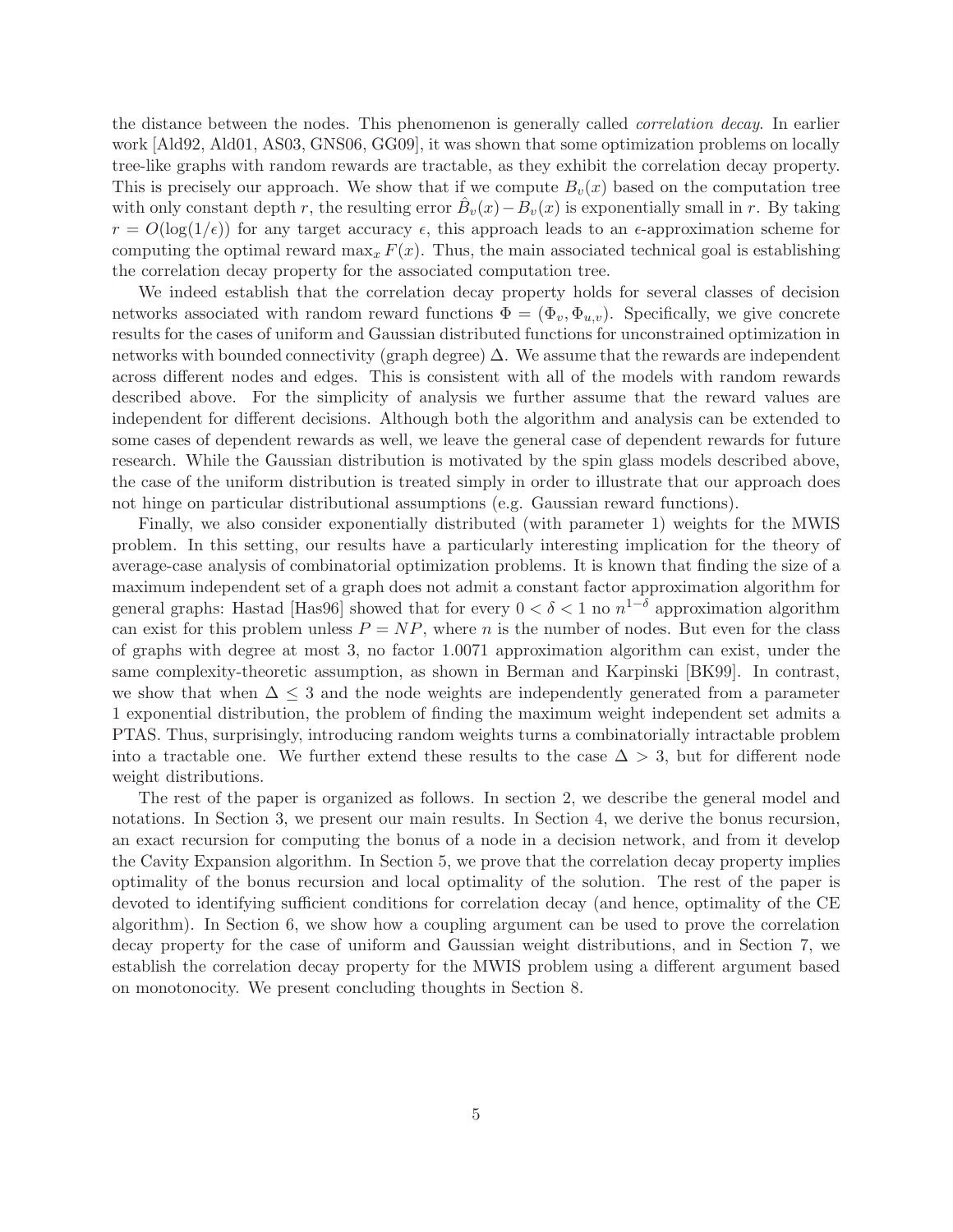### 2 Model description and notations

Consider a decision network  $\mathcal{G} = (V, E, \Phi, \chi)$ . Here  $(V, E)$  is an undirected simple graph in which each node  $u \in V$  represents an agent, and edges  $e \in E$  represent a possible interaction between two agents. Each agent makes a decision  $x_u \in \chi \triangleq \{0, 1, \ldots, T-1\}$ . For every  $v \in V$ , a function  $\Phi_v : \chi \to \mathbb{R}$  is given. Also for every edge  $e = (u, v)$  a function  $\Phi_e : \chi^2 \to \mathbb{R} \cup \{-\infty\}$  is given. The inclusion of  $-\infty$  into the range of  $\Phi_e$  is needed in order to model the "hard constraints" in the MWIS problem - prohibiting two ends of an edge to belong to an independent set. Functions  $\Phi_v$  and  $\Phi_e$  will be called *potential functions* and *interaction functions* respectively. Let  $\Phi = ((\Phi_v)_{v \in V}, (\Phi_e)_{e \in E})$ . A vector  $\mathbf{x} = (x_1, x_2, \dots, x_{|V|})$  of actions is called a solution for the decision network. The value of solution **x** is defined to be  $F_g(\mathbf{x}) = \sum_{(u,v)\in E} \Phi_{u,v}(x_u, x_v) + \sum_v \Phi_v(x_v)$ . The quantity  $J_g \triangleq$  $\max_{\mathbf{x}} F_{\mathcal{G}}(\mathbf{x})$  is called the (optimal) value of the network  $\mathcal{G}$ . A decision  $\mathbf{x}$  is optimal if  $F_{\mathcal{G}}(\mathbf{x}) = J_{\mathcal{G}}$ .

In a Markov Random Field (MRF), a set of random variables  $\mathbf{X} = (X_1, \ldots, X_n)$  is assigned a probability  $\mathbb{P}(\mathbf{X} = \mathbf{x})$  proportional to  $\exp(F_{\mathcal{G}}(\mathbf{x}))$ . In this context, the quantity  $F_{\mathcal{G}}(\mathbf{x})$  can be considered as the log-likelihood of assignment x, and maximizing it corresponds to finding a maximum a posterior assignment of the MRF defined by  $F<sub>G</sub>$ .

The main focus of this paper will be on the case where  $\Phi_v(x), \Phi_e(x, y)$  are random variables (however, the actual realizations of the random variables are observed by the agents, and their decisions depend on the observed values  $\Phi_v(x)$  and  $\Phi_e(x, y)$ .

### 2.1 Examples

### 2.1.1 Independent Set

Suppose the nodes of the graph are equipped with weights  $W_v \geq 0, v \in V$ . A set of nodes  $I \subset V$  $\sum_{u\in I} W_u$ . The Maximum Weight Independent Set (MWIS) problem is the problem of finding the is an independent set if  $(u, v) \notin E$  for every  $u, v \in I$ . The weight of an (independent) set I is independent set I with the largest weight. It can be recast as a decision network problem by setting  $\chi = \{0, 1\}, \Phi_e(0, 0) = \Phi_e(0, 1) = \Phi_e(1, 0) = 0, \Phi_e(1, 1) = -\infty, \Phi_v(1) = W_v, \Phi_v(0) = 0.$ 

### 2.1.2 Graph Coloring

An assignment  $\phi$  of nodes V to colors  $\{1, \ldots, q\}$  is defined to be proper coloring if no monochromatic edges are created. Namely, for every edge  $(v, u)$ ,  $\phi(v) \neq \phi(u)$ . Suppose each node/color pair  $(v, x) \in V \times \{1, \ldots, q\}$  is equipped with a weight  $W_{v,x} \geq 0$ . The (weight) coloring problem is the problem of finding a proper coloring  $\phi$  with maximum total weight  $\sum_{v} W_{v,\phi(v)}$ . In terms of decision network framework, we have  $\Phi_{v,u}(x,x) = -\infty, \Phi_{v,u}(x,y) = 0, \forall x \neq y \in \chi = \{1,\ldots,q\}, (v,u) \in E$ and  $\Phi_v(x) = W_{v,x}, \forall v \in V, x \in \chi$ .

### 2.1.3 MAX-2SAT

Let  $(Z_1, \ldots, Z_n)$  be a set of boolean variables. Let  $(C_1, \ldots, C_m)$  be a list of clauses of the form  $(Z_i \vee Z_j)$ ,  $(Z_i \vee \overline{Z_j})$ ,  $(\overline{Z_i} \vee Z_j)$  or  $(\overline{Z_i} \vee \overline{Z_j})$ . The MAX-2SAT problem consists of finding an assignment for binary variables  $Z_i$  which maximizes the number of satisfied clauses  $C_i$ . In terms of a decision network, take  $V = \{1, \ldots, n\}$ ,  $E = \{(i, j) : Z_i \text{ and } Z_j \text{ appear in a common clause}\}$ , and for any k, let  $\Phi_k(x, y)$  be 1 if the clause  $C_k$  is satisfied when  $(Z_i, Z_j) = (x, y)$  and 0 otherwise. Let  $\Phi_v(x) = 0$  for all v, x. Often a random instance of the MAX-2SAT problem is considered where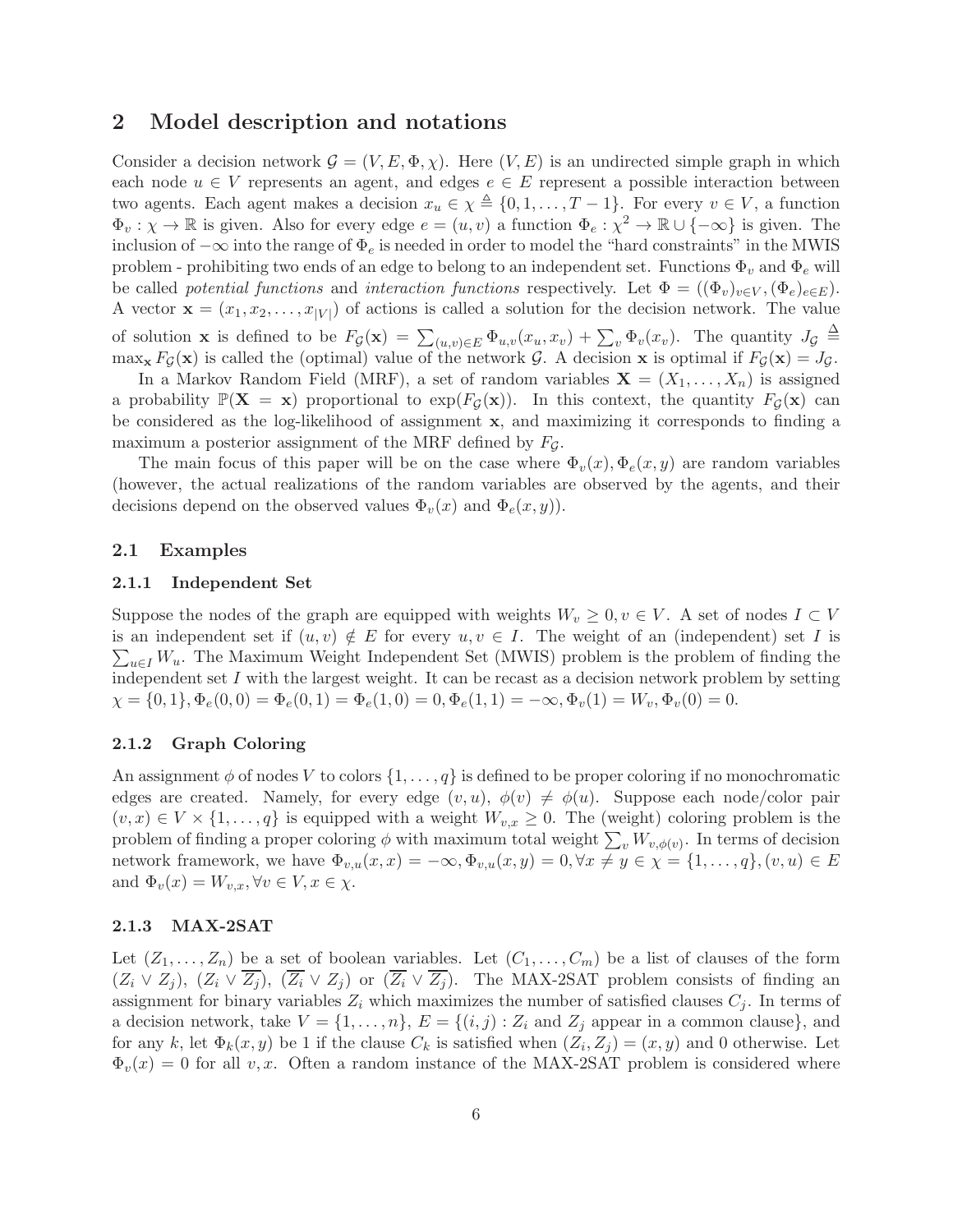the edges are generated according to some random law and the clauses are generated by negating each participating variable equiprobably and independently. This corresponds in our setting to a decision network where both the edge set E and reward functions  $\Phi_k$  are random.

#### 2.1.4 Edwards-Anderson model

The following model is widely studied in the theory of spin glasses [MPV87]. Using our notations,  $T = 1$  and  $\Phi_v(x) = 0$  for all v, x and  $\Phi_{v,u}(x, y) = J_{v,u}(2x-1)(2y-1)$ , where  $J_{v,u}$  are i.i.d. standard normal Gaussian random variables. Typically the alphabet  $\{-1, 1\}$  is used for convenience instead of  $\{0,1\}$ , leading to  $\Phi_{v,u}(x,y) = Jxy$ . Furthermore a lot of focus is on the case when  $(V, E)$  is a subgraph induced by the lattice  $\mathbb{Z}^d$ . A similar model assumes  $J_{u,v}$  are symmetric i.i.d. Bernoulli random variables with values  $\{-1, 1\}$ .

### 2.1.5 Maximum a Posteriori (MAP) estimation

This example is motivated by statistical inference. Consider a graph  $(V, E)$  with  $|V| = n$  and  $|E| = m$ , a set of real numbers  $\mathbf{p} = (p_1, \dots, p_n) \in [0, 1]^n$ , and a family  $(f_1, \dots, f_m)$  of functions such that for each  $(i, j) \in E$ ,  $f_{i,j} = f_{i,j} (o, x, y) : \mathbb{R} \times \{0, 1\}^2 \to \mathbb{R}_+$  where  $o \in \mathbb{R}$  and  $x, y \in \{0, 1\}$ . Assume that for each  $(x, y)$ ,  $f_{i,j}(\cdot, x, y)$  is a probability density function. Consider two sets  $\mathbf{C} = (C_i)_{1 \leq i \leq n}$ and  $\mathbf{O} = (O_j)_{1 \leq j \leq m}$  of random variables, with joint probability density

$$
P(\mathbf{O}, \mathbf{C}) = \prod_{i} p_i^{c_i} (1 - p_i)^{1 - c_i} \prod_{(i,j) \in E} f_{i,j}(o_{i,j}, c_i, c_j).
$$

**C** is a set of Bernoulli random variables ("causes") with probability  $P(C_i = 1) = p_i$ , and **O** is a set of continuous "observation" random variables. Conditional on the cause variables C, the observation variables O are independent, and each  $O_{i,j}$  has density  $f_{i,j}(o, c_i, c_j)$ . Assume the variables O represent observed measurements used to infer on hidden causes C. Using Bayes' formula, given observations  $O$ , the log posterior probability of the causes variables  $C$  is equal to:

$$
\log P(\mathbf{C} = \mathbf{c} \mid \mathbf{O} = \mathbf{o}) = K + \sum_{i} \Phi_i(c_i) + \sum_{i,j \in E} \Phi_{i,j}(c_i, c_j),
$$

where

$$
\Phi_i(c_i) = \log (p_i/(1-p_i))c_i, \n\Phi_{i,j}(c_i, c_j) = \log (f_{i,j}(o_{i,j}, c_i, c_j)),
$$

and K is a random number which does not depend on  $c$ . Finding the maximum a posteriori values of **C** given **O** is equivalent to finding the optimal solution of the decision network  $\mathcal{G} = (V, E, \Phi, \{0, 1\})$ . Note that the interaction functions  $\Phi_{i,j}$  are naturally randomized, since  $\Phi_{i,j}(x, y)$  depends on the observation o, which is random itself.

### 2.2 Notations

For any two nodes  $u, v$  in V, let  $d(u, v)$  be the length (number of edges) of a shortest path between u and v. Given a node u and integer  $r \geq 0$ , let  $\mathcal{B}_{\mathcal{G}}(u,r) \triangleq \{v \in V : d(u,v) \leq r\}$  and  $\mathcal{N}_{\mathcal{G}}(u) \triangleq$  $\mathcal{B}(u,1)\setminus\{u\}$  be the set of neighbors of u. For any node u, let  $\Delta_{\mathcal{G}}(u) \triangleq |\mathcal{N}_{\mathcal{G}}(u)|$  be the number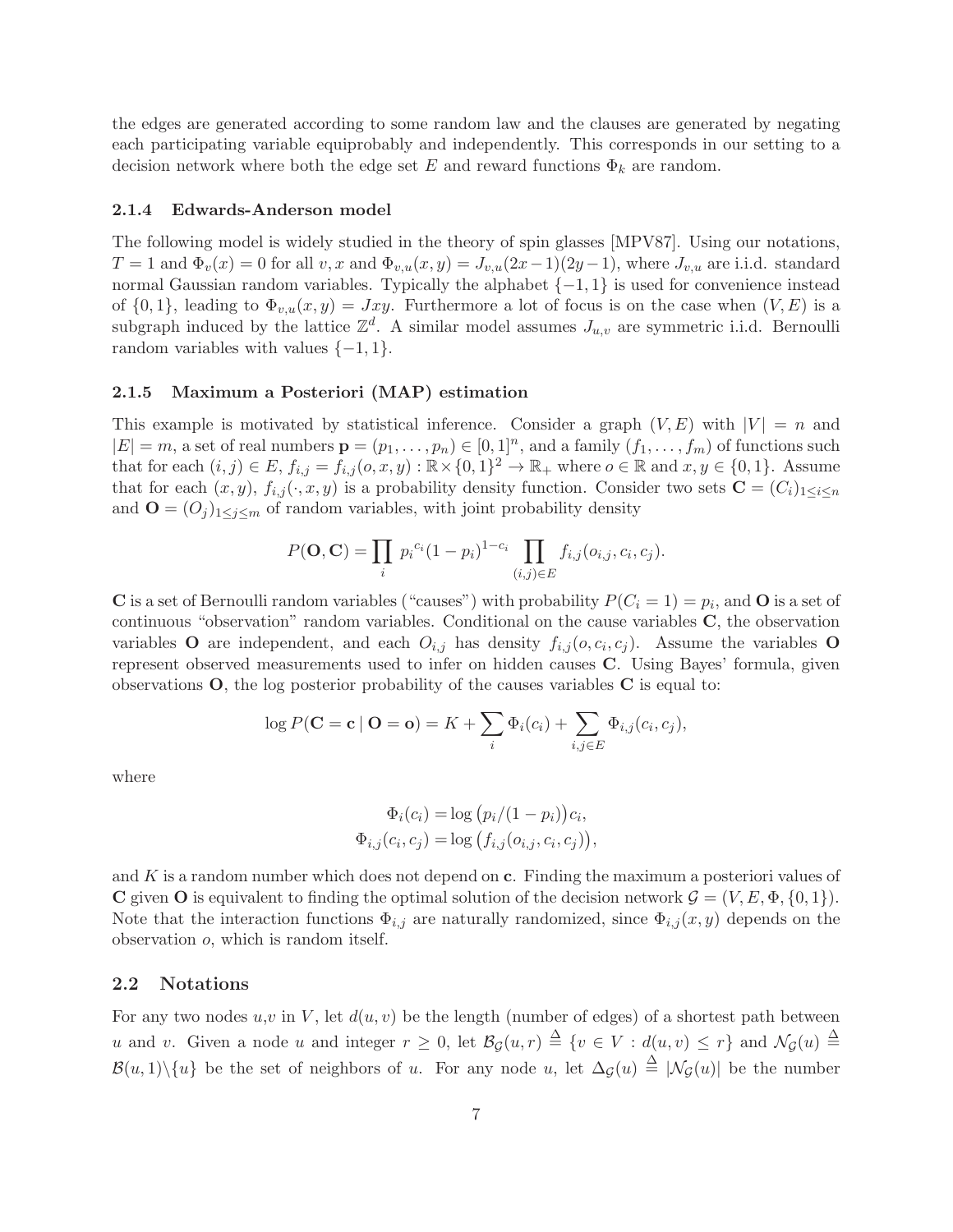of neighbors (degree) of u in G. Let  $\Delta_G$  be the maximum degree of the graph  $(V, E)$ ; namely,  $\Delta_G = \max_v |\mathcal{N}(v)|$ . Often we will omit the reference to the network G when it is obvious from the context.

For any subgraph  $(V', E')$  of  $(V, E)$  (i.e.  $V' \subset V$ ,  $E' \subset E \cap V'^2$ ), the subnetwork  $\mathcal{G}'$  induced by  $(V, E)$  is the network  $(V', E', \Phi', \chi)$ , where  $\Phi' = ((\Phi_v)_{v \in V'}, (\Phi_e)_{e \in E'})$ .

Given a subset of nodes  $\mathbf{v} = (v_1, \ldots, v_k)$ , and  $\mathbf{x} = (x_1, \ldots, x_k) \in \chi^k$ , let  $J_{\mathcal{G},\mathbf{v}}(\mathbf{x})$  be the optimal value when the actions of nodes  $v_1, \ldots, v_k$  are fixed to be  $x_1, \ldots, x_k$  respectively:  $J_{\mathcal{G},\mathbf{v}}(\mathbf{x}) =$  $\max_{\mathbf{x}:x_{v_i}=x_i,1\leq i\leq k} F_{\mathcal{G}}(\mathbf{x})$ . Given  $v\in V$  and  $x\in\chi$ , the quantity  $B_{\mathcal{G},v}(x) \triangleq J_{\mathcal{G},v}(x) - J_{\mathcal{G},v}(0)$  is called the *bonus* of action  $x$  at node  $v$ . Namely it is the difference of optimal values when the decision at node v is set to x and 0 respectively (the choice of 0 is arbitrary). The bonus function of v is  $B_{\mathcal{G},v} = (B_{\mathcal{G},v}(x))_{x \in \chi}$ . Since  $B_{\mathcal{G},v}(0) = 0$ ,  $B_{\mathcal{G},v}$  can be thought of as element of  $\mathbb{R}^{T-1}$ . In the important special case  $\chi = \{0, 1\}$ , the bonus function is a scalar  $B_{\mathcal{G},v} = J_{\mathcal{G},v}(1) - J_{\mathcal{G},v}(0)$ . In this case, if  $B_{\mathcal{G},v} > 0$  (resp.  $B_{\mathcal{G},v} < 0$ ) then  $J_{\mathcal{G},v}(1) > J_{\mathcal{G},v}(0)$  and action 1 (resp. action 0) is optimal for v. When  $B_{\mathcal{G},v} = 0$  there are optimal decisions consistent both with  $x_v = 0$  and  $x_v = 1$ . Again, when  $G$  is obvious from the context, it will be omitted from the notation.

For any network G, we call  $M(G) = \max(|V|, |E|, |\chi|)$  the size of the network. Since we will exclusively consider graphs with degree  $\Delta$  and the size T of the action space both bounded by a constant, for all practical purposes we can think of  $|V|$  as the size of the instance. When we say that an algorithm is polynomial time, we mean that the running time of the algorithm is upper bounded by a polynomial in |V|. An algorithm  $\mathcal A$  is said to be an  $\epsilon$ -loss additive approximation algorithm for the problem of finding an optimal decision if for any network  $\mathcal G$  it produces in polynomial time a decision  $\hat{x}$  such that  $J_{\mathcal{G}} - F(\hat{x}) < \epsilon$ . If all reward functions are positive, the algorithm A is said to be an  $(1 + \epsilon)$ -factor multiplicative approximation algorithm if it outputs a solution  $\hat{x}$ such that  $J_{\mathcal{G}}/F(\hat{x}) < 1 + \epsilon$ . We call such an algorithm an additive (resp. multiplicative) PTAS (Polynomial Time Approximation Scheme) if it is an  $\epsilon$ -loss (resp.  $(1 + \epsilon)$ -factor) additive (resp. multiplicative) approximation algorithm for every  $\epsilon > 0$  and runs in time which is polynomial in  $|V|$ . An algorithm is called an FPTAS (Fully Polynomial Time Approximation Scheme) if it runs in time which is polynomial in  $|V|$  and  $1/\epsilon$ . For our purposes another relevant class of algorithms is EPTAS. This is the class of algorithms which produce  $\epsilon$ -approximation (either additive or multiplicative) in time  $O(|V|^{O(1)}g(\epsilon))$ , where  $g(\epsilon)$  is some function independent from |V|. Namely, while it is not required that the running time of the algorithm is polynomial in  $1/\epsilon$ , the  $1/\epsilon$  quantity does not appear in the exponent of  $|V|$ . Finally, in our context, since the input is random, we will say that an algorithm is an additive (resp. multiplicative) PTAS with high probability if for all  $\epsilon > 0$  it outputs in time polynomial in |V| a solution  $\hat{x}$  such that  $\mathbb{P}(J_{\mathcal{G}} - F(\hat{x}) > \epsilon) < \epsilon$  (resp.  $\mathbb{P}(F(\hat{x})/J_{\mathcal{G}} > 1 + \epsilon) \leq \epsilon$ ; FPTAS and EPTAS w.h.p. are similarly defined. Since our algorithm provides probabilistic guarantees, one may wonder whether FPRAS (Fully Polynomial Randomized Approximation Scheme) would be a more appropriate framework. The typical setting for FPRAS is, however, to have a deterministic problem input; the randomization relates to the algorithm design, not the problem instance. To the contrary, in our setting the instance is random due to random reward functions, though our algorithms, with the exception of our algorithm for the MWIS problem, will be deterministic.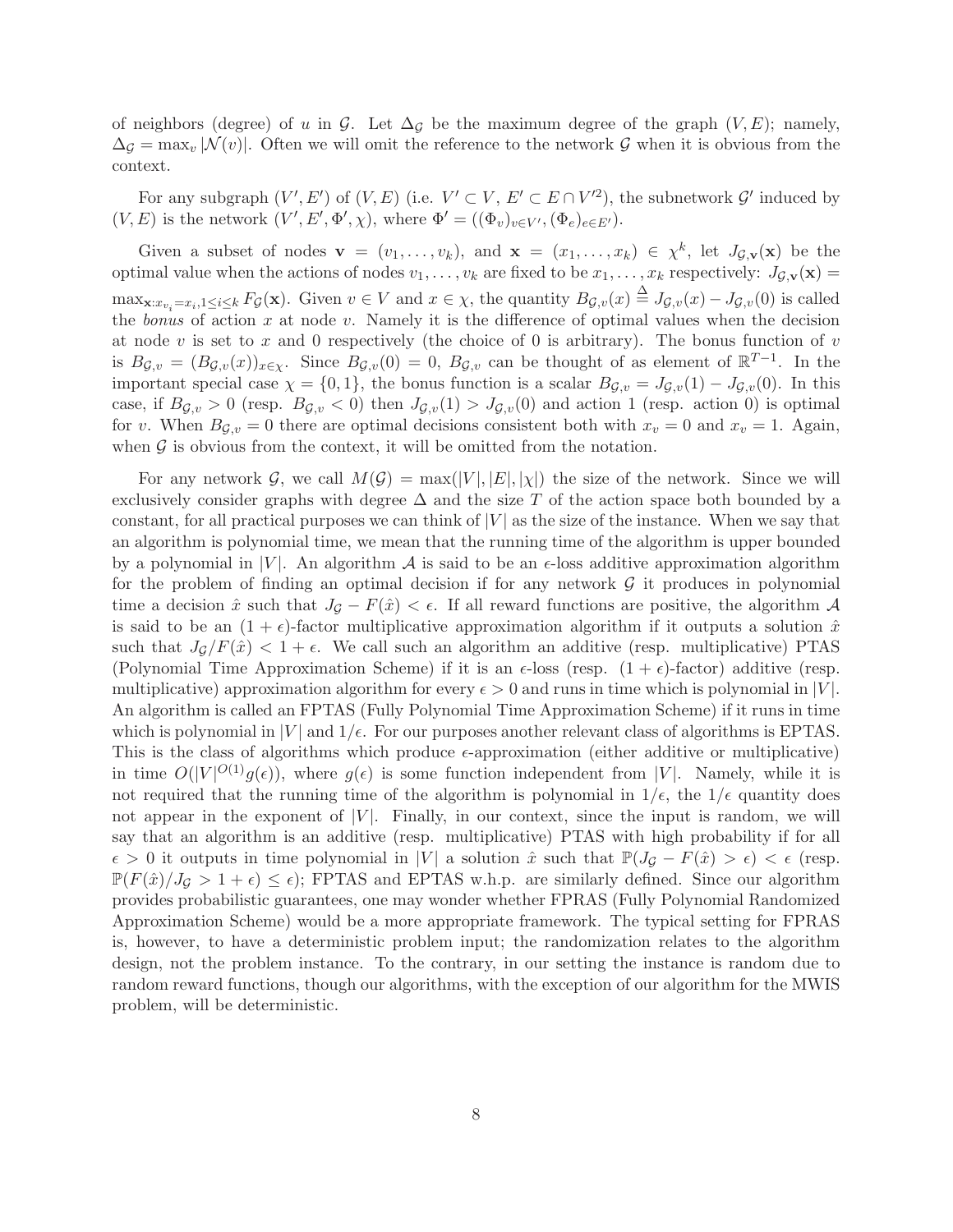### 3 Main results

In this section we state our main results. The first two results relate to decision networks with uniformly and normally distributed rewards, respectively, without any combinatorial constraints on the decisions. The last set of results corresponds to the MWIS problem, which does incorporate the combinatorial constraint of the independence property.

### 3.1 Uniform and Gaussian Distributions

Our first main result concerns decision networks with uniformly distributed awards.

**Theorem 1.** *Given*  $\mathcal{G} = (V, E, \Phi, \{0, 1\})$ *, suppose that for all*  $u \in V$ *,*  $\Phi_u(1)$  *is uniformly distributed on*  $[-I_1, I_1]$ ,  $\Phi_u(0) = 0$ , and that for every  $e \in E$ ,  $\Phi_e(0, 0)$ ,  $\Phi_e(1, 0)$ ,  $\Phi_e(0, 1)$  *and*  $\Phi_e(1, 1)$  *are all independent and uniformly distributed on*  $[-I_2, I_2]$ *, for some*  $I_1, I_2 > 0$ *. Let*  $\beta = \frac{5I_2}{2I_1}$  $\frac{5I_2}{2I_1}$ *.* If  $\beta(\Delta - 1)^2 < 1$ , then there exists an additive FPTAS with high probability for the problem of finding  $J_{\mathcal{G}}$ .

The value  $I_1$  quantifies the 'bias' each agent has towards one action or another, while  $I_2$  quantifies the strength of interactions between agents. The intuition behind this result is as follows. The ratio β measures the *relative* strength of interactions between the actions of neighboring agents. When the relative strength is sufficiently small compared to the maximum degree, the actions between the agents at a sufficient distance from each other are asymptotically independent. This can be utilized for designing an efficient nearly optimal decision algorithm. The complementary side of this intuition will be established later in the context of the MWIS problem. Namely, we will show that when  $\beta$  (appropriately redefined) is relatively large compared to the degree  $\Delta$ , the problem of finding a nearly optimal decision is (in an appropriate sense) intractable.

Now we turn to the case of Gaussian rewards.

**Theorem 2.** Suppose for every edge  $e = (u, v)$  and any pair of actions  $(x, y) \in \{0, 1\}^2$ ,  $\Phi_{u,v}(x, y)$ *is a Gaussian random variable with mean* 0 *and standard deviation*  $\sigma_e$ . Suppose for every node  $v \in V$ ,  $\Phi_v(1) = 0$  and  $\Phi_v(0)$  *is a Gaussian random variable with mean* 0 *and standard deviation*  $\sigma_p$ *. Assume that all rewards*  $\Phi_e(x, y)$  *and*  $\Phi_v(x)$  *are independent for all choices of* v, e, x, y. Let  $\beta = \sqrt{\frac{\sigma_e^2}{\sigma_e^2 + \sigma_p^2}}$ . If  $\beta(\Delta - 1) + \sqrt{\beta(\Delta - 1)^3} < 1$ , then there exists an additive FPTAS for finding  $J_{\mathcal{G}}$ *with high probability.*

While our main result was stated for the case of independent rewards, we have obtained a more general result which incorporates the case of correlated edge rewards. It is given as Proposition 6 in Section 6.

The intuition behind Theorem 2 is the same as above.  $\beta$  measures the relative strength of interactions between the agents, which is now measured in terms of the ratio of the variances. We will show that when the relative strength of interactions is sufficiently small, the actions of agents far apart decorrelate, and this can be utilized for designing a fast approximately optimal decision algorithm.

### 3.2 Maximum Weight Independent Set problem

Here, we consider a variation of the MWIS problem where the nodes of the graph are equipped with random weights  $W_i, i \in V$ , drawn independently from a common distribution  $F(t) = \mathbb{P}(W \leq$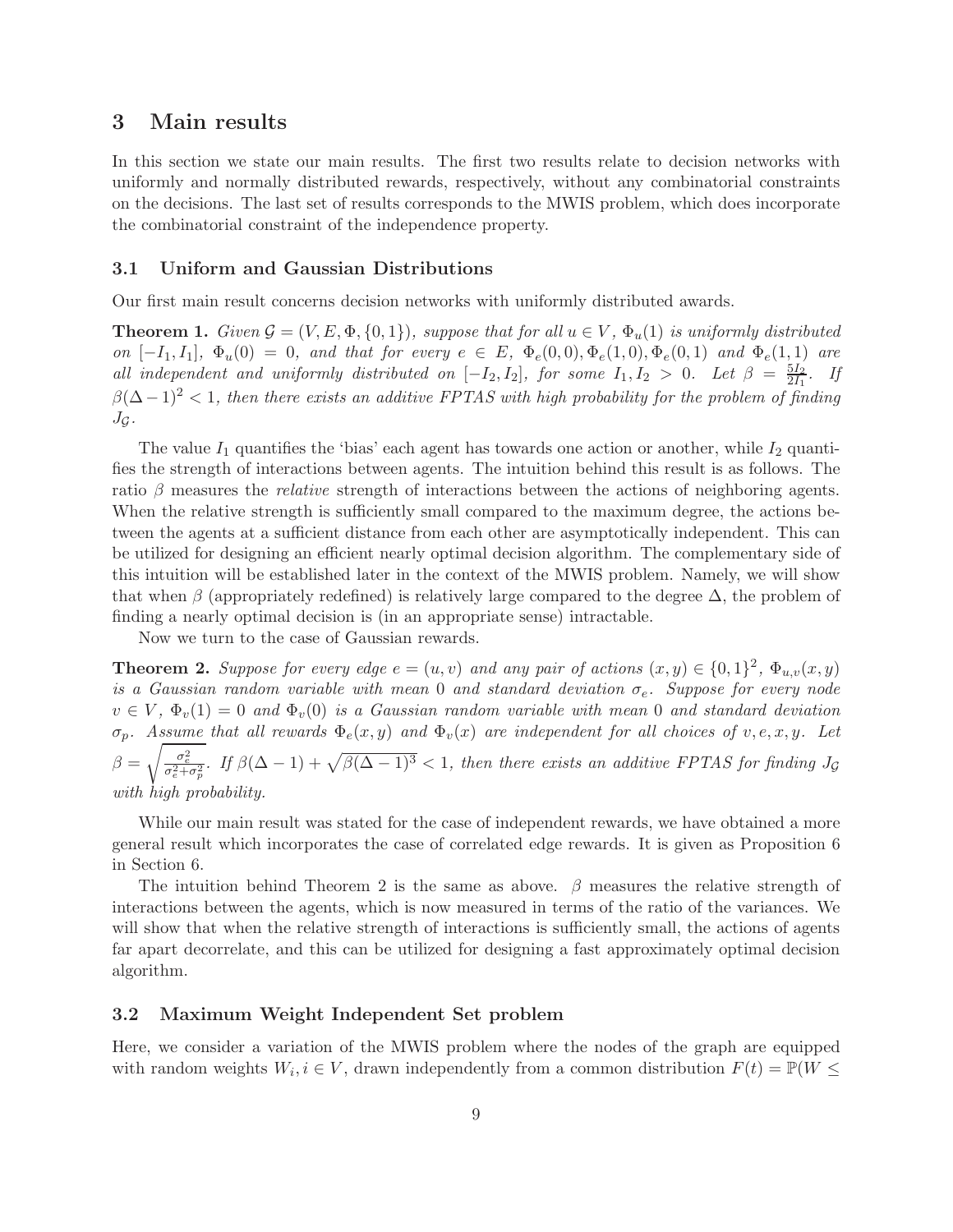t),  $t \geq 0$ . Let  $I^* = I^*(\mathcal{G})$  be the largest weight independent set, when it is unique and let  $W(I^*)$  be its weight. In our setting it is a random variable. Observe that  $I^*$  is indeed almost surely unique when  $F$  is a continuous distribution.

**Theorem 3.** If  $\Delta q \leq 3$  *and the weights are exponentially distributed with parameter* 1*, then there exists a multiplicative EPTAS with high probability for the problem of finding* JG*. The algorithm runs in time*  $O(|V|2^{O\left(\epsilon^{-2}\log(1/\epsilon)\right)}\right)$ .

As we discussed in the introduction, an interesting implication of Theorem 3 is that while the Maximum (cardinality) Independent Set problem admits neither a polynomial time algorithm nor a PTAS (unless  $P=NP$ ), even when the degree is bounded by 3 [BK99, Tre01a], the problem of finding the maximum weight independent set becomes tractable for certain distributions  $F$ , in the PTAS sense.

The exponential distribution is not the only distribution which can be analyzed in this framework, it is just the easiest to work with. Yet, it is natural to ask if the above result can be generalized, and in particular whether it is possible to find for each  $\Delta$  a distribution for which our approach works for graphs with degree bounded by  $\Delta$ . This is indeed possible as we now demostrate. Let  $\rho > 25$  be an arbitrary constant and let  $\alpha_j = \rho^j, j \ge 1$ .

Theorem 4. Assume  $\Delta \mathcal{G} \leq \Delta$ , and that the weights are distributed according to  $P(W > t) =$ 1  $\frac{1}{\Delta} \sum_{1 \leq j \leq \Delta} \exp(-\alpha_j t)$ . Then there exists an FPTAS with high probability for the problem of finding  $J_{\mathcal{G}}$ *. The algorithm runs in time*  $O(|V|(\frac{1}{\epsilon}))$  $(\frac{1}{\epsilon})^{\Delta}$ .

Note that for the case of mixture of exponential distributions described above our algorithm is in fact an FPTAS as opposed to an EPTAS for Theorem 3. This is essentially due to the fact that the conditions of Theorem 3 are at the 'boundary' of correlation decay; more technical details are given in Section 7.

Our final result is a partial converse to the results above. One could conjecture that randomizing the weights makes the problem essentially easy to solve, and that perhaps being able to solve the randomized version does not tell us much about the deterministic version. We show that this is not the case, and that the setting with random weights hits a complexity-theoretic barrier just as the classical cardinality problem does. Specifically, we show that for graphs with sufficiently large degree the problem of finding the largest weight independent set with i.i.d. exponentially distributed weights does not admit a PTAS. We need to keep in mind that since we are dealing with instances which are random (in terms of weights) and worst-case (in terms of the underlying graph) at the same time, we need to be careful as to the notion of hardness we use.

Specifically, for any  $\rho < 1$ , define an algorithm A to be a factor- $\rho$  polynomial time approximation algorithm for computing  $\mathbb{E}[W(I^*)]$  for graphs with degree at most  $\Delta$ , if given any graph with degree at most  $\Delta$ , A produces a value  $\hat{w}$  such that  $\rho \leq \hat{w}/E[W(I^*)] \leq 1/\rho$  in time bounded by  $O(n^{O(1)})$ . Here the expectation is with respect to the exponential weight distribution and the constant exponent  $O(1)$  is allowed to depend on  $\Delta$ .

En route of Theorems 3 and 4 we establish a similar result for expectations: there exists an EPTAS for computing the deterministic quantity  $E[W(I^*)]$ , the expected weight of the MWIS in the graph  $\mathcal G$  considered.

However, our next result shows that if the maximum degree of a graph is sufficiently large, it is impossible to approximate the quantity  $E[W(I^*)]$  arbitrarily closely, unless P=NP. Specifically,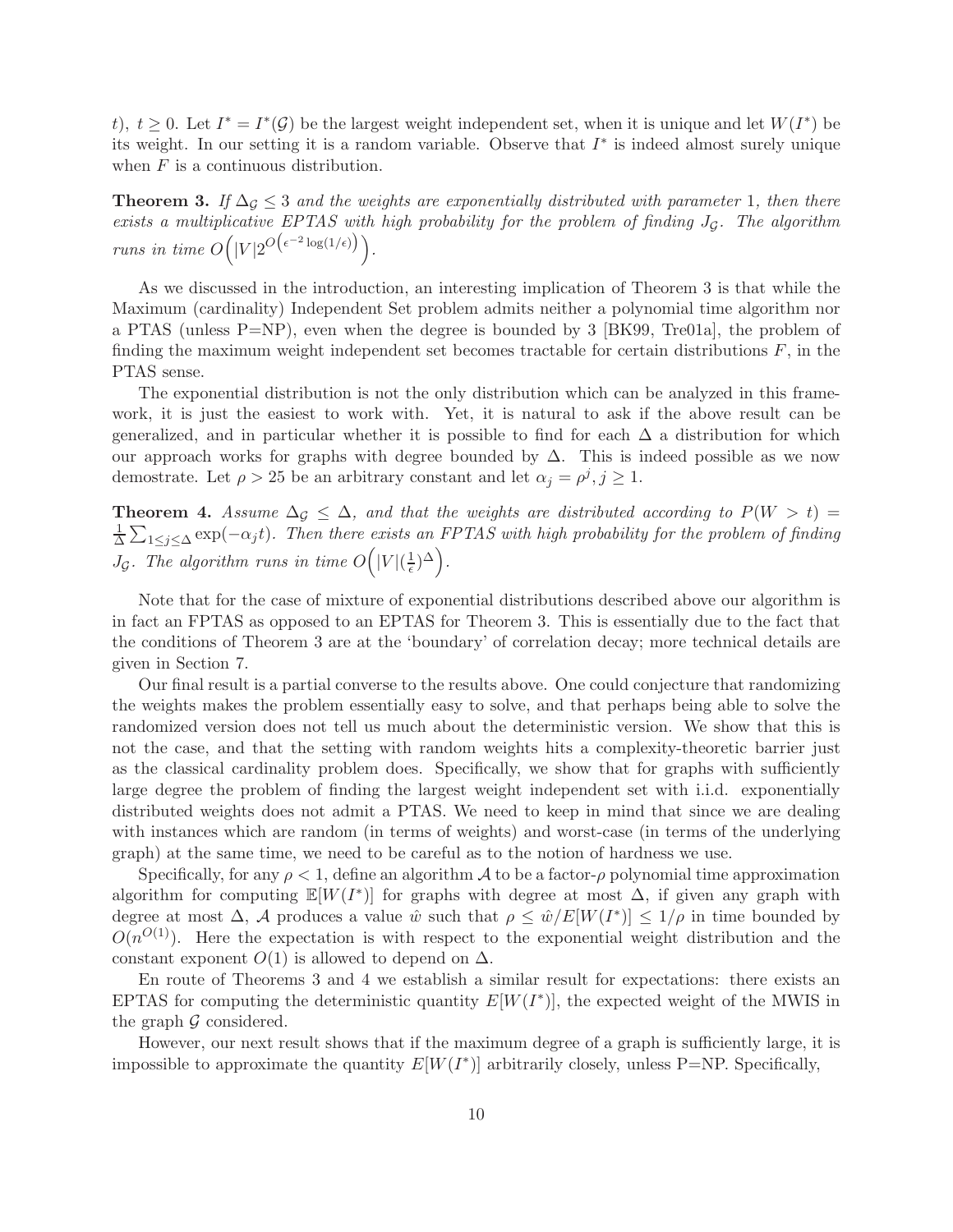Theorem 5. *Let the node weights of a graph be i.i.d. exponentially distributed with parameter* 1*. There exist universal constants*  $\Delta_0$  *and*  $c_1^*, c_2^*$  *such that for all*  $\Delta \geq \Delta_0$  *the problem of computing*  $\mathbb{E}[W(I^*)]$  *to within a multiplicative factor*  $\rho = \Delta/(c_1^* \left(\log \Delta\right) 2^{c_2^* \sqrt{\log \Delta}})$  *for graphs with degree at most*  $\Delta$  *cannot be solved in polynomial time, unless P=NP.* 

We could compute a concrete  $\Delta_0$  such that for all  $\Delta \geq \Delta_0$  the claim of the theorem holds, though such  $\Delta_0$  explicitly does not seem to offer much insight. We note that in the related work by Trevisan [Tre01a], no attempt is made to compute a similar bound either.

### 4 The bonus recursion

In this section, we introduce the *bonus recursion*, an exact recursion for computing the bonus functions of each node in a general decision network. We first start by giving the bonus recursion for trees (which is already known as the max-sum belief propagation algorithm), and then give a generalization for all networks.

### 4.1 Trees

Given a decision network  $\mathcal{G} = (V, E, \Phi, \chi)$  suppose that  $(V, E)$  is a rooted tree with a root u. Using the graph orientation induced by the choice of u as a root, let  $\mathcal{G}_v$  be the subtree rooted in node v for any node  $v \in V$ . In particular,  $\mathcal{G} = \mathcal{G}_u$ . Denote by  $C(u)$  the set of children of u in  $(V, E)$ . Given a node  $u \in V$ , a child  $v \in C(u)$ , and an arbitrary vector  $B = (B(x), x \in \chi)$ , define

$$
\mu_{u \leftarrow v}(x, B) = \max_{y} (\Phi_{u,v}(x, y) + B(y)) - \max_{y} (\Phi_{u,v}(0, y) + B(y)).
$$
\n(1)

For every action  $x \in \chi$ ,  $\mu$  is called the partial bonus function. Recall the definition of the bonus from Subsection 2.2.

**Proposition 1.** For every  $u \in V$  and  $x \in \chi$ ,

$$
B_u(x) = \Phi_u(x) - \Phi_u(0) + \sum_{v \in C(u)} \mu_{u \leftarrow v}(x, B_{\mathcal{G}_v, v}).
$$
\n(2)

*Proof.* Suppose  $C(u) = \{v_1, \ldots, v_d\}$ . Observe that the subtrees  $\mathcal{G}_{v_i}, 1 \leq i \leq d$  are disconnected (see figure 1) Thus,

$$
B_u(x) = \Phi_u(x) + \max_{x_1, \dots, x_d} \left\{ \sum_{j=1}^d \Phi_{u, v_j}(x, x_j) + J_{\mathcal{G}_{v_j}, v_j}(x_j) \right\}
$$
  
-  $\Phi_u(0) - \max_{x_1, \dots, x_d} \left\{ \sum_{j=1}^d \Phi_{u, v_j}(0, x_j) + J_{\mathcal{G}_{v_j}, v_j}(x_j) \right\}$   
=  $\Phi_u(x) - \Phi_u(0)$   
+  $\sum_{j=1}^d \left\{ \max_y \left( \Phi_{u, v_j}(x, y) + J_{\mathcal{G}_{v_j}, v_j}(y) \right) - \max_y \left( \Phi_{u, v_j}(0, y) + J_{\mathcal{G}_{v_j}, v_j}(y) \right) \right\}.$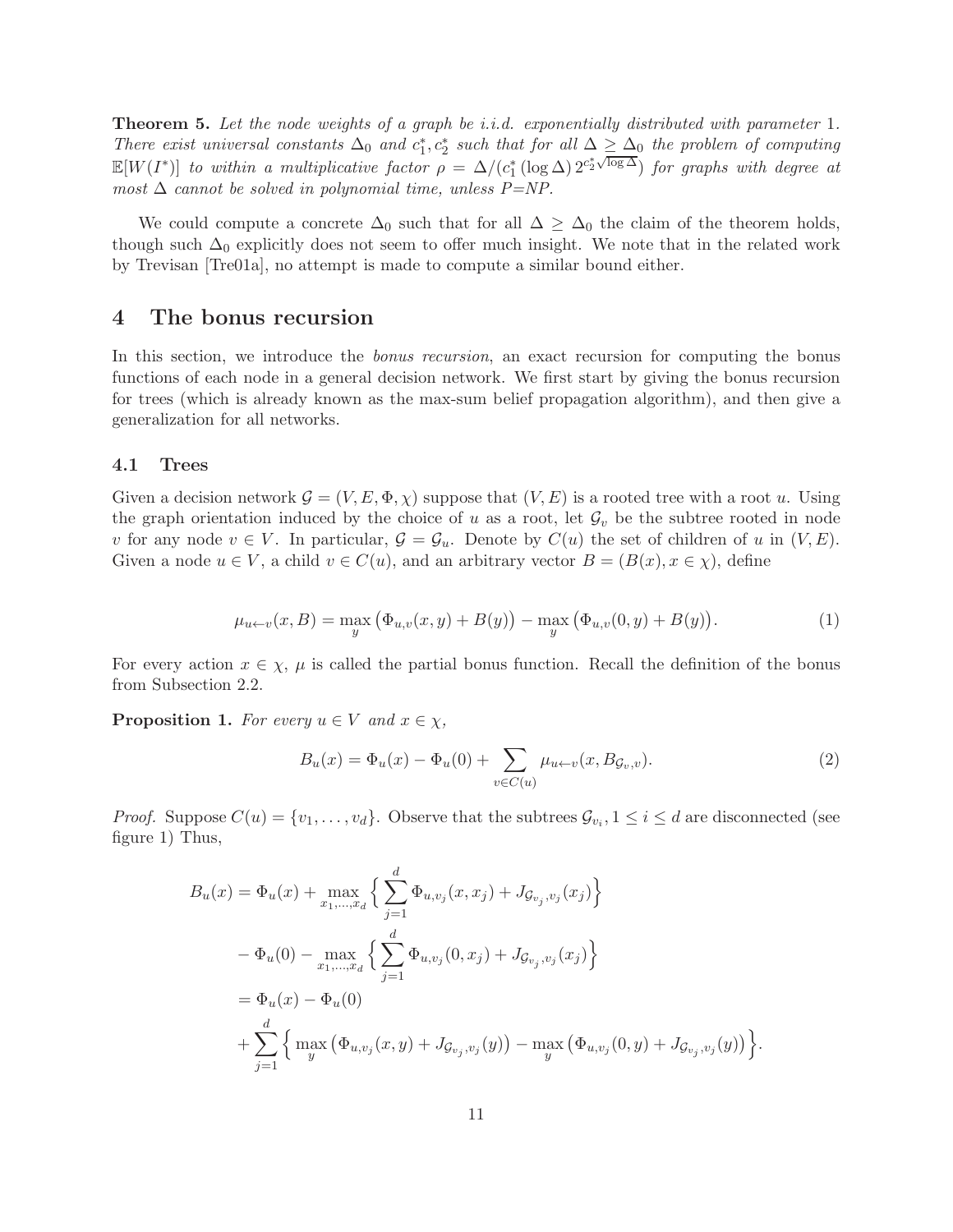

Figure 1: Bonus recursion for trees, equivalent to the BP algorithm.

For every  $j$ ,

$$
\max_{y} (\Phi_{u,v_j}(x,y) + J_{\mathcal{G}_{v_j},v_j}(y)) - \max_{y} (\Phi_{u,v_j}(0,y) + J_{\mathcal{G}_{v_j},v_j}(y)) =
$$
  

$$
\max_{y} (\Phi_{u,v_j}(x,y) + J_{\mathcal{G}_{v_j},v_j}(y) - J_{\mathcal{G}_{v_j},j}(0)) - \max_{y} (\Phi_{u,v_j}(0,y) + J_{\mathcal{G}_{v_j},v_j}(y) - J_{\mathcal{G}_{v_j},v_j}(0)).
$$

 $\Box$ 

The quantity above is exactly  $\mu_{u \leftarrow v_j}(x, B_{v_j, \mathcal{G}_{v_j}})$ .

Iteration (2) constitutes what is known as (max-sum) belief propagation. Proposition 1 is the restatement of the well-known fact that BP finds an optimal solution on a tree [PS88]. BP can be implemented in non-tree like graphs, but then it is not guaranteed to converge, and even when it does it may produce wrong (suboptimal) solutions. In the following section we construct a generalization of BP which is guaranteed to converge to an optimal decision.

### 4.2 General graphs

The goal of this subsection is to construct a generalization of identity (2) for an arbitrary network G. This can be achieved by building a sequence of certain auxiliary decision networks  $\mathcal{G}(u, j, x)$ constructed as follows.

Given a decision network  $\mathcal{G} = (V, E, \Phi, \chi)$  where the underlying graph is arbitrary, fix any node u and action x and let  $\mathcal{N}(u) = \{v_1, \ldots, v_d\}$ . For every  $j = 1, \ldots, d$  let  $\mathcal{G}(u, j, x)$  be the decision network  $(V', E', \Phi', \chi)$  on the same decision set  $\chi$  constructed as follows.  $(V', E')$  is the subgraph induced by  $V' = V \setminus \{u\}$ . Namely,  $E' = E \setminus \{(u, v_1), \ldots, (u, v_d)\}$ . Also  $\Phi'_e = \Phi_e$  for all  $e$  in  $E'$ ,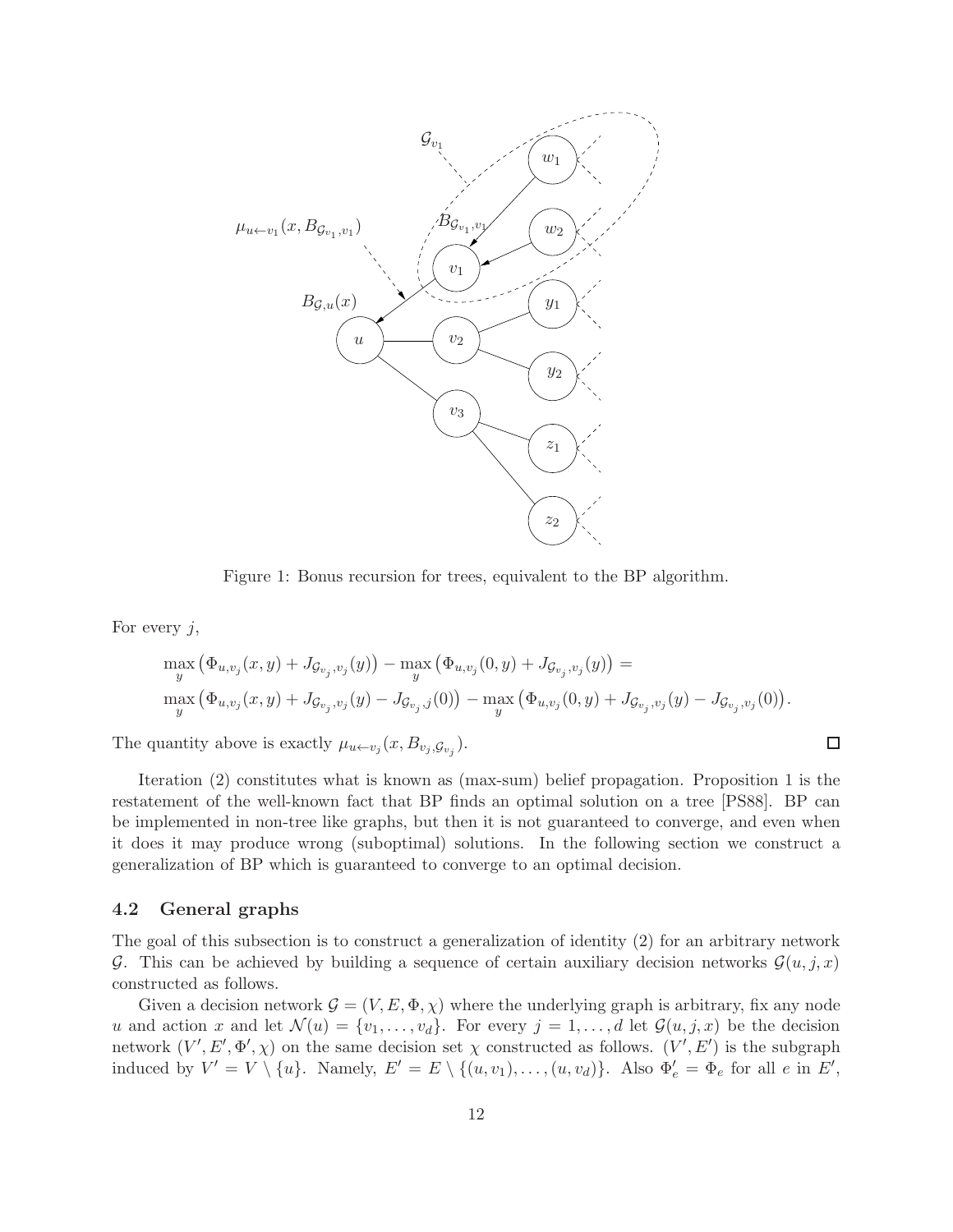and the potential functions  $\Phi'_v$  are defined as follows. For any  $v \in V \setminus \{u, v_1, \ldots, v_{j-1}, v_{j+1}, \ldots, v_d\},\$  $\Phi'_v = \Phi_v$ , and

$$
\Phi'_{v}(y) = \Phi_{v}(y) + \Phi_{u,v}(x, y) \quad \text{for } v \in \{v_1, \dots, v_{j-1}\};
$$
  
\n
$$
\Phi'_{v}(y) = \Phi_{v}(y) + \Phi_{u,v}(0, y) \quad \text{for } v \in \{v_{j+1}, \dots, v_d\}.
$$
\n(3)

**Theorem 6** (Bonus Recursion). *For every*  $x \in \chi$ ,

$$
B_u(x) = \Phi_u(x) - \Phi_u(0) + \sum_{j=1}^d \mu_{u \leftarrow v_j}(x, B_{\mathcal{G}(u,j,x),v_j}).
$$
\n(4)

*Proof.* For every  $k = 0, 1, ..., d$ , let  $x_{j,k} = x$  when  $j \le k$  and  $= 0$  otherwise. Let  $\mathbf{v} = (v_1, ..., v_d)$ , and  $\mathbf{z} = (z_1, \dots, z_d) \in \chi^d$ . We have

$$
B_u(x) = \Phi_u(x) - \Phi_u(0) + \max_{\mathbf{z}} \left\{ \sum_{j=1}^d \Phi_{u,v_j}(x, z_j) + J_{\mathcal{G}\backslash\{u\},\mathbf{v}}(\mathbf{z}) \right\}
$$

$$
- \max_{\mathbf{z}} \left\{ \sum_{j=1}^d \Phi_{u,v_j}(0, z_j) + J_{\mathcal{G}\backslash\{u\},\mathbf{v}}(\mathbf{z}) \right\}.
$$

The first step of the proof consists in considering the following telescoping sum (see figure 2):

$$
B_u(x) = \Phi_u(x) - \Phi_u(0) + \sum_{k=1}^d \left[ \max_{\mathbf{z}} \left\{ \sum_{j=1}^d \Phi_{u,v_j}(x_{j,k}, z_j) + J_{\mathcal{G}\backslash\{u\},\mathbf{v}}(\mathbf{z}) \right\} - \max_{\mathbf{z}} \left\{ \sum_{j=1}^d \Phi_{u,v_j}(x_{j,k-1}, z_j) + J_{\mathcal{G}\backslash\{u\},\mathbf{v}}(\mathbf{z}) \right\} \right],
$$
\n(5)

and the  $k^{\text{th}}$  difference

$$
\max_{\mathbf{z}} \left\{ \sum_{j=1}^d \Phi_{u,v_j}(x_{j,k}, z_j) + J_{\mathcal{G}\backslash\{u\},\mathbf{v}}(\mathbf{z}) \right\} - \max_{\mathbf{z}} \left\{ \sum_{j=1}^d \Phi_{u,v_j}(x_{j,k-1}, z_j) + J_{\mathcal{G}\backslash\{u\},\mathbf{v}}(\mathbf{z}) \right\}.
$$
 (6)

Let  $\mathbf{z}_{-k} = (z_1, \ldots, z_{k-1}, z_{k+1}, \ldots, z_d)$ . Then,

$$
\max_{\mathbf{z}} \left\{ \sum_{j=1}^{d} \Phi_{u,v_j}(x_{j,k}, z_j) + J_{\mathcal{G}\backslash\{u\},\mathbf{v}}(\mathbf{z}) \right\} = \n\max_{z_k} \left( \Phi_{u,v_k}(x, z_k) + \max_{\mathbf{z}_{-k}} \left\{ \sum_{j \leq k-1} \Phi_{u,v_j}(x, z_j) + \sum_{j \geq k+1} \Phi_{u,v_j}(0, z_j) + J_{\mathcal{G}\backslash\{u\},\mathbf{v}}(\mathbf{z}) \right\} \right).
$$
\n(7)

Similarly,

$$
\max_{\mathbf{z}} \left\{ \sum_{j=1}^{d} \Phi_{u, v_j}(x_{j,k-1}, z_j) + J_{\mathcal{G} \setminus \{u\}, \mathbf{v}}(\mathbf{z}) \right\} = \n\max_{z_k} \left( \Phi_{u, v_k}(0, z_k) + \max_{\mathbf{z}_{-k}} \left\{ \sum_{j \le k-1} \Phi_{u, v_j}(x, z_j) + \sum_{j \ge k+1} \Phi_{u, v_j}(0, z_j) + J_{\mathcal{G} \setminus \{u\}, \mathbf{v}}(\mathbf{z}) \right\} \right).
$$
\n(8)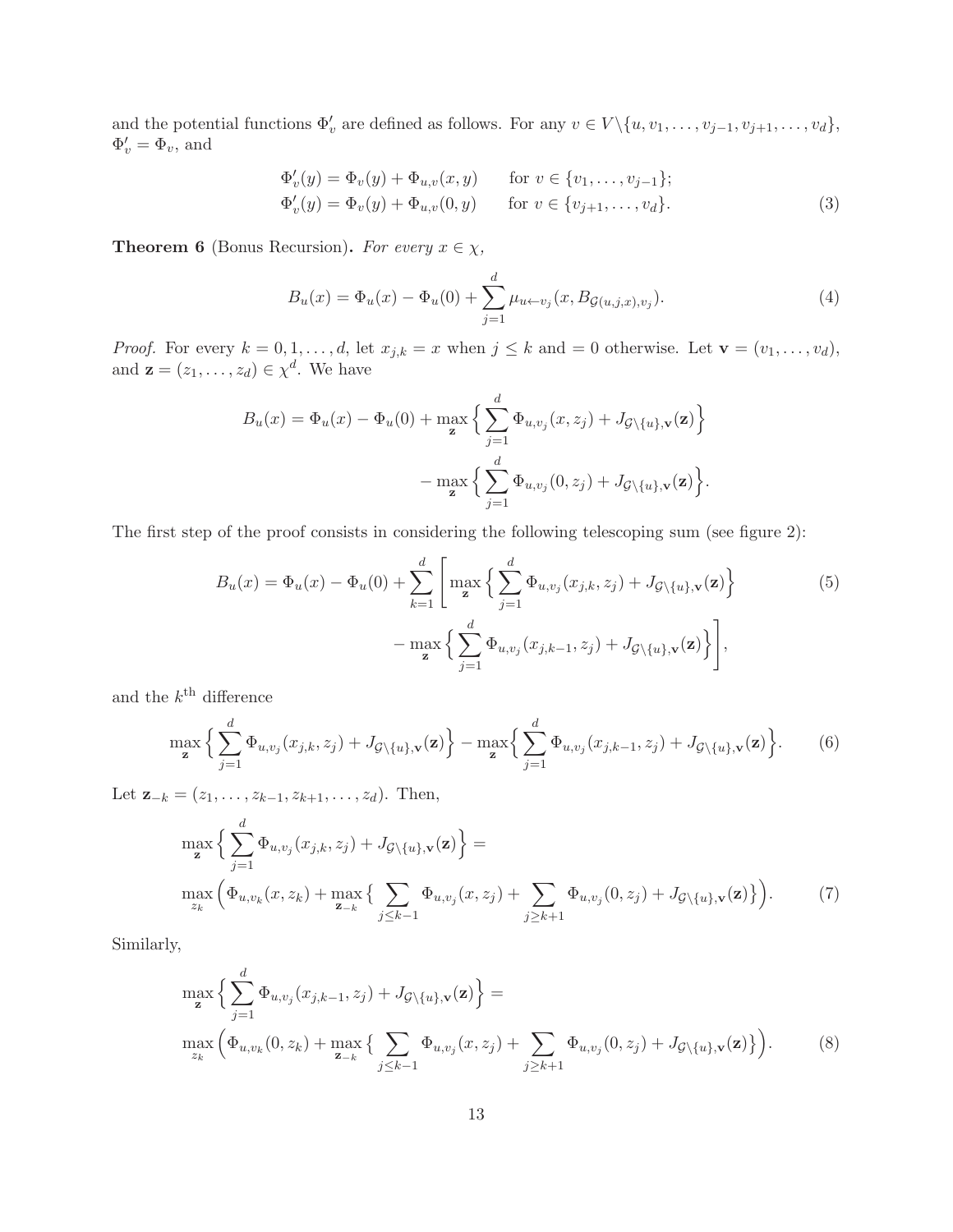$$
B_u \begin{pmatrix} v_1 \\ v_2 \\ v_3 \\ \hline \end{pmatrix} = \Phi_u(x) - \Phi_u(0) + J \begin{pmatrix} v_1 \\ v_2 \\ v_2 \\ \hline \end{pmatrix} - J \begin{pmatrix} v_1 \\ v_2 \\ v_3 \\ \hline \end{pmatrix}
$$
  

$$
= \Phi_u(x) - \Phi_u(0) + J \begin{pmatrix} v_1 \\ v_2 \\ v_2 \\ \hline \end{pmatrix} - J \begin{pmatrix} v_1 \\ v_2 \\ v_3 \\ \hline \end{pmatrix}
$$
  

$$
= \Phi_u(x) - \Phi_u(0) + J \begin{pmatrix} v_1 \\ v_2 \\ v_3 \\ \hline \end{pmatrix} - J \begin{pmatrix} v_1 \\ v_2 \\ v_3 \\ \hline \end{pmatrix} - J \begin{pmatrix} v_1 \\ v_2 \\ v_3 \\ \hline \end{pmatrix} - J \begin{pmatrix} v_1 \\ v_2 \\ v_3 \\ \hline \end{pmatrix} - J \begin{pmatrix} v_1 \\ v_2 \\ v_3 \\ \hline \end{pmatrix} - J \begin{pmatrix} v_1 \\ v_2 \\ v_3 \\ \hline \end{pmatrix} - J \begin{pmatrix} v_1 \\ v_2 \\ v_3 \\ \hline \end{pmatrix} - J \begin{pmatrix} v_1 \\ v_2 \\ v_3 \\ \hline \end{pmatrix} - J \begin{pmatrix} v_1 \\ v_2 \\ v_3 \\ \hline \end{pmatrix} - J \begin{pmatrix} v_1 \\ v_2 \\ v_3 \\ \hline \end{pmatrix} - J \begin{pmatrix} v_1 \\ v_2 \\ v_3 \\ \hline \end{pmatrix} - J \begin{pmatrix} v_1 \\ v_2 \\ v_3 \\ \hline \end{pmatrix} - J \begin{pmatrix} v_1 \\ v_2 \\ v_3 \\ \hline \end{pmatrix} - J \begin{pmatrix} v_1 \\ v_2 \\ v_3 \\ \hline \end{pmatrix} - J \begin{pmatrix} v_1 \\ v_2 \\ v_3 \\ \hline \end{pmatrix} - J \begin{pmatrix} v_1 \\ v_2 \\ v_3 \\ \hline \end{pmatrix} - J \begin{pmatrix} v_1 \\ v_2 \\ v_3 \\ \hline \end{pmatrix} - J \begin{pmatrix} v_1 \\ v_2 \\ v_3 \\ \hline \end{pmatrix} - J \begin{pmatrix} v_1 \\ v_2 \\ v_3 \\ \hline \end{pmatrix} - J \begin{pm
$$

Figure 2: First step: building the telescoping sum; black nodes indicate decision  $x$ , gray node decision 0; solid circles indicate neighbors of  $u$ , dotted circles indicate other nodes.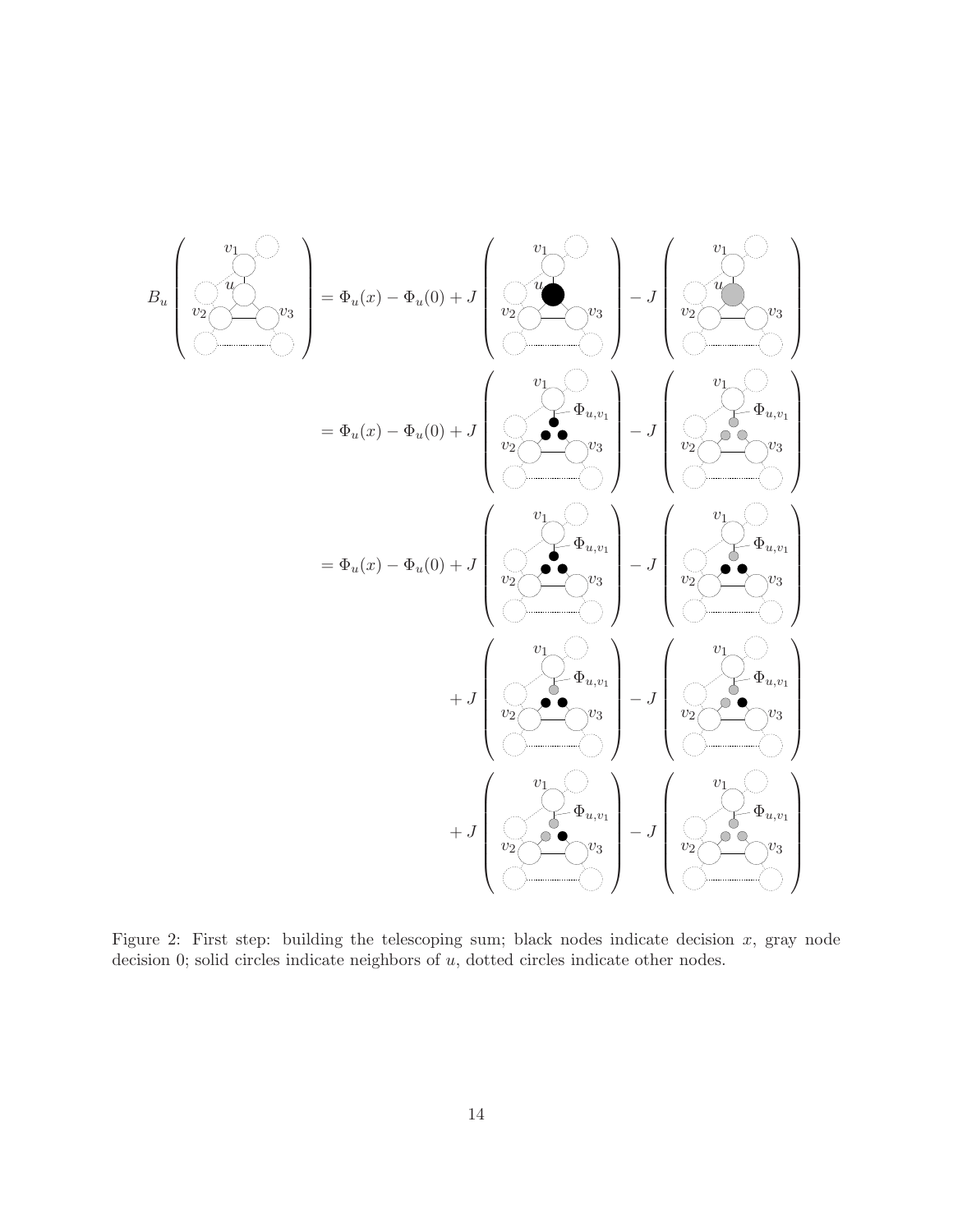

Figure 3: Second step: build the modified subnetworks (here  $\mathcal{G}(u, 2, x)$ ); arrow represents modification of the potential function by incorporating interaction function into them.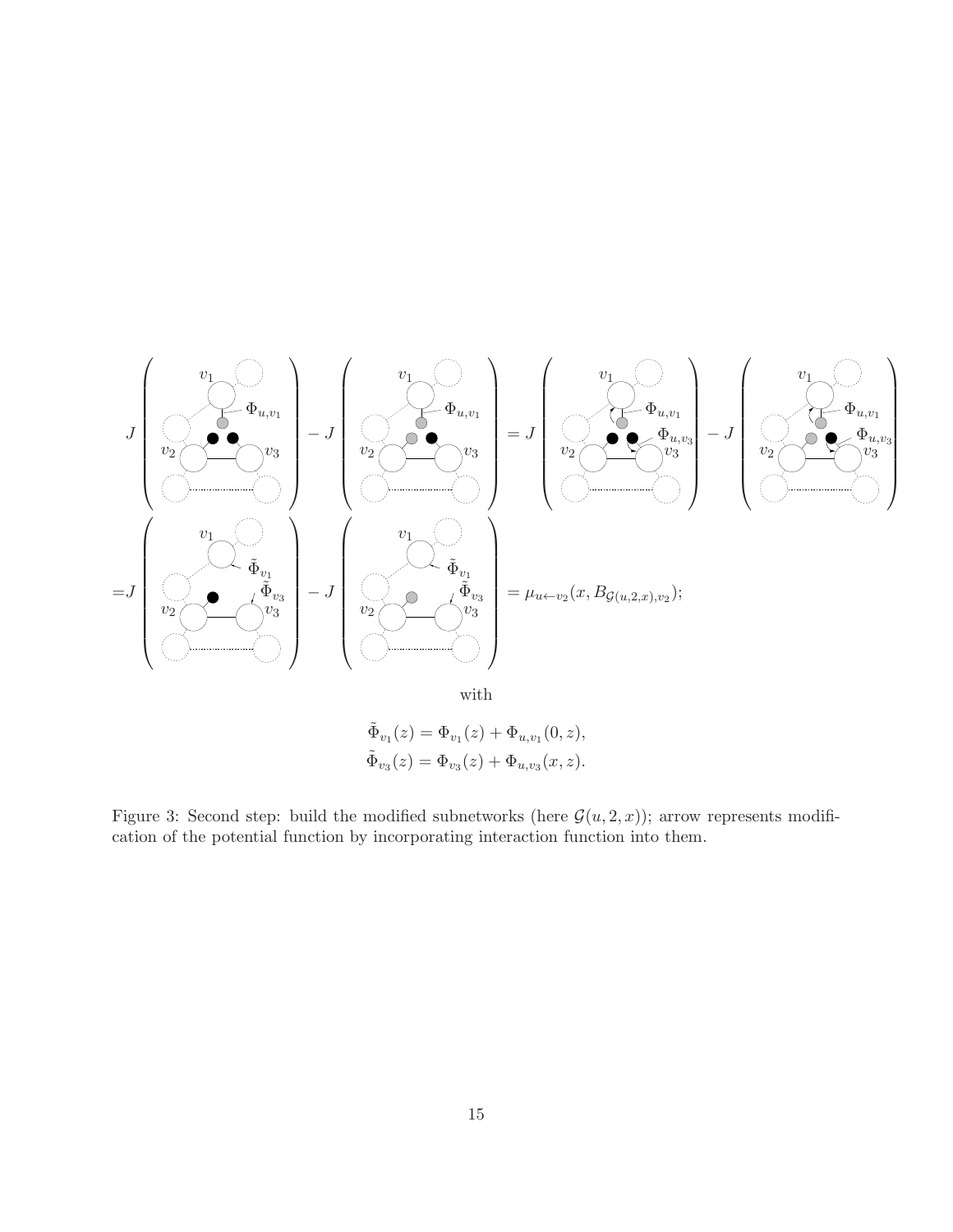For each  $z_k$ , we have (see figure 3):

$$
\max_{\mathbf{z}_{-k}} \Big\{ \sum_{j \leq k-1} \Phi_{u,v_j}(x,z_j) + \sum_{j \geq k+1} \Phi_{u,v_j}(0,z_j) + J_{\mathcal{G}\setminus\{u\},\mathbf{v}}(\mathbf{z}) \Big\} = J_{\mathcal{G}(u,k,x),v_k}(z_k).
$$

By adding and sutracting  $J_{\mathcal{G}(u,k,x),v_k}(0)$ , Expression (6) can therefore be rewritten as

$$
\max_{y} (\Phi_{u,v_k}(x,y) + B_{\mathcal{G}(u,k,x)}(y)) - \max_{y} (\Phi_{u,v_k}(0,y) + B_{\mathcal{G}(u,k,x)}(y)),
$$

which is exactly  $\mu_{u \leftarrow v_k}(x, B_{\mathcal{G}(u,k,x)})$ . Finally, we obtain

$$
B_u(x) = \Phi_u(x) - \Phi_u(0) + \sum_{k=1}^d \mu_{u \leftarrow v_k}(x, B_{\mathcal{G}(u,k,x),v_k}).
$$

### 4.3 Computation tree and the Cavity Expansion algorithm

Given a decision network G, for every node  $u \in V$  with  $\mathcal{N}_u = \{v_1, \ldots, v_d\}$ , and every  $r \in \mathbb{Z}_+$ , introduce a vector  $CE[\mathcal{G}, u, r] = (CE[\mathcal{G}, u, r, x], x \in \chi) \in \mathbb{R}^T$  defined recursively as follows.

- 1. CE $[\mathcal{G}, u, 0, x] = 0$  for all x.
- 2. For every  $r = 1, 2, \ldots$ , every  $u \in V$  and and every  $x \in \chi$ ,

$$
CE[\mathcal{G}, u, r, x] = \Phi_u(x) - \Phi_u(0) + \sum_{j=1}^d \mu_{u \leftarrow v_j}\Big(x, CE[\mathcal{G}(u, j, x), v_j, r - 1]\Big),\tag{9}
$$

where  $\mathcal{G}(u,k,x)$  is defined in Subsection 4.2, and the sum  $\sum_{j=1}^{d}$  is equal to 0 when  $\mathcal{N}_u = \emptyset$ . Note that from the definition of  $\mathcal{G}(u, k, x)$ , the definition and output of  $CE[\mathcal{G}, u, r]$  depend on the order in which the neighbors  $v_j$  of u are considered. CE[ $\mathcal{G}, u, r$ ] serves as an r-step approximation, in some appropriate sense to be explained later, of the bonus vector  $B_{\mathcal{G},u}$ . The motivation for this definition is relation (4) of Theorem 6. The local bonus approximation can be computed using an algorithm described below, which we call the *Cavity Expansion (CE)* algorithm.

Cavity Expansion:  $CE[\mathcal{G}, u, r, x]$ INPUT: A network  $G$ , a node u in  $G$ , an action x and a computation depth  $r \geq 0$ BEGIN If  $r = 0$  return 0 else do Find neighbors  $\mathcal{N}(u) = \{v_1, v_2, \ldots, v_d\}$  of u in  $\mathcal{G}$ . If  $\mathcal{N}(u) = \emptyset$ , return  $\Phi_u(x) - \Phi_u(0)$ . Else For each  $j = 1, \ldots, d$ , construct the network  $\mathcal{G}(u, j, x)$ .

 $\Box$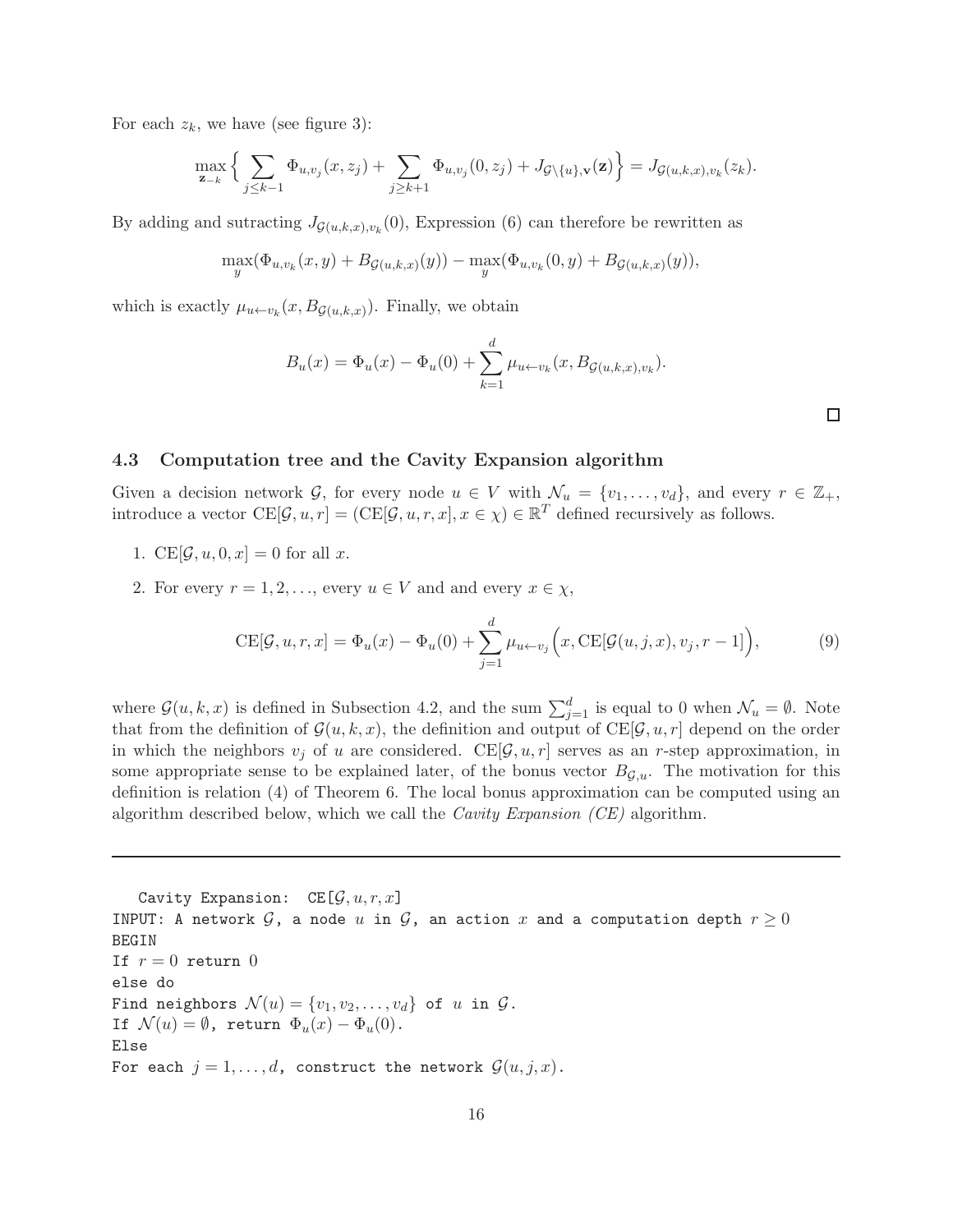For each  $j = 1, \ldots, d$ , and  $y \in \chi$ , compute  $\text{CE}[\mathcal{G}(u, j, x), v_j, r - 1, y]$ For each  $j=1,\ldots,d$ , compute  $\mu_{u \leftarrow v_j} (x,\texttt{CE}[\mathcal{G}(u,j,x),v_j,r-1])$ Return  $\Phi_u(x) - \Phi_u(0) + \sum_{1 \leq j \leq d} \mu_{u \leftarrow v_j}(x, \texttt{CE}[\mathcal{G}(u, j, x), v_j, r-1])$  as  $\texttt{CE}[\mathcal{G}, u, r, x]$ .

The algorithm above terminates because  $r$  decreases by one at each recursive call of the algorithm. As a result, an initial call to  $CE[\mathcal{G}, u, r, x]$  will result in a finite number of recursive calls to some  $\text{CE}[\mathcal{G}_j, u_j, k_j, x_j]$ , where  $k_j < r$ . Let  $(\mathcal{G}_i, v_i, x_i)_{1 \leq i \leq m}$  be the subset of arguments for the calls used in computing  $CE[\mathcal{G}, u, r, x]$  for which  $k_i = 0$ . In the algorithm above, the values returned for  $r = 0$  are 0, but it can be generalized by choosing a value  $C_i$  for the call  $CE[\mathcal{G}_i, v_i, 0, x_i]$ . The vector  $\mathcal{C} = (\mathcal{C}_i)_{1 \leq i \leq m}$ , which is an arbitrary set of values, we call a *boundary condition*. The boundary condition initializes our recursion based CE algorithm. We denote by  $CE[\mathcal{G}, u, r, x, \mathcal{C}]$  the output of the CE algorithm with boundary condition C. The interpretation of  $CE[\mathcal{G}, u, r, x, \mathcal{C}]$  is that it is an estimate of the bonus  $B_{G,u}(x)$  via r steps of recursion (2) when the recursion is initialized by setting  $CE[\mathcal{G}_i, u_i, 0, x_i] = \mathcal{C}_i$  and is run r steps. We will sometimes omit C from the notation when such specification is not necessary. Call  $\mathcal{C}^* = (\mathcal{C}_i^*) \stackrel{\Delta}{=} (B_{\mathcal{G}_i, v_i}(x_i))$  the "true boundary condition". The justification comes from the following proposition, the proof of which follows directly from Theorem 6.

**Proposition 2.** *Given node* u *and*  $\mathcal{N}(u) = \{v_1, \ldots, v_d\}$ *, suppose for every*  $j = 1, \ldots, d$  *and*  $y \in \chi$ *,*  $CE[\mathcal{G}(u, j, x), v_j, r - 1, y] = B_{\mathcal{G}(u, j, x), v_j}(y); \text{ then, } CE[\mathcal{G}, u, r, x] = B_{\mathcal{G}, u}(x).$ 

As a result, if C is the "correct" boundary condition, then  $CE[\mathcal{G}, u, r, x, \mathcal{C}] = B_{\mathcal{G},u}(x)$  for every  $u, r, x$ . The execution of the CE algorithm can be visualized as a computation on a tree, due to its recursive nature. This has some similarity with the computation tree associated with the performance of the Belief Propagation algorithm [TJ02, SSW07, BSS08]. The important difference with [TJ02] is that the presence of cycles is incorporated via the construction  $\mathcal{G}(u, j, x)$  (similar to [Wei06, JS07, BGK<sup>+</sup>07, GK10, GK07]). As a result, the computation tree of the CE is finite (though often extremely large), as opposed to the BP computation tree.

An important lemma, which we will use frequently in the rest of the paper, states that in the computation tree of the bonus recursion, the reward function of an edge reward is statistically independent from the subtree below that edge.

**Proposition 3.** Given  $u, x$  and  $\mathcal{N}(v) = \{v_1, \ldots, v_d\}$ , for every  $r, j = 1, \ldots, d$  and  $y \in \chi$ ,  $CE[\mathcal{G}(u, j, x), v_j, r - 1, y]$  and  $\Phi_{u, v_j}$  are independent.

Note however that  $\Phi_{u,v_j}$  and  $CE[\mathcal{G}(u,k,x), v_k, r-1, y]$  are generally dependent when  $j \neq k$ 

*Proof.* The proposition follows from the fact that for any j, the interaction function  $\Phi_{u,v_i}$  does not appear in  $\mathcal{G}(u, j, x)$ , because node u does not belong to  $\mathcal{G}(u, j, x)$ , and does not modify the potential functions of  $\mathcal{G}(u, j, x)$  in the step (3). potential functions of  $\mathcal{G}(u, j, x)$  in the step (3).

Our last proposition analyzes the complexity of running the CE algorithm.

**Proposition 4.** For every  $\mathcal{G}, u, r, x$ , the value  $CE[\mathcal{G}, u, r, x]$  can be computed in time  $O(r(\Delta T)^r)$ .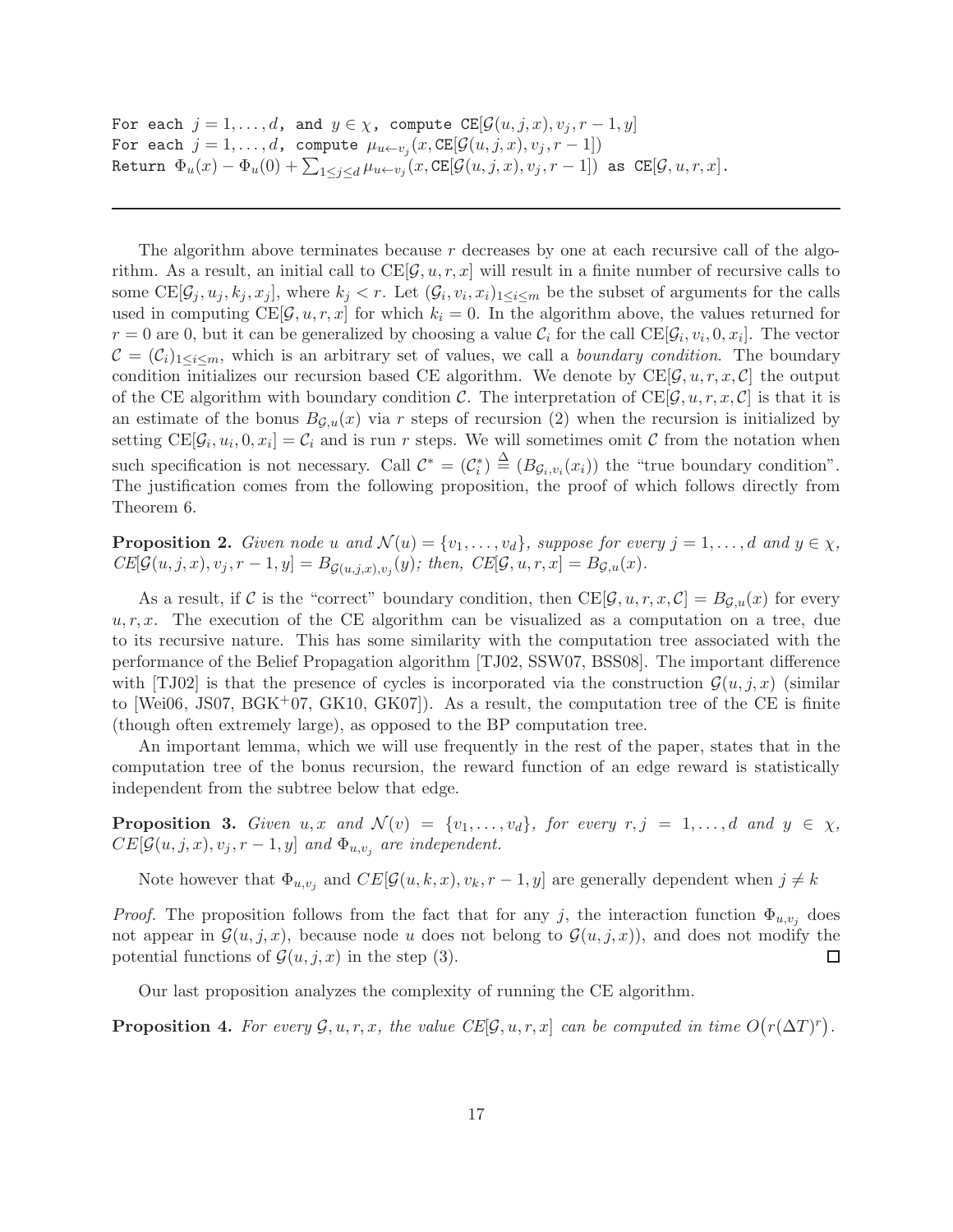*Proof.* The computation time required to construct the networks  $\mathcal{G}(u, j, x)$ , compute the messages  $\mu_{u \leftarrow v_j}(x, \hat{B}_{v_j})$ , and return  $\Phi_u(x) - \Phi_u(0) + \sum_{1 \leq j \leq d} \mu_{u \leftarrow v_j}(x, \hat{B}_{v_j})$ , is  $O(\Delta T)$ . Let us prove by induction that that for any subnetwork  $\mathcal{G}'$  of  $\mathcal{G}$ ,  $CE[\mathcal{G}', u, r, x]$  can be computed in time bounded by  $O(r(\Delta T)^r)$ . The values for  $r = 1$  can be computed in time bounded by  $O(\Delta T)$ , by the observation above. For  $r > 1$ , the computations of  $CE[\mathcal{G}', u, r, x]$  requires a fixed reward of  $O(\Delta T)$ , as well as  $(\Delta T)$  calls to CE with depth  $(r - 1)$ . The total reward is therefore bounded by  $O(\Delta T + (\Delta T) (r - 1)(\Delta T)^{r-1})$ , which is  $O(r(\Delta T)^{r})$ .  $1)(\Delta T)^{r-1}$ , which is  $O(r(\Delta T)^r)$ .

### 5 Correlation decay and decentralized optimization

In this section, we investigate the relations between the correlation decay phenomenon and the existence of near-optimal decentralized decisions algorithms. When a network exhibits the correlation decay property, the bonus functions of faraway nodes are weakly related, implying a weak dependence between their optimal decisions as well. One can then take advantage of this in order to build a good decentralized decision scheme.

**Definition 1.** *Given a function*  $\rho(r) \geq 0, r \in \mathbb{Z}_+$  *such that*  $\lim_{r \to \infty} \rho(r) = 0$ *, a decision network*  $\mathcal{G}$ *satisfies the correlation decay property with rate*  $\rho$  *if for every two boundary conditions*  $C, C'$ 

$$
\max_{u,x} \mathbb{E}\big|CE[\mathcal{G}, u, r, x, \mathcal{C}] - CE[\mathcal{G}, u, r, x, \mathcal{C}']\big| \leq \rho(r).
$$

*If there exists*  $K_c > 0$  *and*  $\alpha_c < 1$  *such that*  $\rho(r) \leq K_c \alpha_c^r$  *for all r, then G satisfies the exponential correlation decay property with rate*  $\alpha_c$ *.* 

The correlation decay property implies that for every  $u, x$ ,

$$
\mathbb{E}\big|CE[\mathcal{G}, u, r, x] - B_{\mathcal{G},u}(x)\big| \le \rho(r).
$$

This observation is the key for designing our approximation algorithms. The following assumptions will be frequently used in later sections.

Assumption 1. For all  $v \in V$ ,  $x, y \in \chi$ ,  $B_v(x) - B_v(y)$  *is a continuous random variable with density bounded above by a constant*  $q > 0$ *.* 

We will be able to verify this assumption in many special cases of interest. We will also frequently assume the reward functions have finite second moments. Thus we let

$$
K_{\Phi} \triangleq \left(\sum_{x,y \in \chi} \mathbb{E} \Phi_e^2(x,y)\right)^{1/2},\tag{10}
$$

and primarily focus on the case  $K_{\Phi} < \infty$ .

Assumption 1 is designed to lead to the following two properties: (a) there is a unique optimal action in every node with probability 1; (b) the suboptimality gap between the optimal action and the second best action is large enough so that there is a "clear winner" among actions.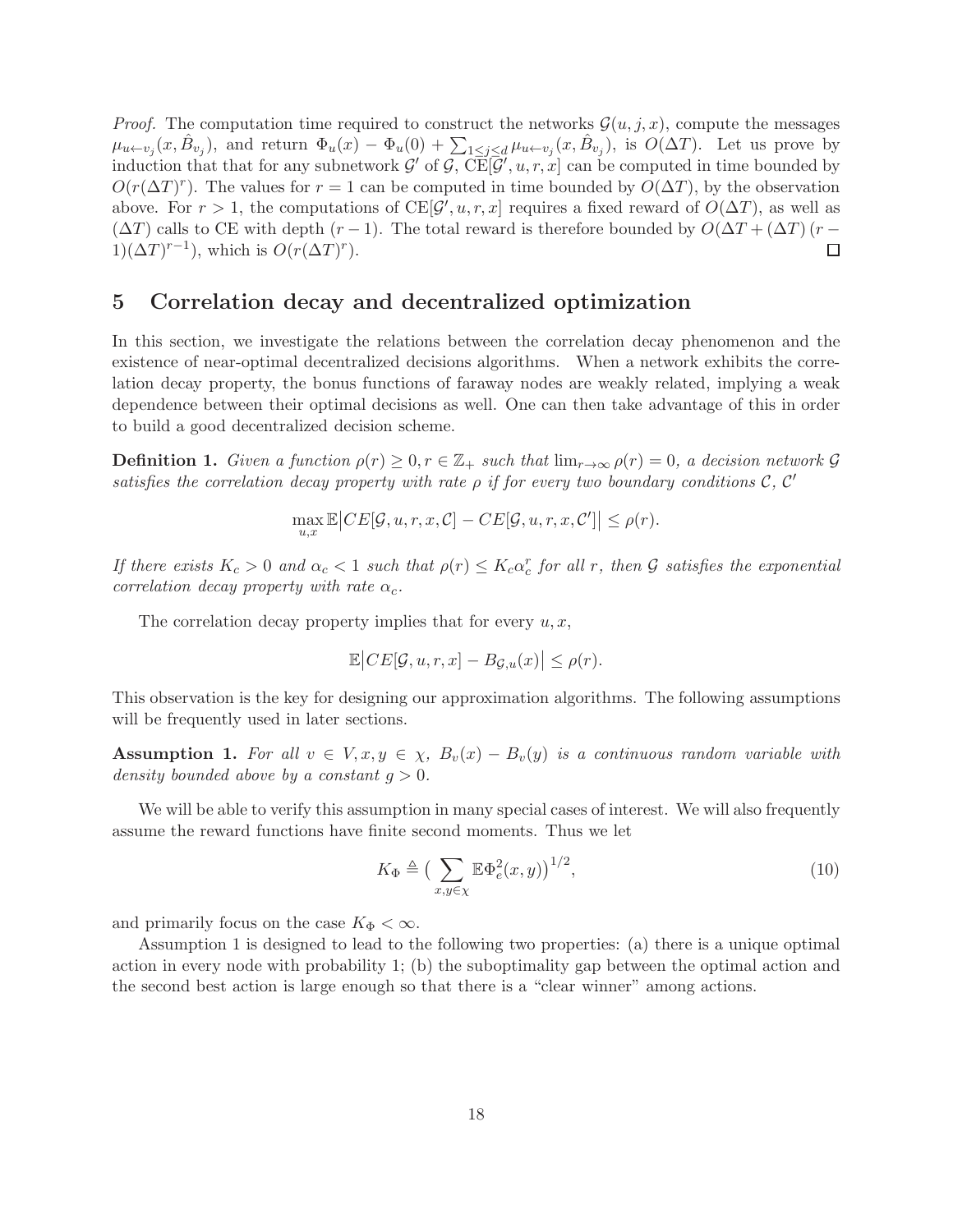### 5.1 Correlation decay implies near-optimal decentralized decisions

Under Assumption 1 let  $\mathbf{x} = (x_v)_{v \in V}$  be the unique (with probability one) optimal solution for the network G. For every  $v \in V$ ,  $x \in \chi$ , let  $x_v^r = \text{argmax}_x CE[\mathcal{G}, v, r, x]$ , and  $\mathbf{x}^r = (x_v^r)$ . The main relation between the correlation decay property, CE algorithm and the optimization problem is given by the following result.

**Proposition 5.** *Suppose* G *exhibits the correlation decay property with rate*  $\rho(r)$  *and that Assumption 1 holds. Then,*

$$
\mathbb{P}(x_u^r \neq x_u) \le 2T^2 \sqrt{2g\rho(r)}, \quad \forall u \in V, r \ge 1.
$$
\n<sup>(11)</sup>

*Proof.* For simplicity, let  $B_u^r(x)$  denote  $CE[\mathcal{G}, u, r, x]$ . We will first prove that for every  $\epsilon > 0$ 

$$
\mathbb{P}(x_u^r \neq x_u) \le T^2(g\epsilon + \frac{2\rho(r)}{\epsilon}).\tag{12}
$$

The proposition will follow by choosing  $\epsilon = \sqrt{2\rho(r)g^{-1}}$ . Consider a node u, and notice that if

 $(B_u(x) - B_u(y))(B_u^r(x) - B_u^r(y)) > 0, \qquad \forall x \neq y,$ 

then  $x_u^r = x_u$ . Indeed, since  $B_u(x_u) - B_u(y) > 0$  for all  $y \neq x_u$ , the property implies the same for  $B_u^r$ , and the assertion holds. Thus, the event  $\{x_u^r \neq x_u\}$  implies the event

$$
\{\exists (x, y), y \neq x : (B_u(x) - B_u(y))(B_u^r(x) - B_u^r(y)) \leq 0\}.
$$

Fix  $\epsilon > 0$  and note that for two real numbers z and z', if  $|z| > \epsilon$  and  $|z - z'| \leq \epsilon$ , then  $zz' > 0$ . Applying this to  $z = B_u(x) - B_u(y)$  and  $z' = B_u^r(x) - B_u^r(y)$ , we find that the events  $|B_u(x) - B_u(y)|$  $|B_u(y)| > \epsilon$  and

$$
(|B_u(x) - B_u^r(x)| < \epsilon/2) \cap (|B_u(y) - B_u^r(y)| < \epsilon/2)
$$

jointly imply

$$
(B_u(x) - B_u(y))(B_u^r(x) - B_u^r(y)) > 0.
$$

Therefore, the event  $(B_u(x) - B_u(y))(B_u^r(x) - B_u^r(y)) \leq 0$  implies

$$
\{|B_u(x) - B_u(y)| \le \epsilon\} \cup \{|B_u(x) - B_u^r(x)| \ge \epsilon/2\} \cup \{|B_u(y) - B_u^r(y)| \ge \epsilon/2\}.
$$

Applying the union bound, for any two actions  $x \neq y$ ,

$$
\mathbb{P}\Big((B_u(x) - B_u(y))(B_u^r(x) - B_u^r(y)) \le 0\Big) \le \mathbb{P}(|B_u(x) - B_u(y)| \le \epsilon) + \mathbb{P}(|B_u(x) - B_u^r(x)| \ge \epsilon/2) + \mathbb{P}(|B_u(y) - B_u^r(y)| \ge \epsilon/2).
$$
\n(13)

Now,  $\mathbb{P}(|B_u(x) - B_u(y)| \leq \epsilon)$  is at most  $2g\epsilon$  by Assumption 1. Using Markov's inequality, we find that the second summand in (13) is at most  $2\mathbb{E}|B_u(x)-B_u^r(x)|/\epsilon \leq 2\rho(r)/\epsilon$ . The same bound applies to the third summand. Finally, noting there are  $T(T-1)/2$  different pairs  $(x, y)$  with  $x \neq y$ and applying the union bound, we obtain

$$
\mathbb{P}(x_u^r \neq x_u) \leq (T(T-1)/2)(2g\epsilon + 4\rho(r)/\epsilon)
$$
  

$$
\leq T^2(g\epsilon + \frac{2\rho(r)}{\epsilon}).
$$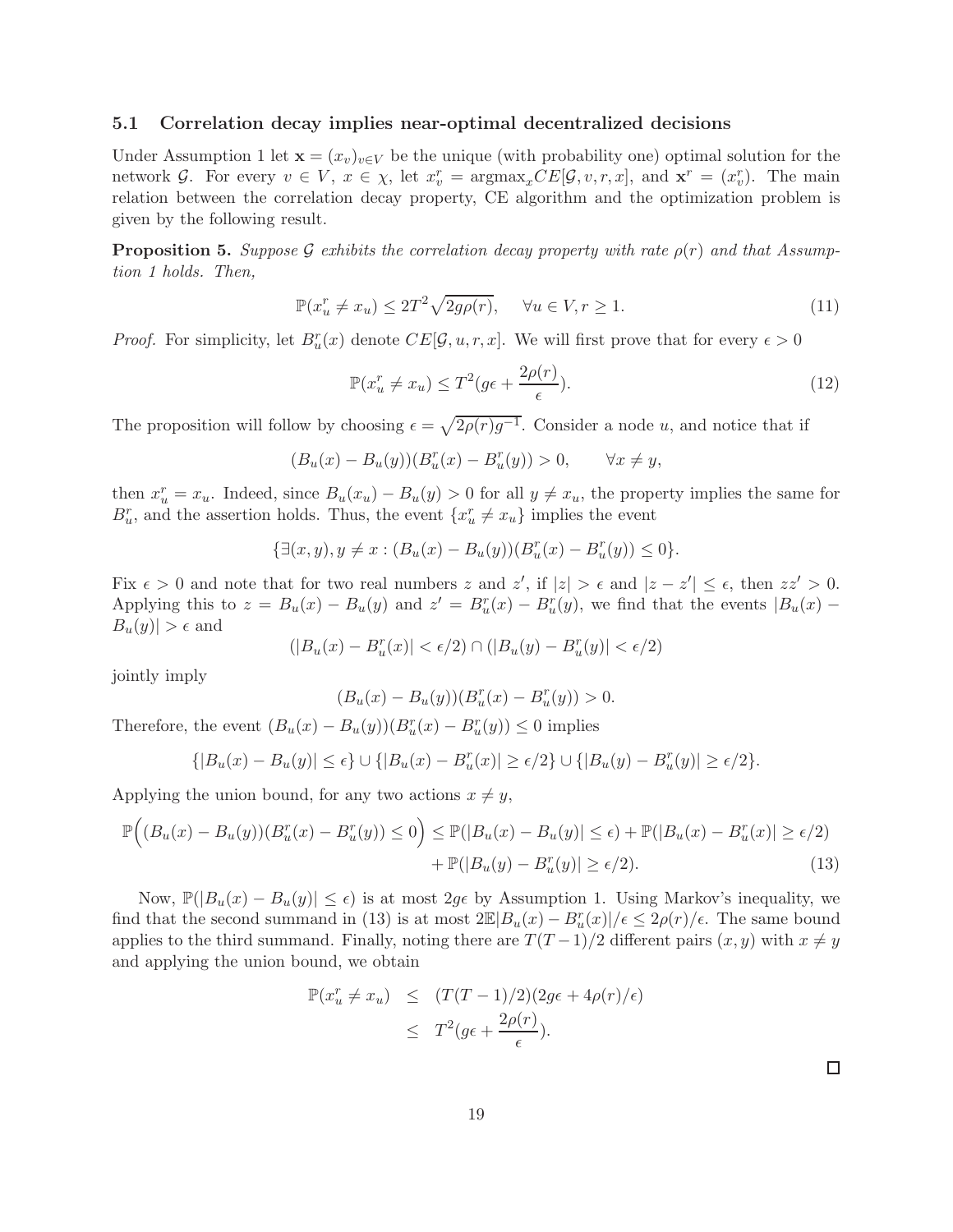For the special case of exponential correlation decay, we obtain the following result, the proof of which immediately follows from Proposition 5.

**Corollary 1.** *Suppose* G *exhibits the exponential correlation decay property with rate*  $\alpha_c$ , and *Assumption 1 holds. Then*

$$
\mathbb{P}(x_u^r \neq x_u) \le 2T^2 \sqrt{2gK_c} \alpha_c^{r/2}, \qquad \forall u \in V, r \ge 1.
$$

*In particular, for any*  $\epsilon > 0$ *, if* 

$$
r \ge 2 \frac{|\log K_c'| + |\log \epsilon|}{|\log(\alpha_c)|},
$$

*then*

$$
\mathbb{P}(x_u^r \neq x_u) \le \epsilon,
$$

*where*  $K_c' = 2T^2 \sqrt{2gK_c}$ .

In summary, correlation decay - and in particular fast (i.e. exponential) correlation decay implies that the optimal action in a node depends with high probability only on the structure of the network in a small radius around the node. As in [RR03], we call such a property *decentralization* of optimal actions. Note that the radius required to achieve an  $\epsilon$  error does not depend on the size of the entire network; moreover, for exponential correlation decay, it grows only as the logarithm of the accepted error.

### 5.2 Correlation decay and efficient decentralized optimization

Proposition 5 illustrates how optimal actions are decentralized under the correlation decay property. In this section, we use this result to show that the resulting optimization algorithm is both nearoptimal and computationally efficient.

As before, let  $\mathbf{x} = (x_u)$  denote the optimal solution for the network  $\mathcal{G}$ , and let  $\mathbf{x}^r = (x_u^r)$  be the decisions resulting from the CE algorithm with depth r. Let  $K_1 = 10K_{\Phi}T(|V| + |E|)$ , and  $K_2 = K_1 (g K_c)^{1/4}$ , where  $K_c$  is defined under the assumption of exponential correlation decay property, when it applies.

**Theorem 7.** Suppose a decision network G satisfies the correlation decay property with rate  $\rho(r)$ *and Assumption 1 holds. Then, for all*  $r > 0$ ,

$$
\mathbb{E}[F(\mathbf{x}) - F(\mathbf{x}^r)] \le K_1(g\rho(r))^{1/4}.
$$
\n(14)

The theorem above is relevant, for example in the corollary below, only in the case  $K_{\Phi} < \infty$ , even though this assumption is not necessary for the proof.

**Corollary 2.** *Suppose* G *exhibits the exponential correlation decay property with rate*  $\alpha_c$ , Assump*tion 1 holds, and*  $K_{\Phi} < \infty$ *. For any*  $\epsilon > 0$ *, if* 

$$
r \geq (8|\log \epsilon| + 4|\log(K_2)|)|\log(\alpha_c)|^{-1},
$$

*then*

$$
\mathbb{P}\big(F(\mathbf{x}) - F(\mathbf{x}^r) > \epsilon\big) \le \epsilon,
$$

and  $\mathbf{x}^r$  can be computed in time polynomial in  $|V|$ ,  $1/\epsilon$ .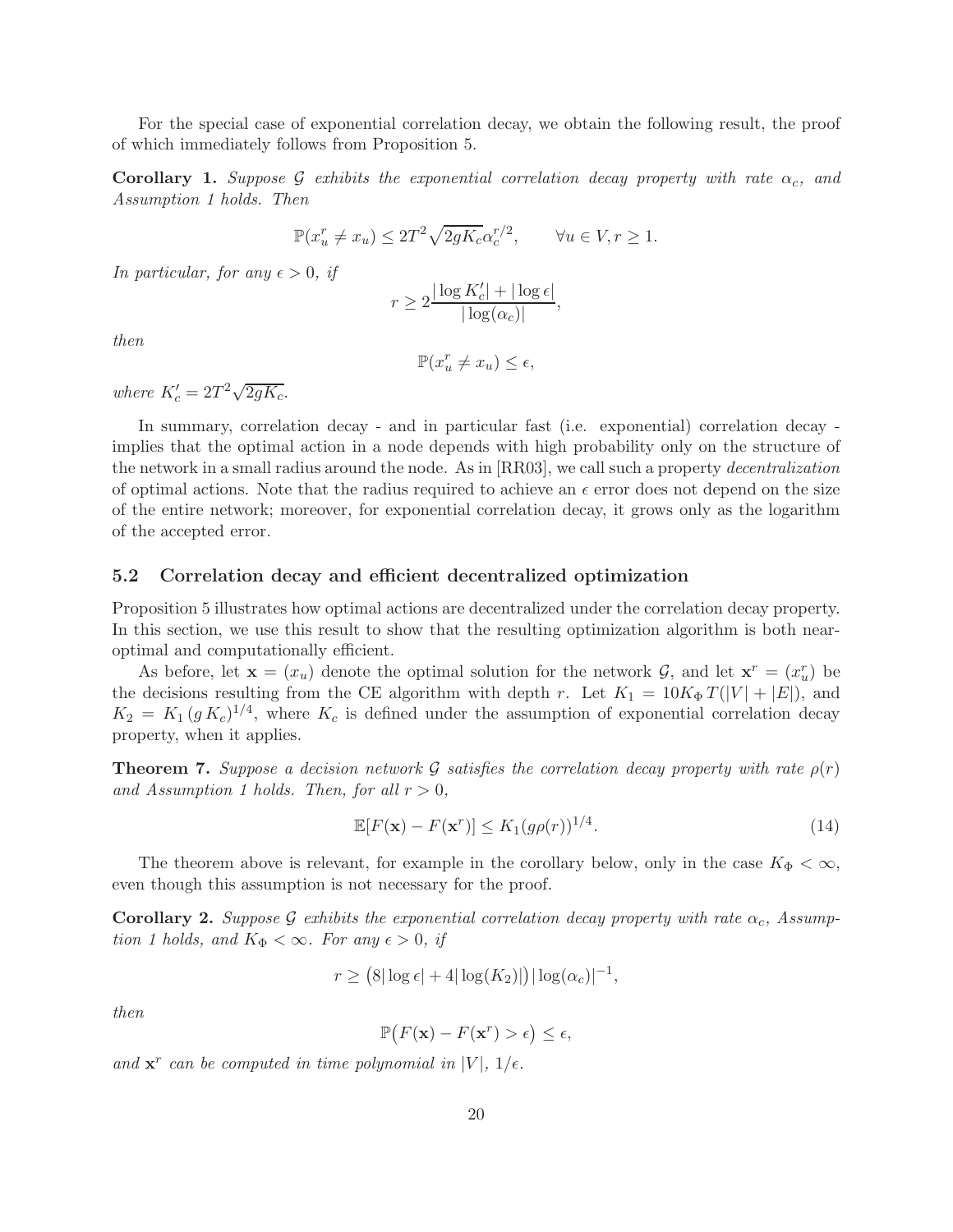*Proof.* By applying the union bound on Proposition 5, for every  $(u, v)$ , we have

$$
\mathbb{P}\big((x_u^r, x_v^r) \neq (x_u, x_v)\big) \leq 4T^2 \sqrt{2g\rho(r)}.
$$

Also,

$$
\mathbb{E}|F(\mathbf{x}) - F(\mathbf{x}^r)| \leq \sum_{u \in V} \mathbb{E}|\Phi_u(x_u) - \Phi_u(x_u^r)| + \sum_{(u,v) \in E} \mathbb{E}|\Phi_{u,v}(x_u, x_v) - \Phi_{u,v}(x_u^r, x_v^r)|.
$$

For any  $u, v \in V$ ,

$$
\mathbb{E}[\Phi_{u,v}(x_u, x_v) - \Phi_{u,v}(x_u^r, x_v^r)] \leq \mathbb{E}\Big[1_{(x_u^r, x_v^r) \neq (x_u, x_v)} \Big(\big|\Phi_{u,v}(x_u, x_v)\big| + \big|\Phi_{u,v}(x_u^r, x_v^r)\big|\Big)\Big]
$$
  

$$
\leq 2K_{\Phi} \mathbb{P}\big((x_u^r, x_v^r) \neq (x_u, x_v)\big)^{1/2}
$$
  

$$
\leq 4K_{\Phi} T \left(2g\rho(r)\right)^{1/4},
$$

where the second inequality follows from Schwarz's inequality. Similarly, for any  $u$ , we have

$$
\mathbb{E}|\Phi_u(x_u) - \Phi_u(x_u^r)| \leq 4K_{\Phi}T(2g\rho(r))^{1/4}.
$$

By summing over all nodes and edges, we get:

$$
\mathbb{E}[F(\mathbf{x}) - F(\mathbf{x}^r)] \leq 8K_{\Phi} T (2g\rho(r))^{1/4} \leq K_1 (g\rho(r))^{1/4},
$$

and the bound (14) follows.

Corollary 2 is then proved using Markov's inequality. In particular, applying the definition of the exponential correlation decay property to Relation (14), we obtain

$$
\mathbb{P}(F(\mathbf{x}) - F(\mathbf{x}^r) \ge \epsilon) \le \mathbb{E}[F(\mathbf{x}) - F(\mathbf{x}^r)]/\epsilon \le K_2 \alpha_c^{r/4}/\epsilon.
$$

Since  $r \geq (4|\log(K_2)| + 8|\log(\epsilon)|)|\log(\alpha_c)|^{-1}$ , we have  $K_2\alpha_c^{r/4} \leq \epsilon^2$ , and the result follows.

 $\Box$ 

### 6 Establishing the correlation decay property through coupling

The previous section motivates the search for conditions implying the correlation decay property. This section is devoted to the study of a coupling argument which can be used to show that the correlation decay property holds. Results in this section are for the case  $|\chi| = 2$ . We note that they can be extended to the case  $|\chi| \geq 2$  at the expense of heavier notations, but not much additional insight gain. For this special case  $\chi = \{0, 1\}$ , we introduce a set of simplifying notations as follows.

### 6.1 Notations

Given  $\mathcal{G} = (V, E, \Phi, \{0, 1\})$  and  $u \in V$ , let  $v_1, \ldots, v_d$  be the neighbors of u in V. For any  $r > 0$  and boundary conditions  $\mathcal{C}, \mathcal{C}'$ , define:

1. 
$$
B(r) \stackrel{\Delta}{=} \text{CE}[\mathcal{G}, u, r, 1, \mathcal{C}]
$$
 and  $B'(r) \stackrel{\Delta}{=} \text{CE}[\mathcal{G}, u, r, 1, \mathcal{C}']$ .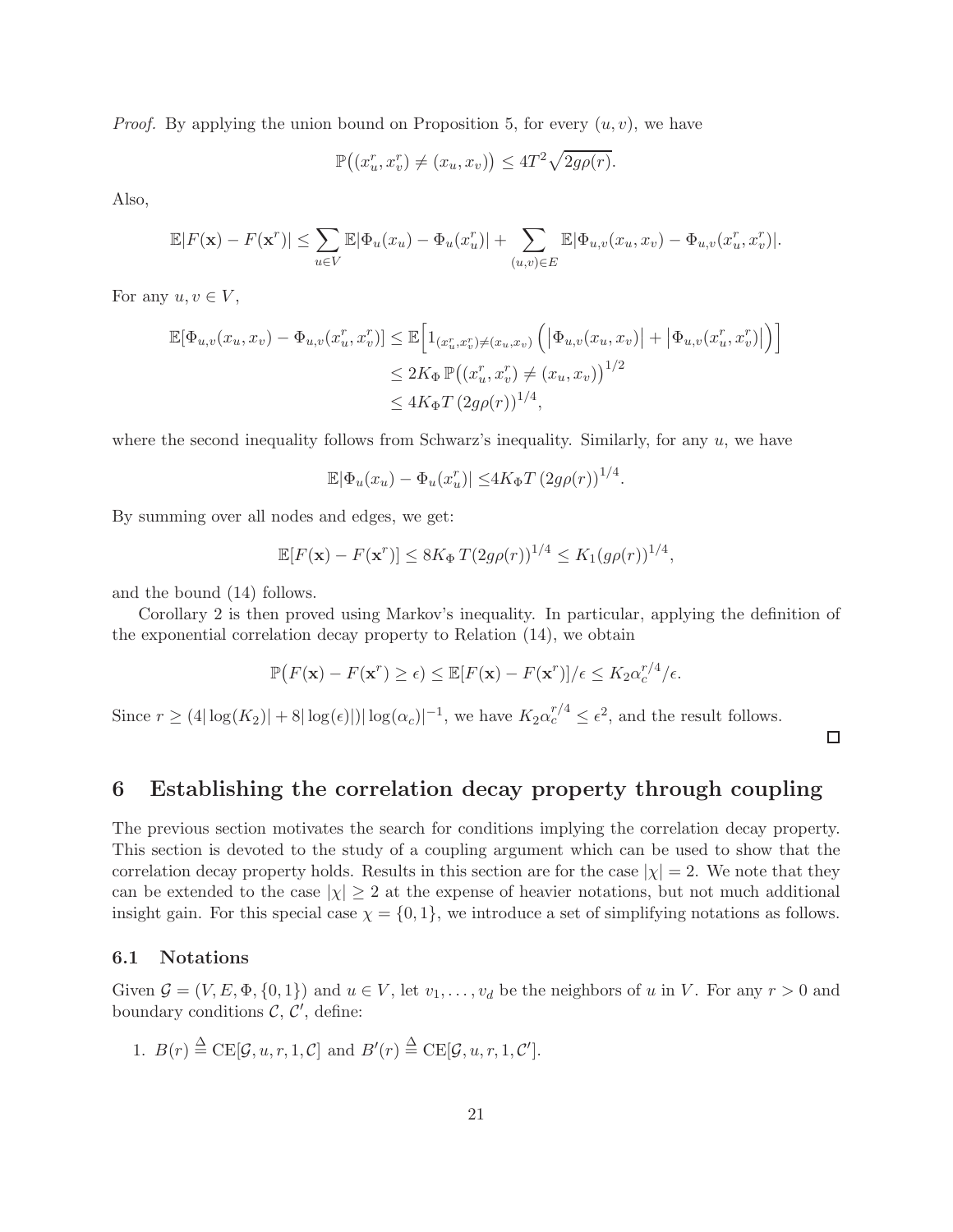- 2. For  $j = 1, \ldots d$ , let  $\mathcal{G}_j = \mathcal{G}(u, j, 1)$ , and let  $B_j(r-1) \stackrel{\Delta}{=} \text{CE}[\mathcal{G}_j, v_j, r-1, 1, \mathcal{C}]$  and  $B'_j(r-1) \stackrel{\Delta}{=}$  $CE[\mathcal{G}_j, v_j, r-1, 1, \mathcal{C}']$ . Also let  $\mathbf{B}(r-1) = (B_j(r-1))_{1 \leq j \leq d}$  and  $\mathbf{B}'(r-1) = (B'_j(r-1))_{1 \leq j \leq d}$ .
- 3. Let  $(v_{j1},...,v_{jn_j})$  be the neighbors of  $v_j$  in  $\mathcal{G}_j$ . For every  $1 \leq k \leq n_j$  let  $B_{jk}(r-2)$  $CE[\mathcal{G}_j(v_j, k, 1), v_{jk}, r-2, 1, \mathcal{C}]$  and  $B'_{jk}(r-2) = CE[\mathcal{G}_j(v_j, k, 1), v_j, r-2, 1, \mathcal{C}']$ . Also let  $\mathbf{B_j}(r-2)$ 2) =  $(B_{jk}(r-2))_{1 \leq k \leq n_j}$  and  $\mathbf{B}'_j(r-2) = (B'_{jk}(r-2))_{1 \leq k \leq n_j}$ .
- 4. Since 1 is the only action different from the reference action 0, for any adjacent nodes  $u, v$ , it suffices to consider  $\mu_{u\leftarrow v}$  as a function of a scalar B as opposed to a vector. Thus we define  $\mu_{u\leftarrow v}(z) \triangleq \mu_{u\leftarrow v}(1,z)$ , for any value z. From Equation (1), we find the following alternative expression for  $\mu_{u\leftarrow v}(z)$ :

$$
\mu_{u \leftarrow v}(z) = \Phi_{u,v}(1,1) - \Phi_{u,v}(0,1) + \max(\Phi_{u,v}(1,0) - \Phi_{u,v}(1,1),z) - \max(\Phi_{u,v}(0,0) - \Phi_{u,v}(0,1),z).
$$
\n(15)

5. For any  $\mathbf{z} = (z_1, \dots, z_d)$ , let  $\mu_u(\mathbf{z}) = \sum_j \mu_{u \leftarrow v_j}(z_j)$ .

6. For any directed edge  $e = (u \leftarrow v)$ , denote

$$
\begin{aligned}\n\Phi_e^1 &\triangleq \Phi_{u,v}(1,0) - \Phi_{u,v}(1,1); \\
\Phi_e^2 &\triangleq \Phi_{u,v}(0,0) - \Phi_{u,v}(0,1); \\
\Phi_e^3 &\triangleq \Phi_{u,v}(1,1) - \Phi_{u,v}(0,1); \\
X_e &\triangleq \Phi_e^1 + \Phi_e^2; \\
Y_e &\triangleq \Phi_e^2 - \Phi_e^1 = \Phi_{u,v}(1,1) - \Phi_{u,v}(1,0) - \Phi_{u,v}(0,1) + \Phi_{u,v}(0,0).\n\end{aligned}
$$

Note that  $Y_{u \leftarrow v} = Y_{v \leftarrow u}$ , so we simply denote it  $Y_{u,v}$ .

Note that for any  $e, \mathbb{E}|Y_e| \leq K_{\Phi}$  defined by (10). Equation (9) can be rewritten as

$$
B(r) = \mu_u(\mathbf{B}(r-1)) + \Phi_u(1) - \Phi_u(0), \tag{16}
$$

$$
B'(r) = \mu_u(\mathbf{B}'(r-1)) + \Phi_u(1) - \Phi_u(0). \tag{17}
$$

Similarly, we have

$$
B_j(r-1) = \mu_{v_j}(\mathbf{B_j}(r-2)) + \Phi_{v_j}(1) - \Phi_{v_j}(0),\tag{18}
$$

$$
B'_{j}(r-1) = \mu_{v_j}(\mathbf{B}'_{j}(r-2)) + \Phi_{v_j}(1) - \Phi_{v_j}(0). \tag{19}
$$

Finally, Equation (15) can be rewritten as

$$
\mu_{u \leftarrow v}(z) = \Phi_{u,v}^3 + \max(\Phi_{u,v}^1, z) - \max(\Phi_{u,v}^2, z). \tag{20}
$$

 $Y_e$  represents how strongly the interaction function  $\Phi_{u,v}(x_u, x_v)$  is "coupling" the variables  $x_u$ and  $x_v$ . In particular, if  $Y_e$  is zero, the interaction function  $\Phi_{u,v}(x_u, x_v)$  can be decomposed into a sum of two potential functions  $\Phi_u(x_u)+\Phi_v(x_v)$ , that is, the edge between u and v is then superfluous and can be removed. To see why this is the case, take  $\Phi_u(0) = 0$ ,  $\Phi_u(1) = \Phi_{u,v}(1,0) - \Phi_{u,v}(0,0)$ ,  $\Phi_v(0) = \Phi_{u,v}(0,0)$  and  $\Phi_v(1) = \Phi_{u,v}(0,1)$ , which is also equal to  $\Phi_{u,v}(1,1) - \Phi_{u,v}(1,0) + \Phi_{u,v}(0,0)$ , since  $Y_e = 0$ .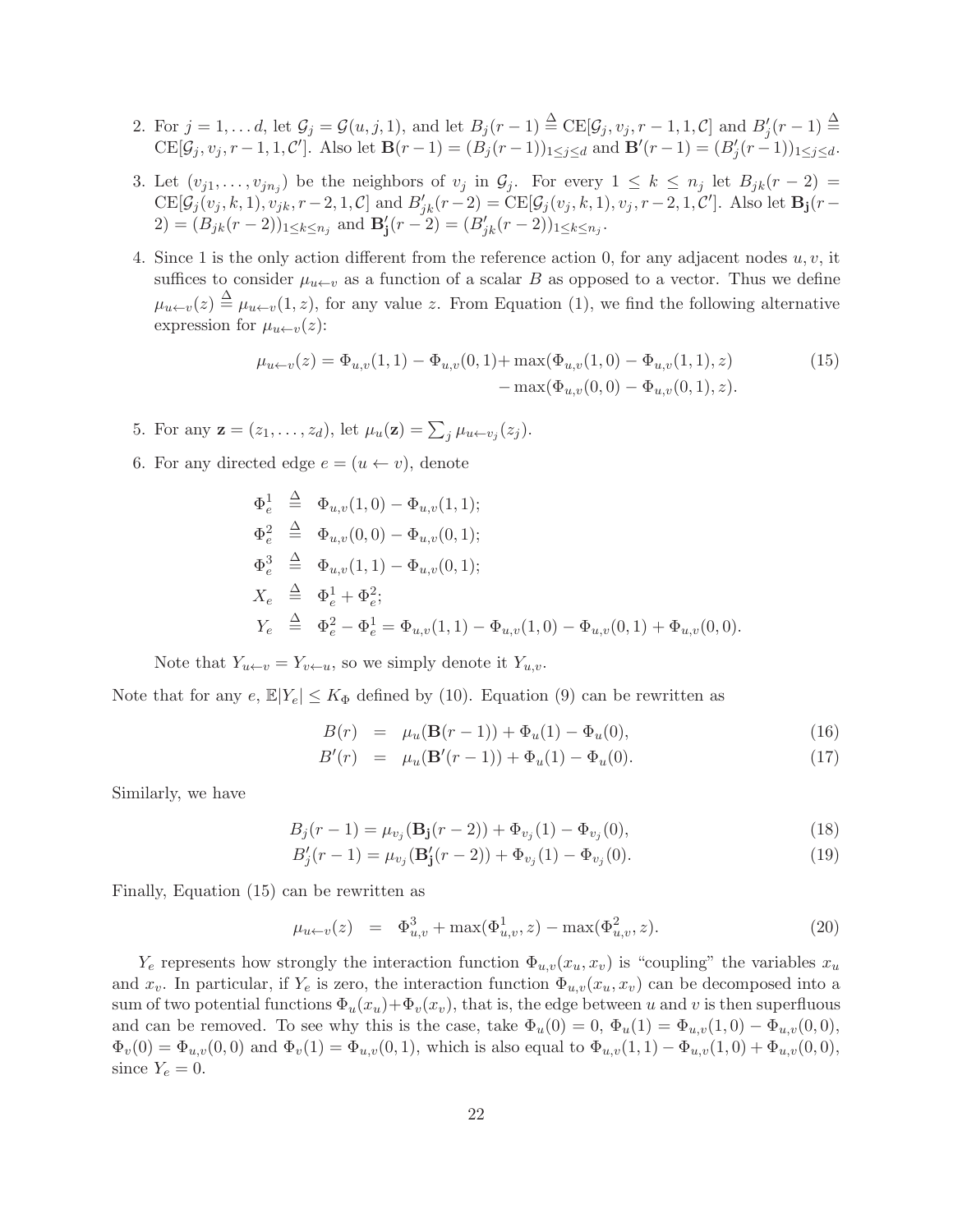### 6.2 Distance-dependent coupling and correlation decay

Our next goal is to identify conditions on the distributions of the potential and interaction functions which lead to the correlation decay property. We achieve this by adopting a coupling approach.

**Definition 2.** A network  $\mathcal G$  is said to exhibit  $(a, b)$ -coupling with parameters  $(a, b)$  if for every edge  $e = (u, v)$ *, and every two real values x, x'*:

$$
\mathbb{P}\Big(\mu_{u\leftarrow v}(x+\Phi_v(1)-\Phi_v(0)) = \mu_{u\leftarrow v}(x'+\Phi_v(1)-\Phi_v(0))\Big) \ge (1-a) - b|x-x'|.
$$
 (21)

The probability above, and hence the coupling parameters, depend on both  $\Phi_v(1) - \Phi_v(0)$  and the values  $\Phi_{u,v}(x, y)$ . Note that a sufficient condition for the network to exhibit  $(a, b)$  coupling is that for all  $x, x'$ ,

$$
\mathbb{P}\Big(\mu_{u \leftarrow v}(x) = \mu_{u \leftarrow v}(x')\Big) \ge (1 - a) - b|x - x'|.
$$
\n(22)

It will turn out that the more general form (21) is more applicable to our setting. The form of coupling above is a useful tool in proving that correlation decay occurs, as illustrated by the following theorem.

Theorem 8. *Suppose* G *exhibits* (a, b)*-coupling. If*

$$
a(\Delta - 1) + \sqrt{bK_{\Phi}}(\Delta - 1)^{3/2} < 1,\tag{23}
$$

*then the exponential correlation decay property holds with*  $K_c = \Delta^2 K_{\Phi}$  *and* 

$$
\alpha_c = a(\Delta - 1) + \sqrt{bK_{\Phi}}(\Delta - 1)^{3/2}.
$$

*Suppose* G *exhibits*  $(a, b)$ *-coupling and that there exists*  $K_Y > 0$  *such that*  $|Y_e| \leq K_Y$  *with probability* 1*. If*

$$
a(\Delta - 1) + bK_Y(\Delta - 1)^2 < 1,\tag{24}
$$

*then the exponential correlation decay property holds with*  $\alpha_c = a(\Delta - 1) + bK_Y (\Delta - 1)^2$  *and*  $K_c = 1$ *.* 

### 6.2.1 Proof of Theorem 8

We begin by proving several useful lemmas.

**Lemma 1.** For every  $(u, v)$ , and every two real values  $x, x'$ 

$$
|\mu_{u \leftarrow v}(x) - \mu_{u \leftarrow v}(x')| \le |x - x'|.
$$
\n(25)

*Proof.* From (15) we obtain

$$
\mu_{u \leftarrow v}(x) - \mu_{u \leftarrow v}(x') = \max\left(\Phi_{u,v}(1,0) - \Phi_{u,v}(1,1),x\right) - \max\left(\Phi_{u,v}(0,0) - \Phi_{u,v}(0,1),x\right) - \max\left(\Phi_{u,v}(1,0) - \Phi_{u,v}(1,1),x'\right) + \max\left(\Phi_{u,v}(0,0) - \Phi_{u,v}(0,1),x'\right).
$$

Using the relation that for any real numbers  $z, z', z''$  one has that  $\max(z, z') - \max(z, z'') \leq$  $\max(0, z' - z'')$ , we obtain:

$$
\mu_{u \leftarrow v}(x) - \mu_{u \leftarrow v}(x') \le \max(0, x - x') + \max(0, x' - x)
$$
  
= |x - x'|.

The other inequality is proved similarly.

 $\Box$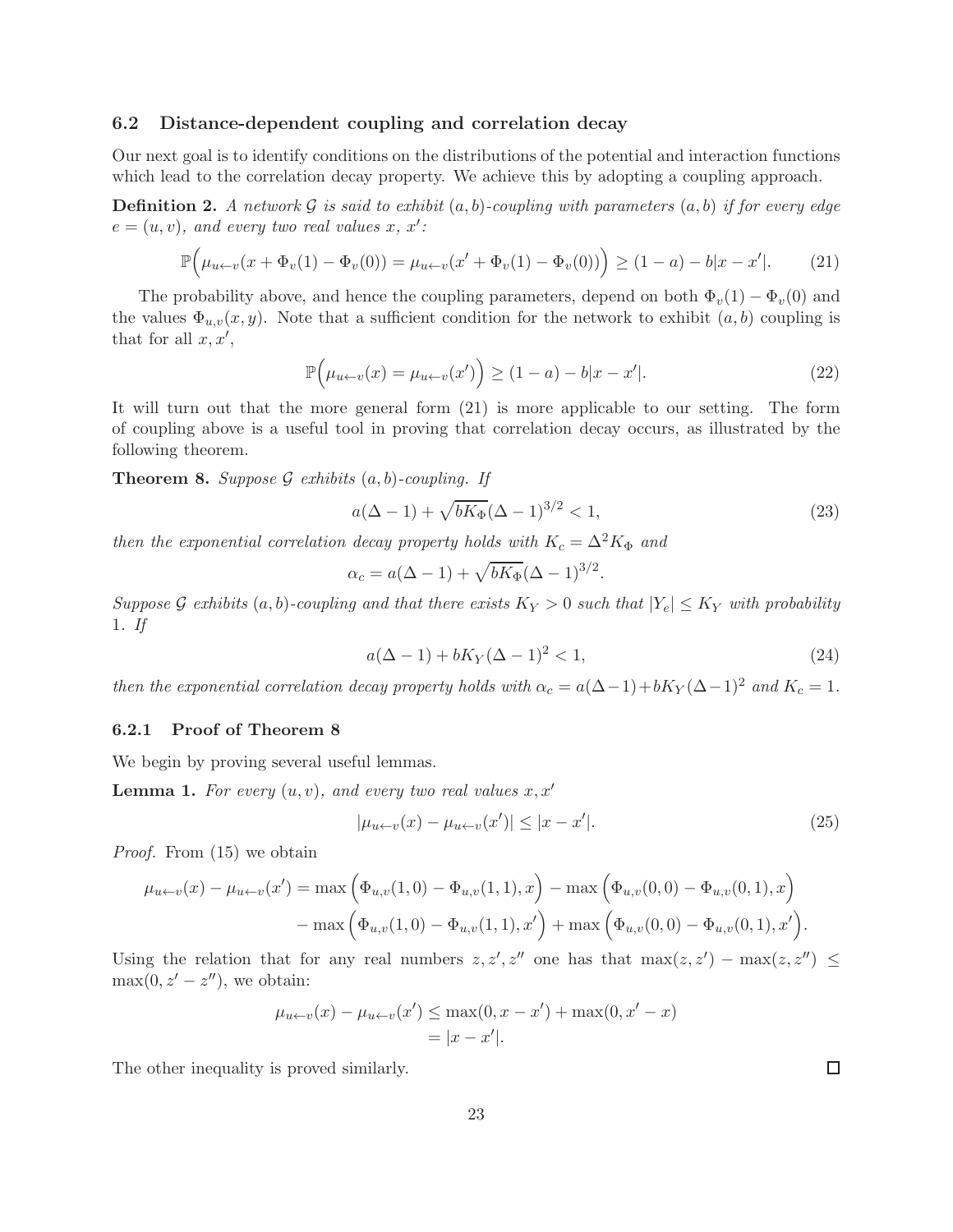**Lemma 2.** For every  $u, v \in V$  and every two real values  $x, x'$ 

$$
|\mu_{u \leftarrow v}(x) - \mu_{u \leftarrow v}(x')| \le |Y_{u,v}|.
$$
\n(26)

*Proof.* Using (15), we have

$$
\mu_{u \leftarrow v}(x) - (\Phi_{u,v}(1,1) - \Phi_{u,v}(0,1)) = \max(\Phi_{u,v}(1,0) - \Phi_{u,v}(1,1),x)
$$

$$
-\max(\Phi_{u,vx}(0,0) - \Phi_{u,v}(0,1),x).
$$

By using the relation that for any real numbers  $z, z', z''$  one has that  $\max(z, z') - \max(z, z'') \leq$  $\max(0, z' - z'')$  on the right hand side, we obtain

$$
\mu_{u \leftarrow v}(x) - (\Phi_{u,v}(1,1) - \Phi_{u,v}(0,1)) \leq \max(0, -Y_{u,v}).
$$

Similarly

$$
-\mu_{u \leftarrow v}(x') + (\Phi_{u,v}(1,1) - \Phi_{u,v}(0,1)) \leq \max(0, Y_{u,v}).
$$

Adding up the two inequalities, we obtain

$$
\mu_{u \leftarrow v}(x) - \mu_{u \leftarrow v}(x') \le |Y_{u,v}|.
$$

The other inequality follows from a similar proof.

Lemma 3. *Suppose* (a, b)*-coupling holds. Then,*

$$
\mathbb{E}|B(r) - B'(r)| \le a \sum_{1 \le j \le d} \mathbb{E}|B_j(r-1) - B'_j(r-1)| + b \sum_{1 \le j \le d} \mathbb{E}[|B_j(r-1) - B'_j(r-1)|^2]. \tag{27}
$$

*Proof.* Using (9), we obtain:

$$
\mathbb{E}|B(r) - B'(r)| = \mathbb{E}\Big[\big|\Phi_u(1) - \Phi_u(0) + \sum_j \mu_{u \leftarrow v_j}(B_j(r-1)) - (\Phi_u(1) - \Phi_u(0)) - \sum_j \mu_{u \leftarrow v_j}(B_j'(r-1))\big|\Big] \n\leq \sum_j \mathbb{E}\big|\mu_{u \leftarrow v_j}(B_j(r-1)) - \mu_{u \leftarrow v_j}(B_j'(r-1))\big| \n= \sum_j \mathbb{E}\Big[\mathbb{E}\big[|\mu_{u \leftarrow v_j}(B_j(r-1)) - \mu_{u \leftarrow v_j}(B_j'(r-1))|\big|\mu_{v_j}(\mathbf{B_j}(r-2)), \mu_{v_j}(\mathbf{B_j}'(r-2))\big]\Big].
$$

By Lemma 1, we have  $|\mu_{u \leftarrow v_j}(B_j(r-1)) - \mu_{u \leftarrow v_j}(B'_j(r-1))| \leq |B_j(r-1) - B'_j(r-1)|$ . Also note that from Equations (18) and (19),  $|B_j(r-1) - B'_j(r-1)| = |\mu_{v_j}(\mathbf{B_j}(r-2)) - \mu_{v_j}(\mathbf{B'_j}(r-2))|;$ hence conditional on both  $\mu_{v_j}(\mathbf{B_j}(r-2))$  and  $\mu_{v_j}(\mathbf{B'_j}(r-2))$ ,  $|B_j(r-1) - B'_j(r-1)|$  is a constant. Therefore,

$$
\mathbb{E}\Big[\big|\mu_{u\leftarrow v_j}(B_j(r-1)) - \mu_{u\leftarrow v_j}(B'_j(r-1))\big| \Big|\mu_{v_j}(\mathbf{B_j}(r-2)), \mu_{v_j}(\mathbf{B'_j}(r-2))\Big]
$$

is at most

$$
|B_j(r-1) - B'_j(r-1)| \times \mathbb{P}\left(\mu_{u \leftarrow v_j}(B_j(r-1)) \neq \mu_{u \leftarrow v_j}(B'_j(r-1)) \mid \mu_{v_j}(\mathbf{B_j}(r-2)), \mu_{v_j}(\mathbf{B}'_j(r-2))\right). \tag{28}
$$

 $\Box$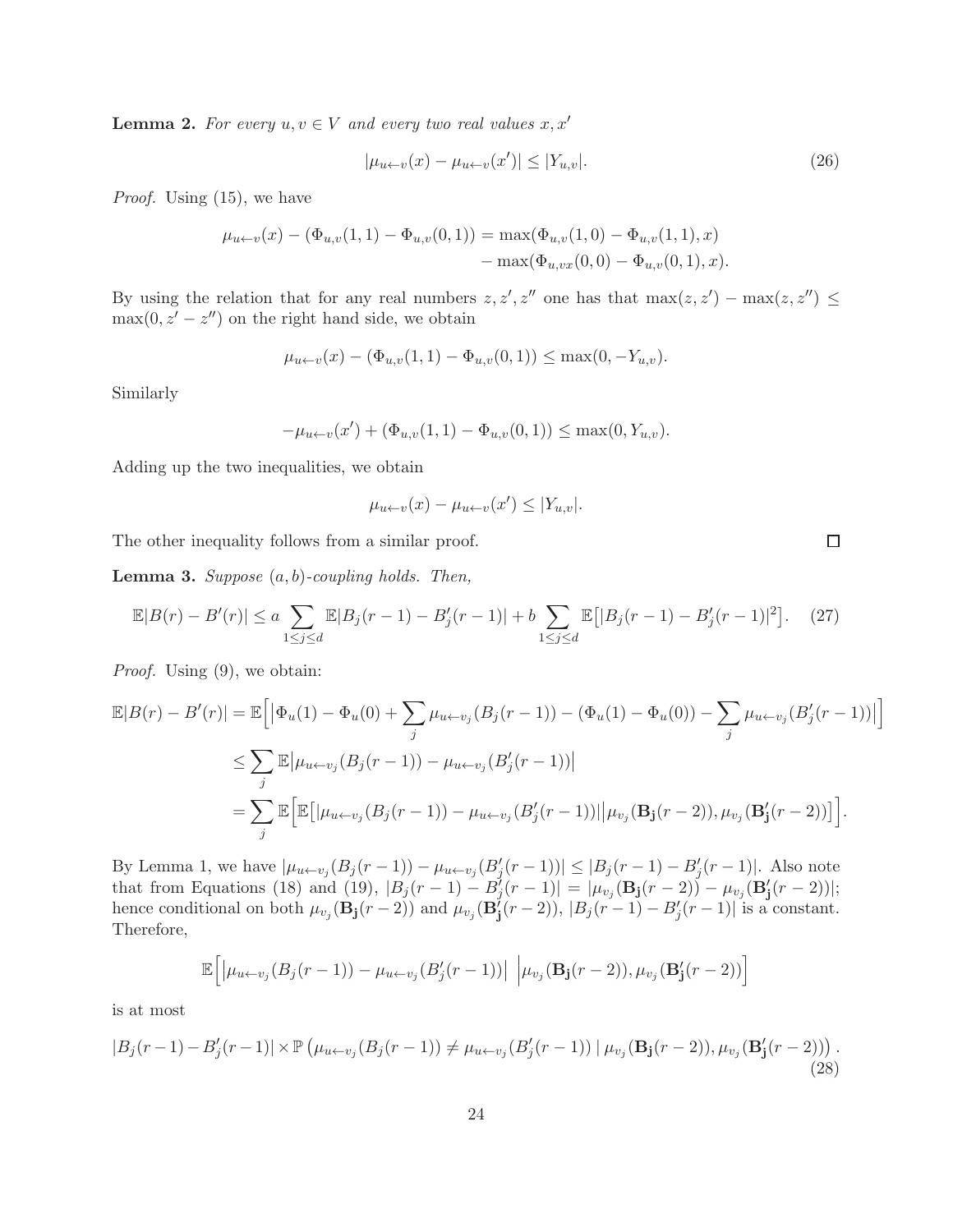Note that in the (a,b) coupling definition, the probability is over the values of the functions  $\Phi_{u,v_j}$ , and  $\Phi_v$ . By Proposition 3, these are independent from  $\mu_{v_j}(\mathbf{B}_j(r-2))$  and  $\mu_{v_j}(\mathbf{B}'_j(r-2))$ . Thus, by the (a,b) coupling assumption (21)

$$
\mathbb{P}(\mu_{u \leftarrow v_j}(B_j(r-1)) \neq \mu_{u \leftarrow v_j}(B'_j(r-1)) | \mu_{v_j}(\mathbf{B_j}(r-2)), \mu_{v_j}(\mathbf{B'_j}(r-2)))
$$
  
\n
$$
\leq a + b|B_j(r-1) - B'_j(r-1)|.
$$

The result then follows.

Fix an arbitrary node u in G. Let  $\mathcal{N}(u) = \{v_1, \ldots, v_d\}$ . Let  $d_j = |\mathcal{N}(v_j)| - 1$  be the number of neighbors of  $v_j$  in G other than u for  $j = 1, \ldots, d$ . We need to establish that for every two boundary conditions  $\mathcal{C}, \mathcal{C}'$ 

$$
\mathbb{E}|\mathrm{CE}(\mathcal{G}, u, r, \mathcal{C}) - \mathrm{CE}(\mathcal{G}, u, r, \mathcal{C}')| \leq K\alpha_c^r.
$$
\n(29)

 $\Box$ 

We first establish the bound inductively for the case  $d \leq \Delta - 1$ . Let  $e_r$  denote the supremum of the left-hand side of (29), where the supremum is over all networks  $\mathcal{G}'$  with degree at most  $\Delta$ , such that the corresponding constant  $K_{\Phi'} \leq K_{\Phi}$ , over all nodes u in G with degree  $|\mathcal{N}(u)| \leq \Delta - 1$  and all over all choices of boundary conditions  $\mathcal{C}, \mathcal{C}'$ . Each condition corresponds to a different recursive inequality for  $e_r$ . From the definition it follows that each subnetwork exhibits the  $(a, b)$  coupling when the original network does.

Condition (23). Under (23), we claim that

$$
e_r \le a(\Delta - 1)e_{r-1} + b(\Delta - 1)^3 K_\Phi e_{r-2}.
$$
\n(30)

Indeed, by applying (18) and (19), we have

$$
|B_j(r-1) - B'_j(r-1)| \leq \sum_{1 \leq k \leq d_j} |\mu_{v_j \leftarrow v_{jk}}(B_{jk}(r-2)) - \mu_{v_j \leftarrow v_{jk}}(B'_{jk}(r-2))|.
$$

Thus by Jensen's inequality,

$$
|B_j(r-1) - B'_j(r-1)|^2 \leq \left(\sum_{1 \leq k \leq d_j} |\mu_{v_j \leftarrow v_{jk}}(B_{jk}(r-2)) - \mu_{v_j \leftarrow v_{jk}}(B'_{jk}(r-2))|\right)^2
$$
  

$$
\leq d_j \sum_{1 \leq k \leq d_j} |\mu_{v_j \leftarrow v_{jk}}(B_{jk}(r-2)) - \mu_{v_j \leftarrow v_{jk}}(B'_{jk}(r-2))|^2.
$$

By Lemmas 1 and 2 we have

$$
|\mu_{v_j \leftarrow v_{jk}}(B_{jk}(r-2)) - \mu_{v_j \leftarrow v_{jk}}(B'_{jk}(r-2))| \leq |B_{jk}(r-2) - B'_{jk}(r-2)|,
$$

and

$$
|\mu_{v_j \leftarrow v_{jk}}(B_{jk}(r-2)) - \mu_{v_j \leftarrow v_{jk}}(B'_{jk}(r-2))| \le |Y_{jk}|.
$$

Also,  $d_i \leq \Delta - 1$ . Therefore,

$$
|B_j(r-1) - B'_j(r-1)|^2 \leq (\Delta - 1) \sum_{1 \leq k \leq d_j} |B_{jk}(r-2) - B'_{jk}(r-2)| \times |Y_{jk}|.
$$
 (31)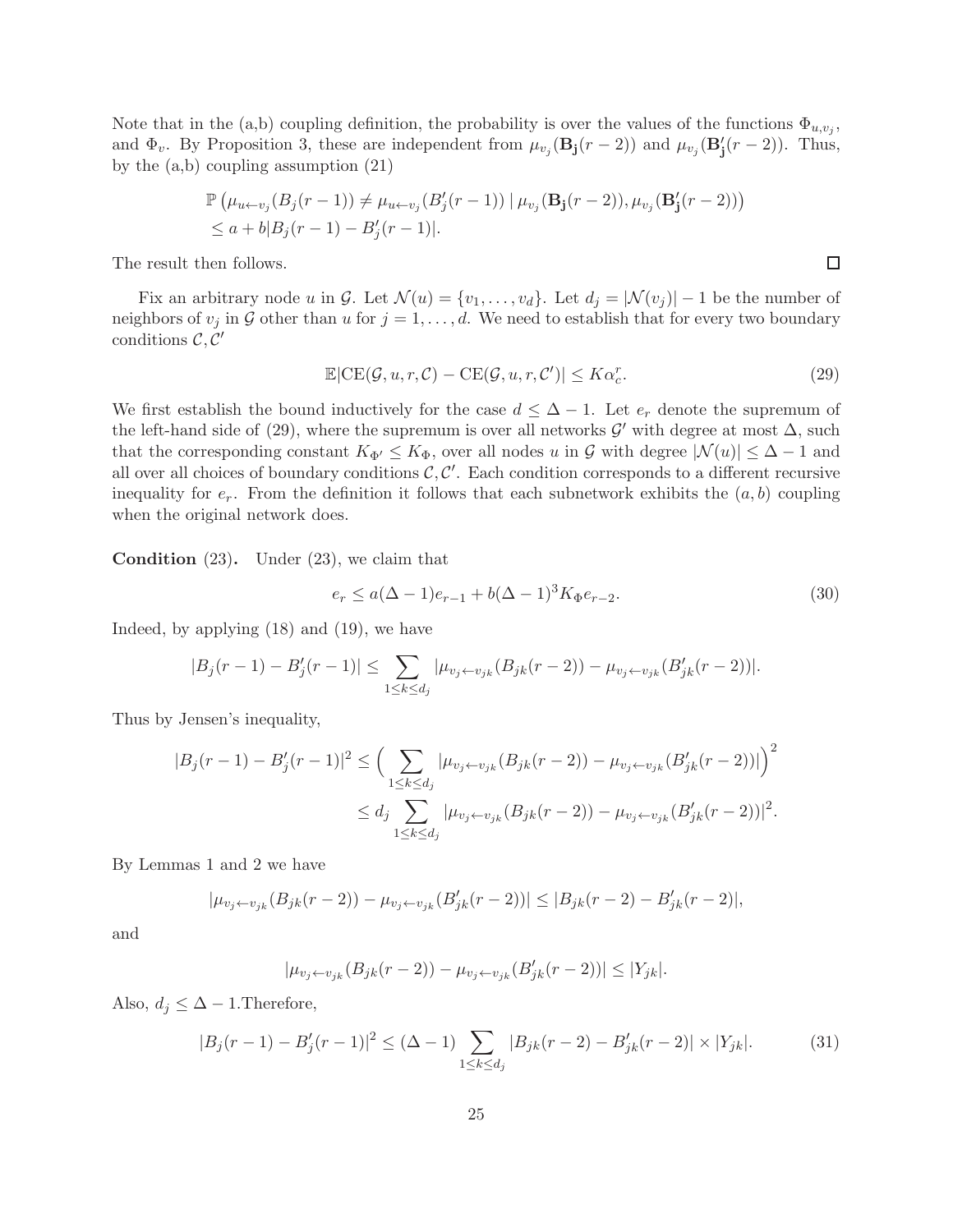By Proposition 3, the random variables  $|B_{jk}(r-2) - B'_{jk}(r-2)|$  and  $|Y_{jk}|$  are independent. We obtain

$$
\mathbb{E}|B_j(r-1) - B'_j(r-1)|^2 \leq (\Delta - 1) \sum_{1 \leq k \leq d_j} \mathbb{E}|B_{jk}(r-2) - B'_{jk}(r-2)| \times \mathbb{E}|Y_{jk}| \tag{32}
$$

$$
\leq (\Delta - 1)K_{\Phi} \sum_{1 \leq k \leq d_j} \mathbb{E}|B_{jk}(r-2) - B'_{jk}(r-2)|
$$

$$
\leq (\Delta - 1)^2 K_{\Phi} e_{r-2},
$$

where the second inequality follows from the definition of  $K_{\Phi}$  and the third inequality follows from the definition of  $e_r$  and the fact that the neighbors  $v_{jk}$ ,  $1 \leq k \leq d_j$  of  $v_j$  have degrees at most  $\Delta-1$ in the corresponding networks for which  $B_{jk}(r-2)$  and  $B'_{jk}(r-2)$  were defined. Applying Lemma 3 and the definition of  $e_r$ , we obtain

$$
\mathbb{E}|B(r) - B'(r)| \le a \sum_{1 \le j \le d} \mathbb{E}|B_j(r-1) - B'_j(r-1)| + b \sum_{1 \le j \le d} \mathbb{E}[|B_j(r-1) - B'_j(r-1)|^2]
$$
  

$$
\le a(\Delta - 1)e_{r-1} + b(\Delta - 1)^3 K_{\Phi}e_{r-2}.
$$

This implies (30).

From (30) we obtain that  $e_r \leq K\alpha_c^r$  for  $K = \Delta K_{\Phi}$  and  $\alpha_c$  given as the largest in absolute value root of the quadratic equation  $\alpha_c^2 = a(\Delta - 1)\alpha_c + b(\Delta - 1)^3 K_{\Phi}$ . We find this root to be

$$
\alpha_c = \frac{1}{2}a(\Delta - 1) + \frac{1}{2}\sqrt{a^2(\Delta - 1)^2 + 4b(\Delta - 1)^3K_{\Phi}}
$$
  
\$\le a(\Delta - 1) + \sqrt{b(\Delta - 1)^3K\_{\Phi}\$  
\$< 1\$,

where the last inequality follows from assumption (23). This completes the proof for the case that the degree d of u is at most  $\Delta - 1$ .

Now suppose  $d = |\mathcal{N}(u)| = \Delta$ . Applying (16) and (17) we have

$$
|B(r) - B'(r)| \le \sum_{1 \le j \le d} |\mu_{u \leftarrow v_j}(B_j(r-1) - \mu_{u \leftarrow v_j}(B'_j(r-1))|.
$$

Again applying Lemma 1, we find that the right-hand side is at most

$$
\sum_{1 \le j \le d} |B_j(r-1) - B'_j(r-1)| \le \Delta e_{r-1},
$$

since  $B_j(r-1)$  and  $B'_j(r-1)$  are defined for  $v_j$  in a subnetwork  $\mathcal{G}_j = \mathcal{G}(u, j, 1)$ , where  $v_j$  has degree at most  $\Delta - 1$ . Thus again the correlation decay property holds for u with  $\Delta K$  replacing K.

**Condition** (24). Recall from Lemma 3 that for all  $r$ , we have:

$$
\mathbb{E}|B(r) - B'(r)| \le a \sum_{1 \le j \le d} \mathbb{E}|B_j(r-1) - B'_j(r-1)| + b \sum_{1 \le j \le d} \mathbb{E}[|B_j(r-1) - B'_j(r-1)|^2].
$$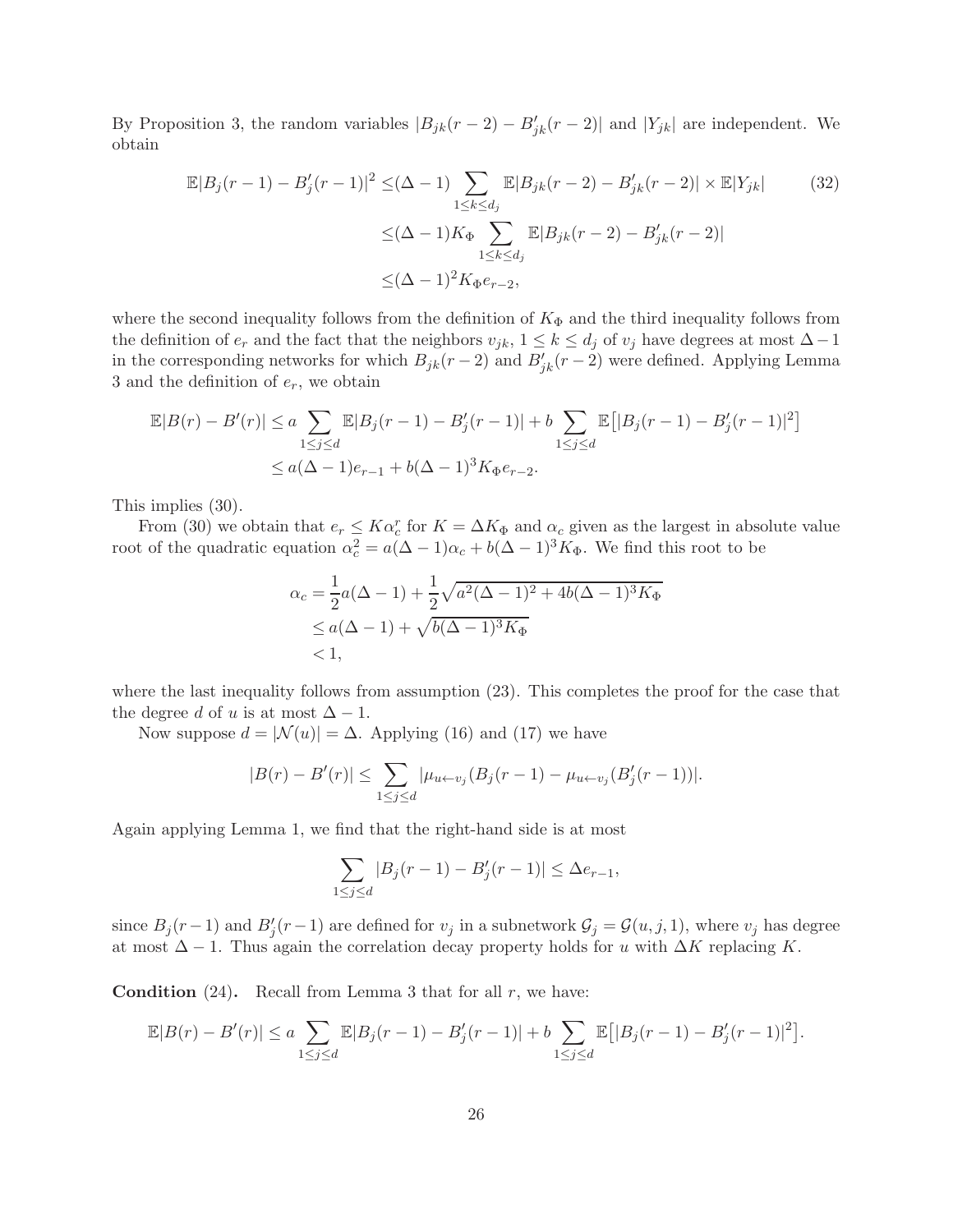For all j,  $|B_j(r-1) - B'_j(r-1)| = |\sum_k (\mu_{v_j \leftarrow v_{jk}}(B_{jk}) - \mu_{v_j \leftarrow v_{jk}}(B'_{jk}))|$ . Moreover, for each j, k,  $|\mu_{v_j \leftarrow v_{jk}}(B_{jk}) - \mu_{v_j \leftarrow v_{jk}}(B'_{jk})| \leq |Y_{jk}| \leq K_Y$ , where the first inequality follows from Lemma 2, and the second follows by assumption. As a result,

$$
|B_j(r-1) - B'_j(r-1)|^2 \leq (\Delta - 1)K_Y|B_j(r-1) - B_j(r-1)|.
$$

We obtain

$$
e_r \leq (a + bK_Y(\Delta - 1)) (\Delta - 1)e_{r-1}.
$$

Since  $a(\Delta-1)+bK_Y(\Delta-1)^2 < 1$ ,  $e_r$  goes to zero exponentially fast. The same reasoning as before shows that this property implies correlation decay.

### 6.3 Establishing coupling bounds

#### 6.3.1 Coupling Lemma

Theorem 8 details sufficient conditions under which the distance-dependent coupling induces correlation decay (and thus efficient decentralized algorithms, vis- $\grave{a}$ -vis Proposition 4 and Theorem 7). It remains to prove coupling bounds in our setting. The following simple observation will be used to achieve this goal.

For any edge  $(u, v) \in \mathcal{G}$ , and any two real numbers  $x, x'$ , consider the following events:

$$
E_{u \leftarrow v}^{+}(x, x') = \{ \min(x, x') + \Phi_{v}(1) - \Phi_{v}(0) \ge \max(\Phi_{u \leftarrow v}^{1}, \Phi_{u \leftarrow v}^{2}) \};
$$
  

$$
E_{u \leftarrow v}^{-}(x, x') = \{ \max(x, x') + \Phi_{v}(1) - \Phi_{v}(0) \le \min(\Phi_{u \leftarrow v}^{1}, \Phi_{u \leftarrow v}^{2}) \};
$$
  

$$
E_{u \leftarrow v}(x, x') = E_{u,v}^{+}(x, x') \cup E_{u,v}^{-}(x, x').
$$

**Lemma 4.** If  $E_{u \leftarrow v}(x, x')$  occurs, then  $\mu_{u \leftarrow v}(x + \Phi_v(1) - \Phi_v(0)) = \mu_{u \leftarrow v}(x' + \Phi_v(1) - \Phi_v(0)),$ *implying*

$$
\mathbb{P}(\mu_{u \leftarrow v}(x + \Phi_v(1) - \Phi_v(0)) = \mu_{u \leftarrow v}(x' + \Phi_v(1) - \Phi_v(0)) \geq \mathbb{P}(E_{u \leftarrow v}(x, x')).
$$

*Proof.* From representation (20), we have  $\mu_{u \leftarrow v}(x) = \Phi_{u,v}^3 + \max(\Phi_{u,v}^1, z) - \max(\Phi_{u,v}^2, z)$ . Let  $x, x'$ be any two reals. If both x and x' are greater than both  $\Phi_{u,v}^1$  and  $\Phi_{u,v}^2$ , then  $\mu_{u\leftarrow v}(x) = \Phi_{u,v}^3$  $\mu_{u \leftarrow v}(x')$ . If both x and x' are smaller than both  $\Phi_{u,v}^1$  and  $\Phi_{u,v}^2$ , then  $\mu_{u \leftarrow v}(x) = \Phi_{u,v}^3 + \Phi_{u,v}^1$  $\Phi_{u,v}^2 = \mu_{u \leftarrow v}(x')$ . The result follows from applying the above observation to  $x + \Phi_v(1) - \Phi_v(0)$  and  $x' + \Phi_v(1) - \Phi_v(0).$ 

Note that Lemma 4 implies that the probability of coupling not occurring,

$$
\mathbb{P}\left(\mu_{u\leftarrow v}(x+\Phi_v(1)-\Phi_v(0))\neq\mu_{u\leftarrow v}(x'+\Phi_v(1)-\Phi_v(0))\right),\right.
$$

is upper bounded by the probability of  $(E_{u\leftarrow v}(x, x'))^c$ . When obvious from context, we drop the subscript  $u \leftarrow v$ . We will often use the following description of  $(E(x, x'))^c$ : for two real values  $x \geq x',$ 

$$
(E(x, x'))^c = \{ \min(\Phi^1, \Phi^2) + \Phi_v(0) - \Phi_v(1) < x < \max(\Phi^1, \Phi^2) + \Phi_v(0) - \Phi_v(1) + x - x' \}. \tag{33}
$$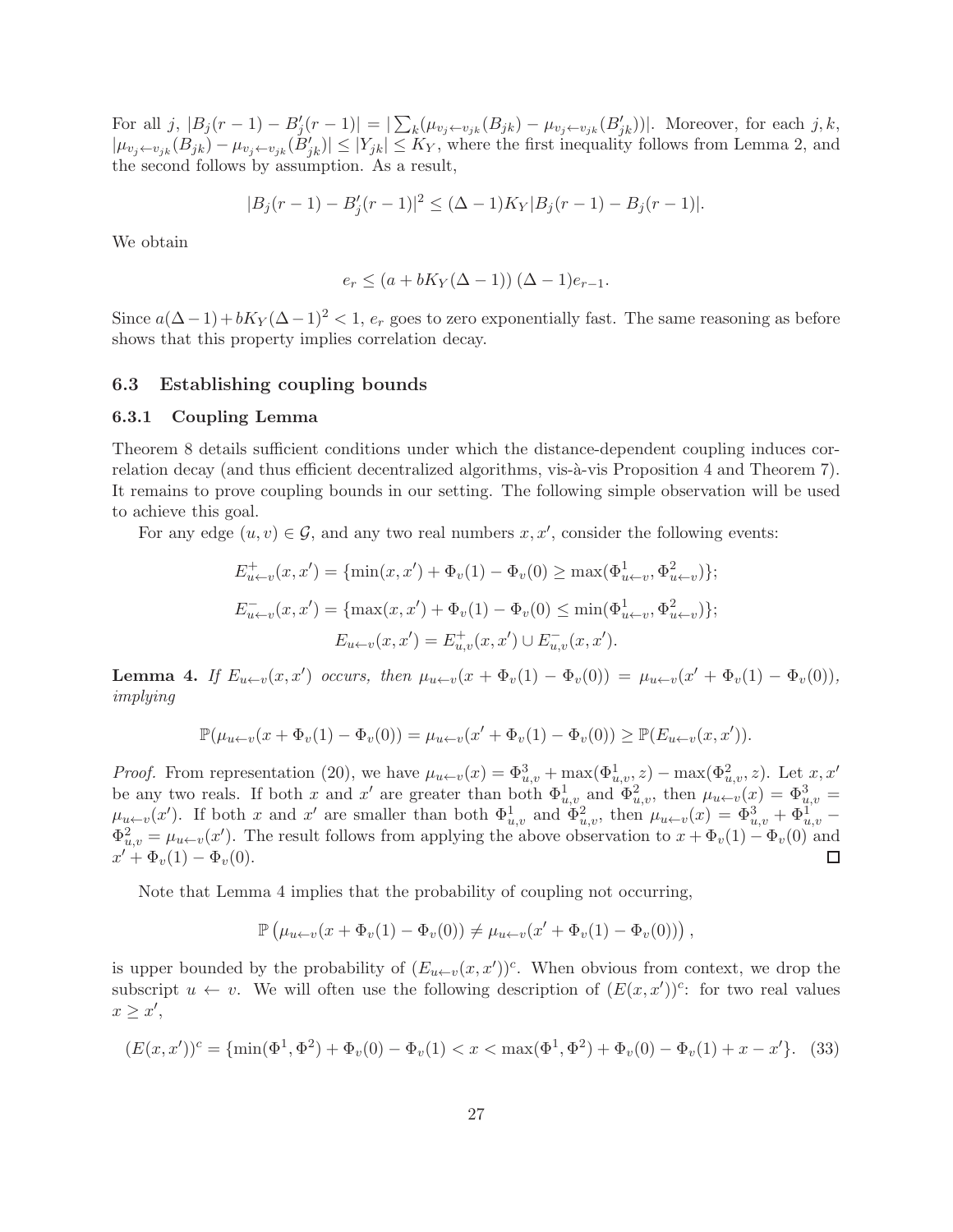### 6.3.2 Uniform distribution and proof of Theorem 1

In order to prove Theorem 1, we compute the coupling parameters  $a, b$  for this distribution and apply the second part of Theorem 8.

Lemma 5. *The network with uniformly distributed rewards described in Section 3.1 exhibits* (a, b) *coupling with*  $a = \frac{I_2}{2I_1}$  $\frac{I_2}{2I_1}$  and  $b = \frac{1}{2I}$  $\frac{1}{2I_1}$ .

*Proof.* For any fixed edge  $(u, v) \in \mathcal{G}$ ,  $\Phi_{u,v}^1$  and  $\Phi_{u,v}^2$  are i.i.d. random variables with a triangular distribution (difference of two independent uniformly distributed random variables) with support [-2I<sub>2</sub>, 2I<sub>2</sub>]. Because  $\Phi_{u,v}^1$  and  $\Phi_{u,v}^2$  are i.i.d., by symmetry we obtain

$$
\mathbb{P}((E(x, x'))^c)
$$
  
=  $2 \int_{-2I_2}^{2I_2} d\mathbb{P}_{\Phi^1}(a_1) \int_{a_1}^{2I_2} d\mathbb{P}_{\Phi^2}(a_2) \mathbb{P}(a_1 + \Phi_v(0) - \Phi_v(1) < x < \Phi_v(0) - \Phi_v(1) + a_2 + x - x')$   
=  $2 \int_{-2I_2}^{2I_2} d\mathbb{P}_{\Phi^1}(a_1) \int_{a_1}^{2I_2} d\mathbb{P}_{\Phi^2}(a_2) \mathbb{P}(x'-a_2 < \Phi_v(0) - \Phi_v(1) < x - a_1).$ 

We have  $\mathbb{P}(x'-a_2 < \Phi_v(0) - \Phi_v(1) < x - a_1)$  is at most  $\frac{a_2 - a_1 + x - x'}{2I_1}$  $\frac{a_{11}+x-x}{2I_{1}},$  since  $\Phi_{v}(0)-\Phi_{v}(1)$  is uniformly distributed on  $[-I_1, I_1]$ . We obtain

$$
\mathbb{P}(E(x,x')^c) \leq \frac{x-x'}{2I_1} + \frac{1}{I_1} \int_{-2I_2}^{2I_2} d\mathbb{P}_{\Phi^1}(a_1) \int_{a_1}^{2I_2} d\mathbb{P}_{\Phi^2}(a_2) (a_2 - a_1).
$$

Note that  $d\mathbb{P}_{\Phi^2}(a_2) = \frac{1}{4I_2^2}(a_2 + 2I_2)d(a_2)$  for  $a_2 \le 0$ , and  $d\mathbb{P}_{\Phi^2}(a_2) = \frac{1}{4I_2^2}(2I_2 - a_2)d(a_2)$  for  $a_2 \ge 0$ ; identical expressions hold for  $d\mathbb{P}_{\Phi^1}(a_1)$ . Therefore, for  $a_1 \geq 0$ ,

$$
\int_{a_1}^{2I_2} d\mathbb{P}_{\Phi^2}(a_2)(a_2 - a_1) = \frac{1}{4I_2^2} \int_{a_1}^{2I_2} (2I_2 - a_2)(a_2 - a_1) d(a_2)
$$
  
\n
$$
= \frac{1}{4I_2^2} \left( - \int_{a_1}^{2I_2} (2I_2 - a_2)^2 d(a_2) + (2I_2 - a_1) \int_{a_1}^{2I_2} (2I_2 - a_2) d(a_2) \right)
$$
  
\n
$$
= \frac{1}{4I_2^2} \left( - \frac{1}{3} (2I_2 - a_1)^3 + \frac{1}{2} (2I_2 - a_1)^3 \right) = \frac{1}{24I_2^2} (2I_2 - a_1)^3.
$$

Similarly, for  $a_1 \leq 0$ ,

$$
\int_{a_1}^{2I_2} d\mathbb{P}_{\Phi^2}(a_2)(a_2 - a_1) = -a_1 + \frac{1}{24I_2^2}(a_1 + 2I_2)^3.
$$

The final integral is therefore equal to:

$$
\int_{-2I_2}^{2I_2} d\mathbb{P}_{\Phi^1}(a_1) \int_{a_1}^{2I_2} d\mathbb{P}_{\Phi^2}(a_2)(a_2 - a_1)
$$
\n
$$
= \frac{1}{4I_2^2} \Big( \int_{-2I_2}^0 \big( (a_1 + 2I_2)(-a_1 + \frac{1}{24I_2^2}(a_1 + 2I_2)^3 \big) d(a_1) + \int_0^{2I_2} \frac{1}{24I_2^2} (2I_2 - a_1)^4 d(a_1) \Big)
$$
\n
$$
= \frac{1}{4I_2^2} \Big( \frac{24}{15}I_2^3 + \frac{4}{15}I_2^3 \Big) = \frac{7}{15}I_2.
$$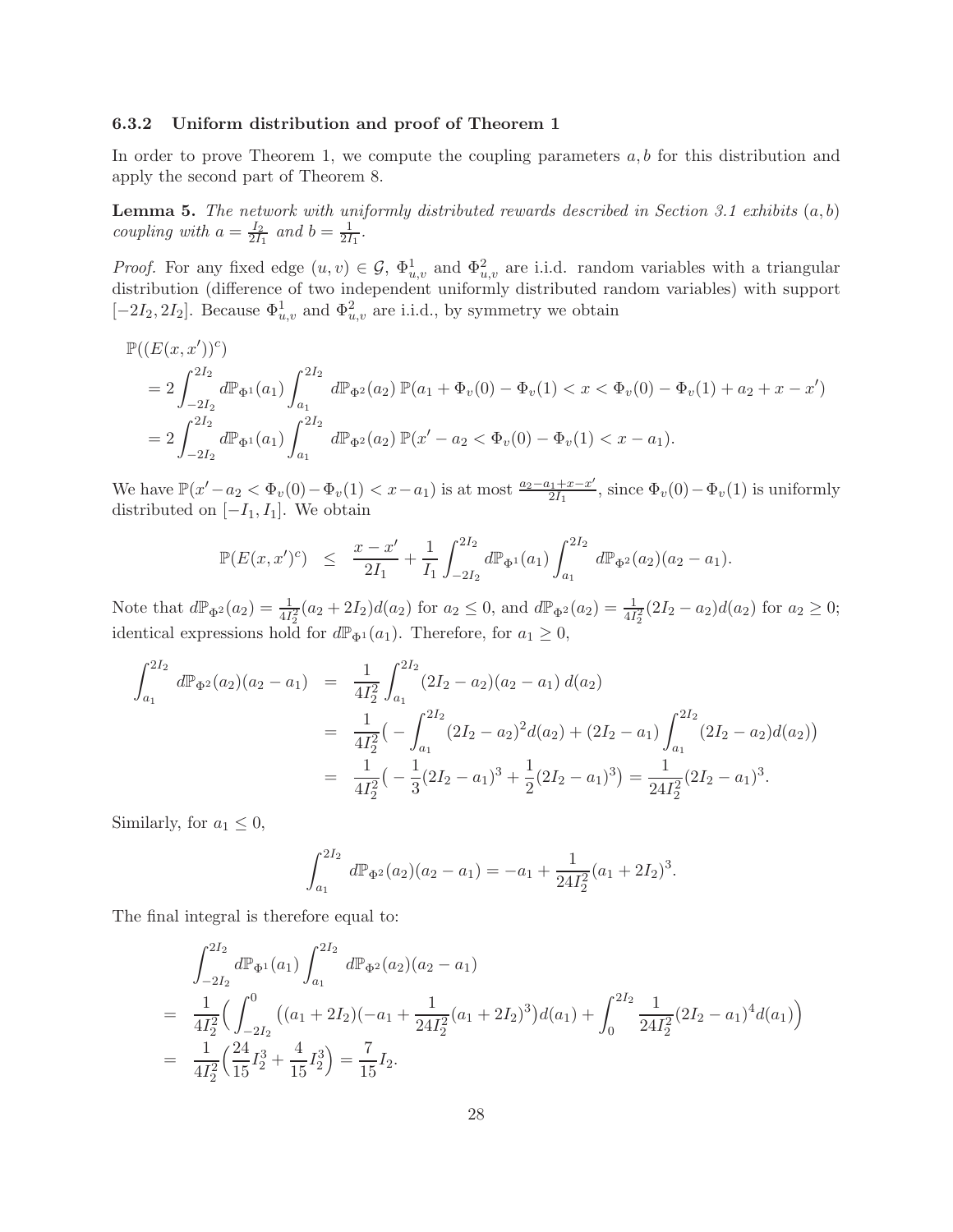We obtain

$$
\mathbb{P}((E(x, x')^{c}) \le \frac{7I_2}{15I_1} + \frac{|x - x'|}{2I_1} \le \frac{I_2}{2I_1} + \frac{|x - x'|}{2I_1}.
$$

Therefore, the system exhibits coupling with parameters  $(\frac{I_2}{2I_1}, \frac{1}{2I})$  $\frac{1}{2I_1}$ .

We can now finish the proof of Theorem 1. For all  $(u, v) \in E$  and  $x, y \in \chi$ ,  $|\Phi_{u,v}(x, y)| \leq I_2$ . Therefore, for any  $(u, v)$ ,  $|Y_{u,v}| = |\Phi_{u,v}(1, 1) - \Phi_{u,v}(0, 1) - \Phi_{u,v}(1, 0) + \Phi_{u,v}(0, 0)| \leq 4I_2$ .

Note that for all edges,  $|Y_e| \le 4I_2$ , so that the condition  $\beta(\Delta - 1)^2 < 1$  plus  $\Delta - 1 \le (\Delta - 1)^2$ implies  $\frac{I_2}{2I_1}(\Delta - 1) + \frac{4I_2}{2I_1}(\Delta - 1)^2 < 1$ . This is exactly condition (24) with a, b as given by Lemma 5 and  $K_Y = 4I_2$ . It follows that G exhibits the exponential correlation decay property, and since Assumption 1 holds for the uniform distribution, all of the conditions of Corollary 2 are satisfied, and there exists an additive FPTAS for computing  $J<sub>G</sub>$ .

#### 6.3.3 Gaussian distribution and proof of Theorem 2

In this section, we compute the coupling parameters when the reward functions have a Gaussian distribution. Rather than considering only the assumptions of Theorem 2, we place ourselves in a more general framework. The proof will then follow from the application of Theorem 8 and a special case of the computation detailed below (see Corollary 3). Assume that for every edge  $e = (u, v)$  the value functions  $(\Phi_{u,v}(0,0), \Phi_{u,v}(0,1), \Phi_{u,v}(1,0), \Phi_{u,v}(1,1))$  are independent, identically distributed four-dimensional Gaussian random variables, with mean  $\mu = (\mu_i)_{i \in \{00,01,10,11\}}$ , and covariance matrix  $S = (S_{ij})_{i,j\in\{00,01,10,11\}}$ . For every node  $v \in V$ , suppose  $\Phi_v(1) = 0$  and that  $\Phi_v(0)$  is a Gaussian random variable with mean  $\mu_p$  and standard deviation  $\sigma_p$ . Moreover, suppose all the  $\Phi_v$ and  $\Phi_e$  are independent for  $v \in V$ ,  $e \in E$ . Let

$$
\sigma_1^2 = S_{10,10} - 2S_{10,11} + S_{11,11} + \sigma_p^2; \qquad \sigma_2^2 = S_{00,00} - 2S_{00,01} + S_{01,01} + \sigma_p^2; \n\rho = (\sigma_1 \sigma_2)^{-1} (S_{00,10} - S_{00,11} - S_{01,10} + S_{01,11} + \sigma_p^2); \qquad C = \frac{\sigma_2^2 - \sigma_1^2}{\sqrt{(\sigma_1^2 + \sigma_2^2)^2 - 4\rho^2 \sigma_1^2 \sigma_2^2}}; \n\sigma_X^2 = \sigma_1^2 + \sigma_2^2 + 2\rho \sigma_1 \sigma_2; \qquad \sigma_Y^2 = \sigma_1^2 + \sigma_2^2 - 2\rho \sigma_1 \sigma_2.
$$

**Proposition 6.** Assume  $C < 1$ . Then the network exhibits coupling with parameters  $(a, b)$  where

$$
a = \frac{1}{\pi} \arctan\left(\sqrt{\frac{1}{1 - C^2}} \frac{\sigma_Y}{\sigma_X}\right) + \sqrt{\frac{2}{\pi}} \frac{|\mu_{00} + \mu_{11} - \mu_{10} - \mu_{01}|}{\sigma_X},
$$
  

$$
b = \sqrt{\frac{2}{\pi}} \frac{1}{\sigma_X}.
$$

Corollary 3. Suppose that for each  $e, (\Phi_e(0,0), \Phi_e(0,1), \Phi_e(1,0), \Phi_e(1,1))$  are i.i.d. Gaussian vari*ables with mean* 0 *and standard deviation*  $\sigma_e$ *. Let*  $\beta = \sqrt{\frac{\sigma_e^2}{\sigma_e^2 + \sigma_p^2}}$ *. Then*  $a \leq \beta$  *and*  $bK_{\Phi} \leq \beta$ *.* 

*Proof of Corollary 3.* We have  $\sigma_Y^2 = 4\sigma_e^2$ ,  $\sigma_X^2 = 4\sigma_p^2 + 4\sigma_e^2$ , and  $C = 0$ . Note also that  $K_{\Phi} \leq 2\sigma_e$ .

 $\Box$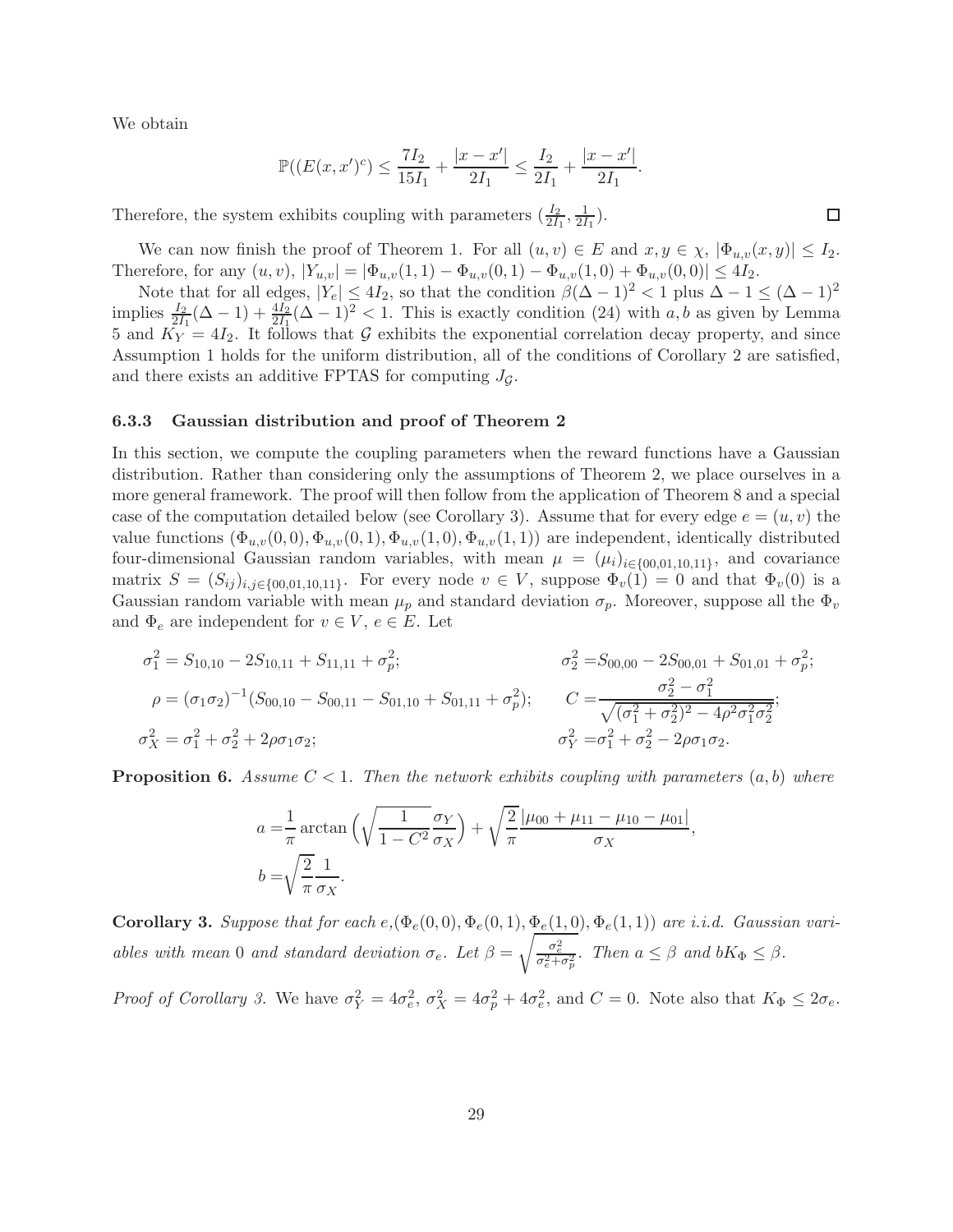By Proposition 6, the network exhibits coupling with parameters

$$
a = \frac{1}{\pi} \arctan\left(\sqrt{\frac{\sigma_e^2}{\sigma_e^2 + \sigma_p^2}}\right) \le \frac{1}{\pi} \beta \le \beta,
$$
  

$$
b = \sqrt{\frac{1}{2\pi}} \frac{1}{\sqrt{\sigma_e^2 + \sigma_p^2}},
$$

implying

$$
bK_{\Phi}\leq \sqrt{\frac{2}{\pi}}\beta\leq \beta.
$$

 $\Box$ 

Combining Corollary 3 and the first part of Theorem 8 yields Theorem 2. The remainder of this section is devoted to proving Proposition 6.

*Proof of Proposition 6.* Fix an edge  $(u, v)$  in E. For simplicity, in the rest of this section denote  $\overline{\Phi}^1 = \Phi^1_{u \leftarrow v} + \Phi_v(0) - \Phi_v(1)$  and  $\overline{\Phi}^2 = \Phi^2_{u \leftarrow v} + \Phi_v(0) - \Phi_v(1)$ . It follows that  $(\overline{\Phi}^1, \overline{\Phi}^2)$  has a bivariate Gaussian distribution with mean  $(\mu_1, \mu_2)$ , where

$$
\mu_1 = \mu_{10} - \mu_{11} + \mu_p
$$
 and  $\mu_2 = \mu_{00} - \mu_{01} + \mu_p$ ,

and covariance matrix

$$
S_A = \begin{pmatrix} \sigma_1^2 & \rho \sigma_1 \sigma_2 \\ \rho \sigma_1 \sigma_2 & \sigma_2^2 \end{pmatrix}.
$$

Let  $X = \overline{\Phi}^1 + \overline{\Phi}^2$ ,  $Y = \overline{\Phi}^2 - \overline{\Phi}^1$ . Then,  $(X, Y)$  is a bivariate Gaussian vector with means  $\mathbb{E}[X] =$  $\mu_1 + \mu_2$  and  $\mathbb{E}[Y] = \mu_2 - \mu_1$ , standard deviations  $\sigma_X, \sigma_Y$  and correlation C as defined previously. Let also  $\overline{X} \triangleq X - E[X]$  and  $\overline{Y} \triangleq Y - E[Y]$  be the centered versions of X and Y. Consider two real numbers  $x \geq x'$ , and let  $(b, t)$  be the two real numbers such that  $x = b + t/2$ ,  $x' = b - t/2$ . From Equation (33), we have

$$
(E(x, x'))^c = \{ \min(\overline{\Phi}^1, \overline{\Phi}^2) - t/2 < b < \max(\overline{\Phi}^1, \overline{\Phi}^2) + t/2 \}.
$$

The first step of the proof consists in rewriting the event  $(E(x, x'))^c$  in terms of the variables X, Y.

#### Lemma 6.

$$
(E(x, x'))^{c} = \{ |Y| \ge |X - 2b| - t \}.
$$

*Proof.*

$$
(E(x, x'))^c = \{\min(\overline{\Phi}^1, \overline{\Phi}^2) - t/2 < b < \max(\overline{\Phi}^1, \overline{\Phi}^2) + t/2\}
$$
  
\n
$$
= \{\overline{\Phi}^1 - t/2 < b < \overline{\Phi}^2 + t/2, \overline{\Phi}^1 \le \overline{\Phi}^2\} \cup \{\overline{\Phi}^2 - t/2 < b < \overline{\Phi}^1 + t/2, Y \le 0, \overline{\Phi}^2 \le \overline{\Phi}^1\}
$$
  
\n
$$
= \{2\overline{\Phi}^1 - t < 2b < 2\overline{\Phi}^2 + t, \overline{\Phi}^1 \le \overline{\Phi}^2\} \cup \{2\overline{\Phi}^2 - t < 2b < 2\overline{\Phi}^1 + t, \overline{\Phi}^2 \le \overline{\Phi}^1\}
$$
  
\n
$$
= \{X - Y - t < 2b < X + Y + t, Y \ge 0\} \cup \{X + Y - t < 2b < X - Y + t, Y \le 0\}
$$
  
\n
$$
= \{(X - 2b) - |Y| - t < 0 < (X - 2b) + |Y| + t\}
$$
  
\n
$$
= \{|Y| \ge (X - 2b - t)\} \cap \{|Y| \ge (2b - X - t)\}
$$
  
\n
$$
= \{|Y| \ge |X - 2b| - t\}.
$$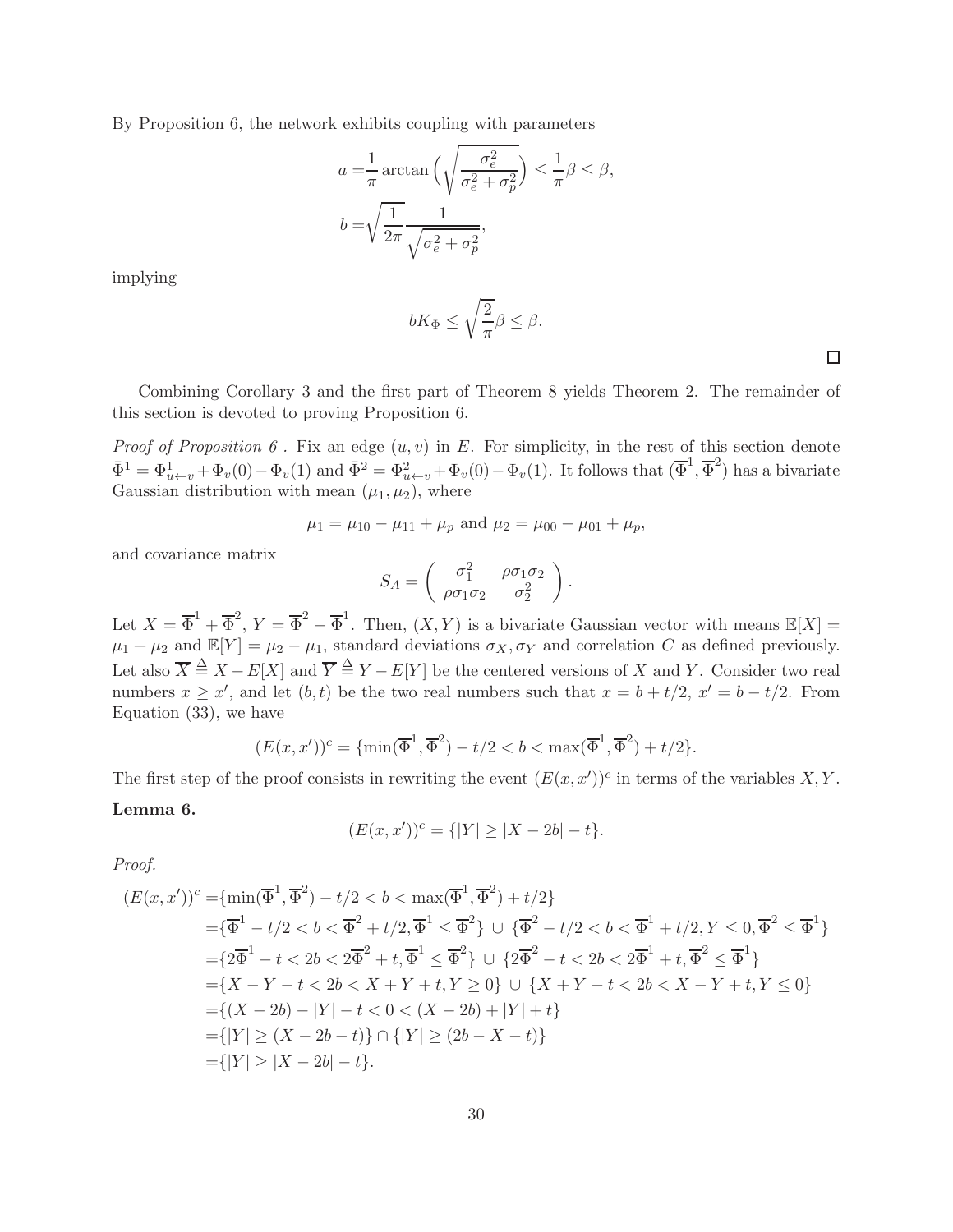For any  $t \ge 0$ , let  $S(t) = \{x, y : |y| \ge |x| - t\}$ , and for any real y, let  $S(t, y) = \{x : |y| \ge |x| - t\}$ . Note that  $S(t, y)$  is symmetric and convex in x for all y. Using the lemma, we obtain:

$$
\mathbb{P}((E)^{c}(x,x')) = \frac{1}{2\pi\sigma_{x}\sigma_{y}\sqrt{1-C^{2}}} \int_{S(t)} \exp\left(-\frac{1}{2(1-C^{2})}\left(\frac{(x-\mu_{1}-\mu_{2}+2b)^{2}}{\sigma_{x}^{2}}+\frac{(y-\mu_{2}+\mu_{1})^{2}}{\sigma_{y}^{2}}\right)\right) dxdy
$$

$$
-2C\frac{(x-\mu_{1}-\mu_{2}+2b)(y+\mu_{2}-\mu_{1})}{\sigma_{x}\sigma_{y}}\right) dxdy
$$

$$
= \frac{1}{2\pi\sigma_{x}\sigma_{y}\sqrt{1-C^{2}}} \int_{y} \exp\left(-\frac{1}{2(1-C^{2})}\frac{(y-\mu_{2}+\mu_{1})^{2}}{\sigma_{y}^{2}}\right) g(y) dy,
$$
(34)

where

$$
g(y) = \int_{x \in S(t,y)} \exp\left(-\frac{1}{2(1-C^2)}\left(\frac{(x-\mu_1-\mu_2+2b)^2}{\sigma_x^2} - 2C\frac{(x-\mu_1-\mu_2+2b)(y-\mu_2+\mu_1)}{\sigma_x \sigma_y}\right)\right)dx.
$$

Let  $\tilde{x_b} = \frac{(x-\mu_1-\mu_2+2b)}{\sigma_x}$  and  $\tilde{y} = \frac{(y-\mu_2+\mu_1)}{\sigma_y}$ . Then

$$
g(y) = \exp\left(\frac{C^2}{2(1-C^2)}\tilde{y}^2\right) \int_{x \in S(t,y)} \exp(-\frac{1}{2(1-C^2)}(\tilde{x}_b - C\tilde{y})^2) dx.
$$

Now,

$$
\tilde{x}_b - C\tilde{y} = \frac{x - \mu_1 - \mu_2 + 2b - C\sigma_x \sigma_y^{-1} (y - \mu_2 + \mu_1)}{\sigma_x}.
$$

Recall Anderson's inequality [Dud99]. Namely, let  $\gamma$  be a centered Gaussian measure on  $\mathbb{R}^k$ , and S be a convex, symmetric subset of  $\mathbb{R}^k$ . Then, for all  $z, \gamma(S) \geq \gamma(S + z)$ . Since  $S(t, y)$  is a convex symmetric subset, by setting  $2b = \mu_1 + \mu_2 + \frac{C\sigma_x(y-\mu_2+\mu_1)}{\sigma_y}$ , it follows that

$$
g(y) \le \exp\left(\frac{C^2}{2(1-C^2)}\tilde{y}^2\right) \int_{x \in S(t,y)} \exp\left(-\frac{1}{2\sigma_x^2(1-C^2)}x^2\right) dx.
$$

Applying this bound in Equation (34), we obtain

$$
\mathbb{P}(E^{c}(x, x')) \leq \frac{1}{2\pi\sigma_{x}\sigma_{y}\sqrt{1-C^{2}}} \int_{y} \exp(-\frac{1}{2(1-C^{2})} \frac{(y-\mu_{2}+\mu_{1})^{2}}{\sigma_{y}^{2}}) \times \exp(\frac{C^{2}}{2(1-C^{2})} \frac{(y-\mu_{2}+\mu_{1})^{2}}{\sigma_{y}^{2}}) \int_{x \in S(t, y)} \exp(-\frac{1}{2\sigma_{x}^{2}(1-C^{2})} x^{2}) dxdy
$$
  

$$
\leq \frac{1}{2\pi\sigma_{x}\sigma_{y}\sqrt{1-C^{2}}} \int_{S(t)} \exp(-\frac{1}{2(1-C^{2})} (\frac{x^{2}}{\sigma_{x}^{2}} + (1-C^{2}) \frac{(y-\mu_{2}+\mu_{1})^{2}}{\sigma_{y}^{2}})) dxdy.
$$

Finally, note that by the triangle inequality, for any  $\alpha_c$  we have

$$
S(t) \subset S_{\alpha_c}(t) \stackrel{\Delta}{=} \{(x, y) : |y - \alpha_c| \ge |x| - t - |\alpha_c| \}.
$$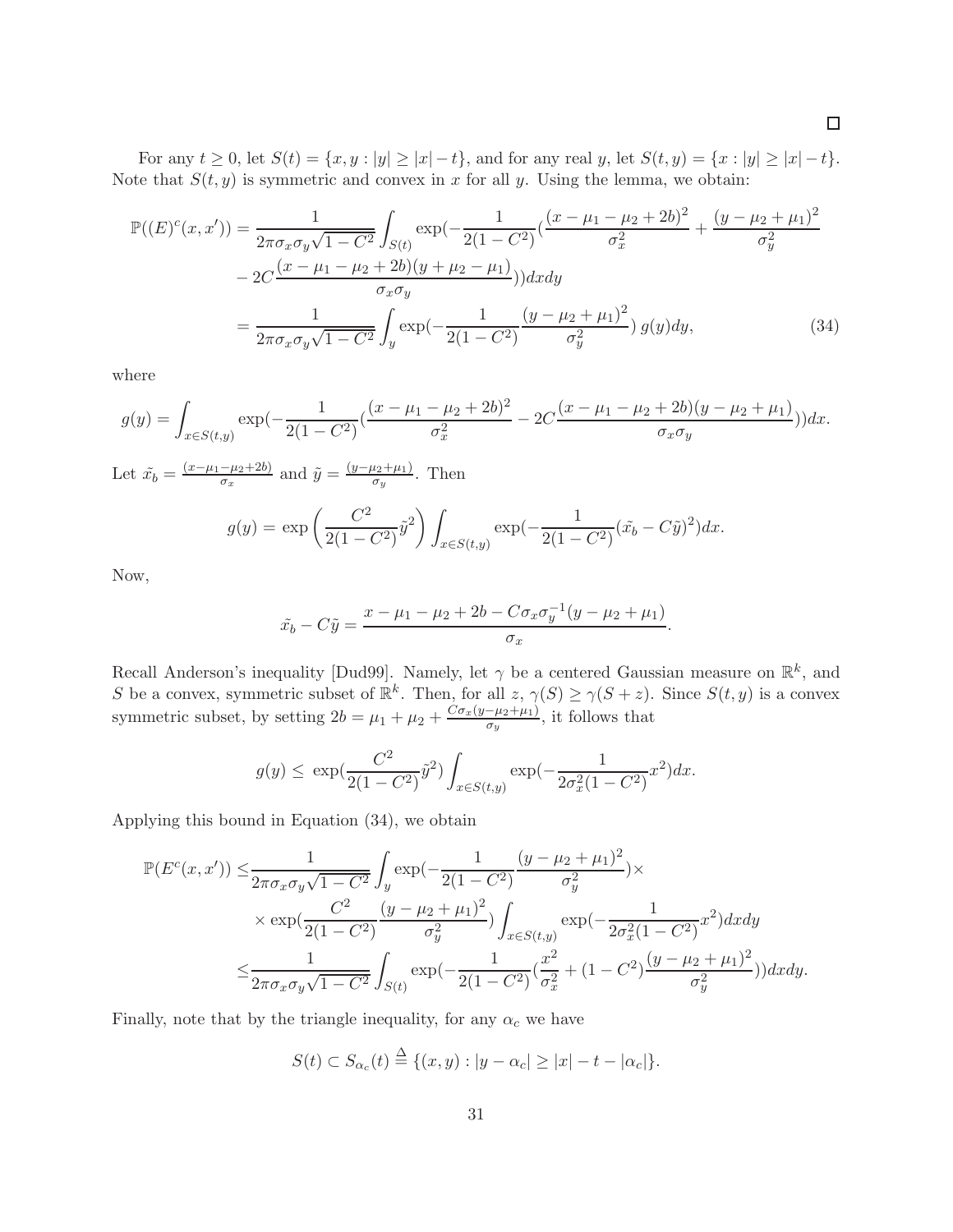We obtain

$$
\mathbb{P}((E)^{c}(x,x')) \leq \frac{1}{2\pi\sigma_{x}\sigma_{y}\sqrt{1-C^{2}}} \int_{S_{\mu_{2}-\mu_{1}}(t)} \exp(-\frac{1}{2(1-C^{2})}(\frac{x^{2}}{\sigma_{x}^{2}}+(1-C^{2})\frac{(y-\mu_{2}+\mu_{1})^{2}}{\sigma_{y}^{2}}))dxdy
$$
  

$$
\leq \frac{1}{2\pi\sigma_{x}\sigma_{y}\sqrt{1-C^{2}}} \int_{S(t+|\mu_{2}-\mu_{1}|)} \exp(-\frac{1}{2(1-C^{2})}(\frac{x^{2}}{\sigma_{x}^{2}}+(1-C^{2})\frac{y^{2}}{\sigma_{y}^{2}}))dxdy,
$$

where the second inequality follows from a simple change of variable. Let  $t' = t + |\mu_2 - \mu_1|$ . We decompose  $S(t')$  as the union of two sets:  $S(t) = S_{\text{int}}(t) \cup S_{\text{out}}(t)$ , where

$$
S_{\rm int}(t') = \{(X, Y) : |X| < t'\},
$$
\n
$$
S_{\rm out}(t') = \{(X, Y) : |X| \ge t' \text{ and } |Y| \ge (|X| - t')\},
$$

and note that  $S_{\text{int}}(t') \cap S_{\text{out}}(t') = \emptyset$ . We have

$$
\mathbb{P}(S_{\rm int}(t')) \leq \frac{2t'}{\sqrt{2\pi(1 - C^2)}\sigma_x},
$$

and, by symmetry of  $S_{\text{out}}(t')$  in X and Y,

$$
\mathbb{P}(S_{\text{out}}(t')) = 4\mathbb{P}(\{(x, y) : x \ge t, y \ge 0, y \ge x - t\})
$$
  
= 
$$
\frac{2}{\pi \sigma_x \sigma_y \sqrt{1 - C^2}} \int_{\{(x, y) : x \ge t, y \ge 0, y \ge x - t\}} \exp(-\frac{1}{2(1 - C^2)} (\frac{x^2}{\sigma_x^2} + (1 - C^2) \frac{y^2}{\sigma_y^2})) dx dy.
$$

Using the change of variables  $(x', y') = (\frac{x-t}{\sqrt{1-C^2}\sigma_x}, \frac{y}{\sigma_y})$  $\frac{y}{\sigma_y}$ , we obtain

$$
\mathbb{P}(S_{\text{out}}(t')) = \frac{2}{\pi} \int_{\{(x',y') : x' > 0, y' > 0, y' \ge \frac{\sigma_x \sqrt{1 - C^2}}{\sigma_y} x'\}} \left( \exp(-(x' + \frac{t'}{\sqrt{1 - C^2} \sigma_x})^2 - y'^2) \right) dx'dy'.
$$

Since  $(x' + \frac{t'}{\sqrt{1 - C^2} \sigma_x})^2 \geq x'^2$ , it follows that

$$
\mathbb{P}(S_{\text{out}}(t')) \leq \frac{2}{\pi} \int_{\{(x',y'): x'>0, y'>0, y'\geq \frac{\sigma_x \sqrt{1-C^2}}{\sigma_y}x'\}} \Big(\exp\left(-x'^2 - y'^2\right)\Big) dx dy.
$$

By using a radial change of variables  $(x', y') = (r \cos(\theta), r \sin(\theta))$  we can compute exactly the expression above, and find that

$$
\mathbb{P}(S_{\text{out}}(t')) \leq \frac{2}{\pi} \int_{\{(r,\theta):r>0, \arctan\left(\frac{\sigma_x \sqrt{1-C^2}}{\sigma_y}\right) \leq \theta \leq \frac{\pi}{2}\}} \exp(-r^2) r dr d\theta
$$

$$
= \frac{1}{\pi} \arctan\left(\frac{\sigma_y}{\sigma_x \sqrt{1-C^2}}\right),
$$

implying

$$
\mathbb{P}((E)^{c}(x,x')) \leq \left(\frac{1}{\pi}\arctan\left(\frac{\sigma_y}{\sigma_x\sqrt{1-C^2}}\right) + \sqrt{\frac{2}{\pi(1-C^2)}}\frac{|\mu_2-\mu_1|}{\sigma_x}\right) + \sqrt{\frac{2}{\pi(1-C^2)}}\frac{t}{\sigma_x},\qquad(35)
$$

 $\Box$ 

which gives us the desired bounds on  $(a, b)$ .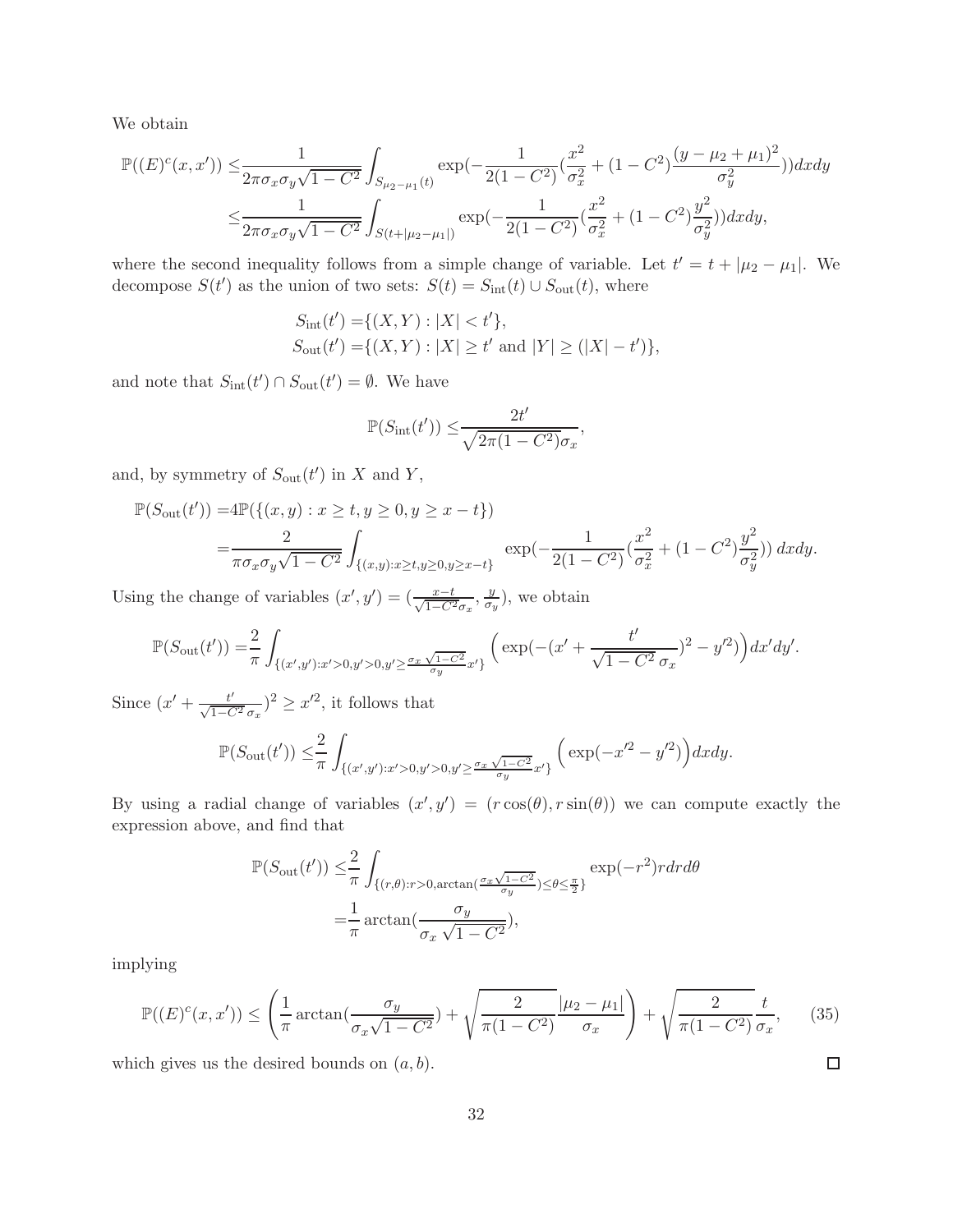### 7 Maximum Weight Independent Set problem

### 7.1 Cavity expansion and the algorithm

In this section, we show how the correlation decay framework applies to the Maximum Weight Independent Set (MWIS) problem and prove Theorems 3,4 and 5. In achieving these goals, we face some additional challenges when compared to the models considered in the previous sections. First, the bounded rewards assumption required for the results of Section 5 does not hold for constrained optimization problems, as the underlying problem allows for infinite (negative) rewards. Second, the coupling technique of Section 6 is not readily applicable for MWIS. We therefore develop a different approach.

Similar to the previous sections, we use a three step approach. First, we detail the Cavity Expansion algorithm. Second, we establish the correlation decay property. Finally, we show that the correlation decay property implies that near-optimal, decentralized optimization can be performed in polynomial time.

Consider a general node weighted graph  $\mathcal{G} = (V, E, W)$ , where  $(V, E)$  is a graph whose nodes are equipped with arbitrary non-negative weights  $W_u, u \in V$ . No probabilistic assumption on  $W_u$  is adopted yet. Note that for the MWIS problem, we have  $J_g = W(I^*)$ , and for any  $(u_1, \ldots, u_d), J_{\mathcal{G}_1(u_1,\ldots, u_d)}(0) = J_{\mathcal{G}\setminus\{u_1,\ldots, u_d\}},$  where  $\mathcal{G}\setminus\{u_1, \ldots, u_d\}$  is the subgraph induced by nodes  $V \setminus \{u_1, \ldots, u_d\}$ . Throughout this section we let  $n = |V|$  denote the number of nodes. Consider a given node  $u \in V$  and let  $N(u) = \{u_1, \ldots, u_d\}$ . In light of the fact that again we are dealing with the model with only two decisions per node, we let  $\mathcal{G}(u, l)$  stand for  $\mathcal{G}(u, l, 1)$  for  $1 \leq l \leq d$ . From Theorem 6, we have

$$
B_{\mathcal{G},u} = J_{\mathcal{G},u}(1) - J_{\mathcal{G},u}(0) = W_u + \sum_{1 \le l \le d} \mu_{u \leftarrow u_l}(1, B_{\mathcal{G}(u,l),u_l}). \tag{36}
$$

Recall that for MWIS, we have  $\Phi_e(x,y) = -\infty$  for  $(x,y) = (1,1)$  and  $\Phi_e(x,y) = 0$ , otherwise. Therefore, by definition of  $\mu_{i \leftarrow u_l}$ , we have

$$
\mu_{i \leftarrow u_l}(1, B_{\mathcal{G}(u,l), u_l}) = \max(-\infty + B_{\mathcal{G}(u,l), u_l}, 0) - \max(B_{\mathcal{G}(u,l), u_l}, 0) = -\max(B_{\mathcal{G}(u,l), u_l}, 0).
$$

Thus,

$$
B_{\mathcal{G},u} = W_u - \sum_{l=1}^d \max(B_{\mathcal{G}(u,l),u_l}, 0).
$$

Let  $l \leq d$  and recall the definition of  $\mathcal{G}(u, l)$ :  $\mathcal{G}(u, l)$  is the network  $\mathcal{G} \setminus \{u\}$ , where the potential functions of the neighbors of  $u$  have been modified as follows.

- For  $v \in \{u_1, \ldots, u_{l-1}\}, \ \Phi'_v(0) = \phi_v(0) + \Phi_{u,v}(1,0) = 0, \text{ and } \Phi'_v(1) = W_v + \Phi_{u,v}(1,1) =$  $W_v - \infty = -\infty$ . Since the weight of v in the modified graph  $\mathcal{G}(u, l)$  is  $-\infty$ , it is equivalent to removing this node from the graph.
- For  $v \in \{u_{l+1}, \ldots, u_d\}, \Phi'_v(0) = \Phi_v(0) + \Phi_{u,v}(0,0) = 0$ , and  $\Phi'_v(1) = W_v + \Phi_{u,v}(0,1) = W_v$ .

Thus  $\mathcal{G}(u, l)$  is obtained by removing the nodes  $\{u, u_1, \ldots, u_{l-1}\}$ , while keeping the weights of nodes  $\{u_{l+1}, \ldots, u_d\}$  intact. Equivalently, we simply have  $\mathcal{G}(u, l) = \mathcal{G} \setminus \{u, u_1, \ldots, u_{l-1}\}.$  Therefore,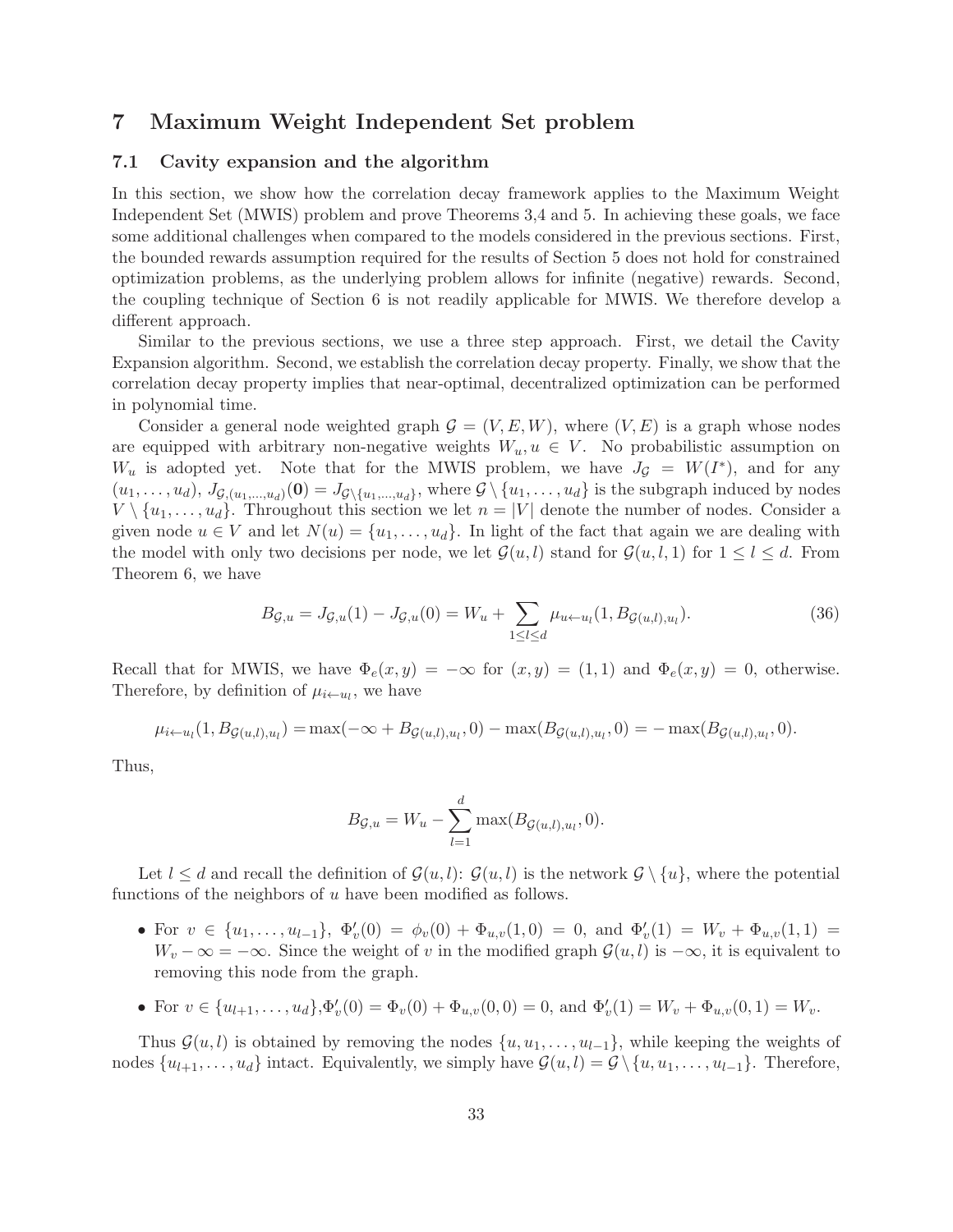we obtain

$$
B_{\mathcal{G},u} = W_u - \sum_{l=1}^d \max(B_{\mathcal{G}\setminus\{u,u_1,\dots,u_{l-1}\}},0).
$$

We further modify this recursion by the following change of variables: for any graph  $\mathcal G$  and node u, let  $C_{\mathcal{G}}(u) = \max(B_{\mathcal{G},u}, 0)$ . Note that  $C_{\mathcal{G}}(u) = \max(J_{\mathcal{G},u}(1), J_{\mathcal{G},u}(0)) - J_{\mathcal{G},u}(0) = J_{\mathcal{G}} - J_{\mathcal{G}\setminus\{u\}}$ . The variables C will be called *cavities*. It turns out that for the MWIS problem, working with cavities C is more convenient than with bonuses B. We obtain the cavity recursion for MWIS.

**Proposition 7.** For any  $u \in V$ , let  $N(u) = \{u_1, \ldots, u_d\}$ . Then

$$
C_{\mathcal{G}}(u) = \max\Big(0, W_u - \sum_{1 \le l \le d} C_{\mathcal{G} \setminus \{u, u_1, \dots, u_{l-1}\}}(u_l)\Big),\tag{37}
$$

 $where \sum_{1 \leq l \leq d} = 0$  when  $N(u) = \emptyset$ . If  $W_u - \sum_{1 \leq l \leq d} C_{\mathcal{G} \setminus \{u, u_1, \dots, u_{l-1}\}}(u_l) > 0$ , namely  $C_{\mathcal{G}}(u) > 0$ , *then every largest weight independent set must contain* u. Similarly if  $W_u-\sum_{1\leq l\leq d}C_{\mathcal{G}\backslash\{u,u_1,...,u_{l-1}\}}(u_l)<\infty$ 0*, implying*  $C_g(u) = 0$ *, then every largest weight independent set does not contain u.* 

**Remark :** The proposition leaves out the "tie" case  $W_u - \sum_{1 \leq l \leq d} C_{\mathcal{G}\backslash \{i, u_1, ..., u_{l-1}\}}(u_l) = 0.$ This will not be a problem in our setting since, due to the continuity of the weight distribution, the probability of this event is zero. Modulo this tie, the event  $C_G(u) > 0$  ( $C_G(u) = 0$ ) determines whether u must (must not) belong to the maximum weight independent set.

Using the special form of the cavity recursion (37), the Cavity Expansion algorithm for MWIS is very similar as the one defined in Section 4.3. For any induced subgraph  $H$  of  $G$  and node  $u$ , let  $C_{\mathcal{H}}^-(u,r) = \max(0, \text{CE}[\mathcal{H}, u, r])$  with boundary condition  $\text{CE}[\mathcal{H}, u, 0] = 0$ , and let  $C_{\mathcal{H}}^+(u, r)$  be the same quantity for the boundary condition  $CE[\mathcal{H}, u, 0] = W_u$ . Here we have allowed for random boundary condition  $C^+$ , as the weights  $W_u, u \in V$  are random. The reason for this particular choice of the boundary condition will become clear below. The choice of random vs. deterministic boundary condition should not bother the reader since we will not rely on the results of Section 4.3 in later sections. Instead, we will derive the necessary technical results such as the correlation decay property from scratch for our MWIS context.

 $C$ <sup>-</sup> and  $C$ <sup>+</sup> can be alternatively defined by the following recursions:

$$
C_{\mathcal{H}}^{-}(u,r) = \begin{cases} 0, & r = 0; \\ \max\left(0, W_u - \sum_{1 \le l \le d} C_{\mathcal{H} \setminus \{u, u_1, \dots, u_{l-1}\}}(u_l, r-1)\right), & r \ge 1. \end{cases}
$$
(38)

$$
C_{\mathcal{H}}^{+}(u,r) = \begin{cases} W_u, & r = 0; \\ \max\left(0, W_u - \sum_{1 \le l \le d} C_{\mathcal{H} \setminus \{u, u_1, \dots, u_{l-1}\}}^{+}(u_l, r - 1)\right), & r \ge 1. \end{cases}
$$
(39)

The two boundary conditions were chosen so that  $C_{\mathcal{H}}^-(u,r)$  and  $C_{\mathcal{H}}^+(u,r)$  provide valid bounds on the true cavities  $C_{\mathcal{H}}(u)$ , as detailed by the following lemma.

Lemma 7. *For every even* r*,*

$$
C_{\mathcal{H}}^-(u,r) \leq C_{\mathcal{H}}(u) \leq C_{\mathcal{H}}^+(u,r);
$$

*and for every odd* r*,*

$$
C_{\mathcal{H}}^{+}(u,r) \leq C_{\mathcal{H}}(u) \leq C_{\mathcal{H}}^{-}(u,r).
$$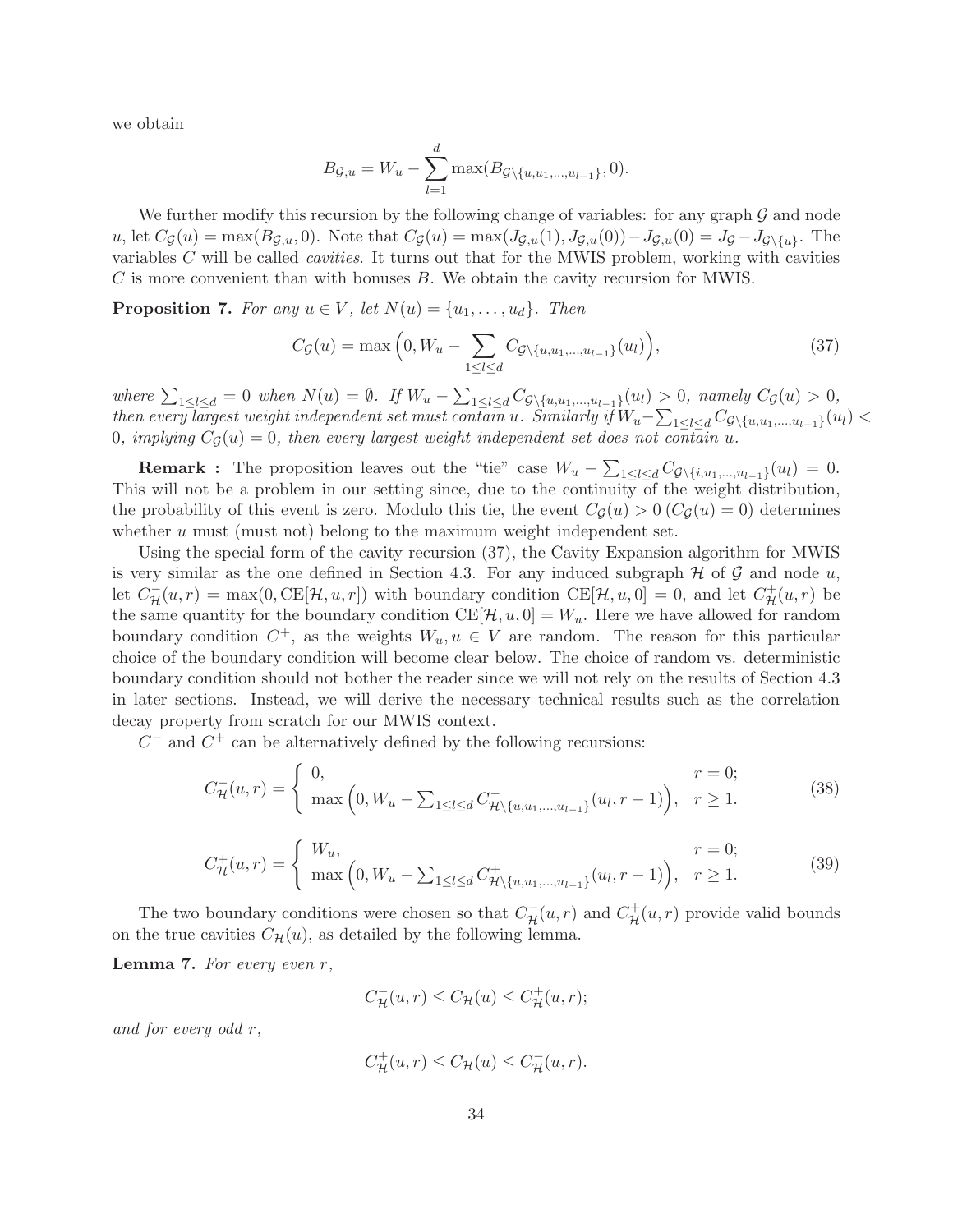*Proof.* The proof is by induction on r. The assertion holds by definition of  $C^-, C^+$  for  $r = 0$ . The induction follows from (37), from definitions of  $C^-$ ,  $C^+$  and from the fact that the function  $x \to \max(0, W - x)$  is non-increasing. □

We now describe our algorithm for producing a nearly optimal weighted independent set. Our algorithm runs in two stages. Fix  $\epsilon > 0$ . In the first stage we take an input graph  $\mathcal{G} = (V, E)$ and delete every node (and incident edges) with probability  $\epsilon^2/16$ , independently for all nodes. We denote the resulting (random) subgraph by  $\mathcal{G}(\epsilon) = (V_{\epsilon}, E_{\epsilon})$ . Also, for any fixed subgraph H of G, we denote the corresponding (random) subgraph of  $\mathcal{G}(\epsilon)$  by  $\mathcal{H}(\epsilon)$ . In the second stage we compute  $C_{\mathcal{G}(\epsilon)}^-(u,r)$  for every node *i* for the graph  $\mathcal{G}(\epsilon)$  for some target even number of steps *r*. We set

$$
\mathcal{I}(r,\epsilon) = \{i : C_{\mathcal{G}(\epsilon)}^-(u,r) > 0\}.
$$

Let  $I_{\epsilon}^*$  be the largest weight independent set of  $\mathcal{G}(\epsilon)$ . It will be straightforward to show that the weight of  $I_{\epsilon}^*$  is nearly the weight of  $W(I^*)$  as  $\epsilon$  becomes small. Our goal is to show that  $I(r,\epsilon)$  is an independent set with weight close to  $W(I_{\epsilon}^*)$  when  $\epsilon$  is small and r is large. Finding  $I(r, \epsilon)$  and computing its weight constitutes our algorithm for solving the MWIS problem.

**Lemma 8.**  $\mathcal{I}(r, \epsilon)$  *is an independent set. In particular,*  $\mathcal{I}(r, \epsilon) \subset I_{\epsilon}^*$ .

*Proof.* By Lemma 7, if  $C_{\mathcal{G}(\epsilon)}(u,r) > 0$  then  $C_{\mathcal{G}(\epsilon)} > 0$ , and therefore  $\mathcal{I}(r,\epsilon) \subset I_{\epsilon}^*$ . Thus our algorithm produces an independent set in  $\mathcal{G}(\epsilon)$  and therefore in  $\mathcal{G}$ .  $\Box$ 

We finish this section by mentioning that due to Proposition 4, the complexity of running both stages of the algorithm is  $O(nr\Delta^r)$ . As it will be apparent from the analysis, we could take  $C_{\text{G}}^+$  $\mathcal{G}(\epsilon)$ instead of  $C_{\mathcal{G}(\epsilon)}^-$  and arrive at the same result using an odd number r.

### 7.2 Proof of Theorem 3

### 7.2.1 Correlation decay property

The main bulk of the proof of Theorem 3 will be to show that  $\mathcal{I}(r, \epsilon)$  is close to  $I_{\epsilon}^*$  in the set-theoretic sense. We will use this to show that  $W(\mathcal{I}(r,\epsilon))$  is close to  $W(I_{\epsilon}^{*})$ . It will then be straightforward to show that  $W(I^*)$  is close to  $W(I^*)$ , which will finally give us the desired result, Theorem 3.

For an arbitrary induced subgraph H of G, and any node u in H, introduce  $M_{\mathcal{H}}(u) = \mathbb{E}[\exp(-C_{\mathcal{H}}(u))],$  $M_{\mathcal{H}}^-(u,r) = \mathbb{E}[\exp(-C_{\mathcal{H}}^-(u,r))], M_{\mathcal{H}}^+(u,r) = \mathbb{E}[\exp(-C_{\mathcal{H}}^+(u,r))].$  We note that sometimes,  $\mathcal{H}$  will itself be a *random* subgraph, e.g.  $\mathcal{G}(\epsilon)$ . In this case, the above should be interpreted as conditional expectations, i.e. the relevant expectations are taken over only the randomness in the weights themselves, not the randomness associated with the random deletion of nodes.

The key correlation decay property is established in the following result.

**Proposition 8.** For every node u in  $\mathcal{G}(\epsilon)$  and every r,

$$
\mathbb{P}(C_{\mathcal{G}(\epsilon)}(u) = 0, C_{\mathcal{G}(\epsilon)}^+(u, 2r) > 0) \le 3(1 - \epsilon^2/16)^{2r},\tag{40}
$$

*and*

$$
\mathbb{P}(C_{\mathcal{G}(\epsilon)}(u) > 0, C_{\mathcal{G}(\epsilon)}^-(u, 2r) = 0) \le 3(1 - \epsilon^2/16)^{2r}.\tag{41}
$$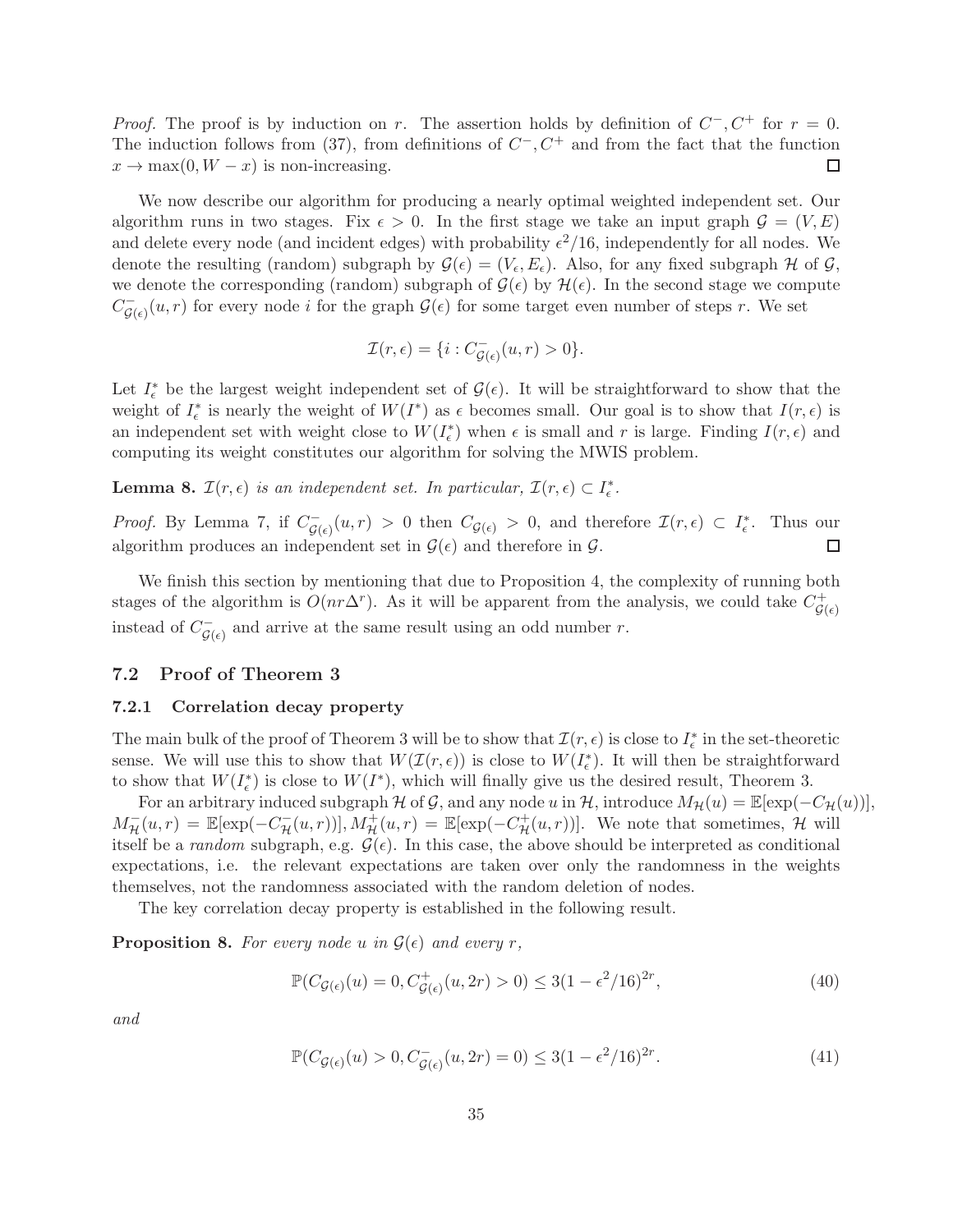*Proof.* Consider a subgraph H of G, and a node  $u \in H$  with neighbors  $\mathcal{N}_{\mathcal{H}}(u) = \{u_1, \ldots, u_d\}.$ Examining the recursion (37) we observe that all the randomness in terms  $C_{\mathcal{H}\backslash\{u,u_1,...,u_{l-1}\}}(u_l)$ comes from the subgraph  $\mathcal{H} \setminus \{u, u_1, \ldots, u_{l-1}\}$ , and thus  $W_u$  is independent from the vector  $(C_{\mathcal{H}\setminus\{u,u_1,\ldots,u_{l-1}\}}(u_l), 1 \leq l \leq d)$ . A similar assertion applies when we replace  $C_{\mathcal{H}\setminus\{u,u_1,\ldots,u_{l-1}\}}(u_l)$ with  $C^-_{\mathcal{H}\backslash\{u,u_1,...,u_{l-1}\}}(u_l,r)$  and  $C^+_{\mathcal{H}}$  $\mathcal{H}_{\setminus \{u, u_1, \ldots, u_{l-1}\}}(u_l, r)$  for every r. Using the memoryless property of the exponential distribution, and denoting by  $W$  a rate-1 exponential random variable, we obtain:

$$
\mathbb{E}[\exp(-C_{\mathcal{H}}(u))|\sum_{1\leq l\leq d} C_{\mathcal{H}\backslash\{u,u_1,\dots,u_{l-1}\}}(u_l) = x]
$$
\n
$$
= \mathbb{P}(W_u \leq x)E[\exp(0)] + \mathbb{E}[\exp(-(W_u - x))|W_u > x]\mathbb{P}(W_u > x)
$$
\n
$$
= (1 - \mathbb{P}(W_u > x)) + \mathbb{E}[\exp(-W)]\mathbb{P}(W_u > x)
$$
\n
$$
= (1 - \mathbb{P}(W_u > x)) + (1/2)\mathbb{P}(W_u > x)
$$
\n
$$
= 1 - (1/2)\mathbb{P}(W_u > x)
$$
\n
$$
= 1 - (1/2)\exp(-x).
$$
\n(42)

It follows that

$$
\mathbb{E}[\exp(-C_{\mathcal{H}}(u))] = 1 - (1/2)\mathbb{E} \exp\left(-\sum_{1 \leq l \leq d} C_{\mathcal{H} \setminus \{u, u_1, \dots, u_{l-1}\}}(u_l)\right).
$$

Similarly, we obtain

$$
\mathbb{E}[\exp(-C_{\mathcal{H}}^{-}(u,r))] = 1 - (1/2)\mathbb{E}\exp(-\sum_{1 \leq l \leq d} C_{\mathcal{H}\backslash\{u,u_1,\ldots,u_{l-1}\}}^{-}(u_l, r-1));
$$
  

$$
\mathbb{E}[\exp(-C_{\mathcal{H}}^{+}(u,r))] = 1 - (1/2)\mathbb{E}\exp(-\sum_{1 \leq l \leq d} C_{\mathcal{H}\backslash\{u,u_1,\ldots,u_{l-1}\}}^{+}(u_l, r-1)).
$$

As a notational convenience, let us define  $u_0 = u$ . We now prove that

$$
\left| M_{\mathcal{H}}^{+}(u,r) - M_{\mathcal{H}}^{-}(u,r) \right| \leq \sum_{i=0}^{|\mathcal{N}_{\mathcal{H}}(u)|-1} \frac{1}{2} \left| M_{\mathcal{H} \setminus \bigcup_{j=0}^{i} u_j}^{+}(u_{i+1},r-1) - M_{\mathcal{H} \setminus \bigcup_{j=0}^{i} u_j}^{-}(u_{i+1},r-1) \right|.
$$
 (43)

We treat the cases  $d = 0, 1, 2, 3$  separately. For  $d = 0$ , we have trivially  $M_{\mathcal{H}}(u) = M_{\mathcal{H}}^-(u) = M_{\mathcal{H}}^+(u)$  $M_{\mathcal{H}}^{+}(u) = 1/2$ , and (43) follows. Suppose  $d = 1$  and  $N_{\mathcal{H}}(u) = \{u_1\}$ . Then,

$$
M_{\mathcal{H}}^{-}(u,r) - M_{\mathcal{H}}^{+}(u,r) = (1/2) \Big( \mathbb{E}[\exp(-C_{\mathcal{H}\backslash\{u\}}^{+}(u_{1},r-1))] - \mathbb{E}[\exp(-C_{\mathcal{H}\backslash\{u\}}^{-}(u_{1},r-1))] \Big) = (1/2) \Big( M_{\mathcal{H}\backslash\{u\}}^{+}(u_{1},r-1) - M_{\mathcal{H}\backslash\{u\}}^{-}(u_{1},r-1) \Big),
$$
(44)

and (43) follows. Suppose  $d = 2$ , and  $N(u) = \{u_1, u_2\}$ . Then

$$
M_{\mathcal{H}}^{-}(u,r) - M_{\mathcal{H}}^{+}(u,r)
$$
\n
$$
= (1/2)\mathbb{E}[\exp(-C_{\mathcal{H}\backslash\{u\}}^{+}(u_{1},r-1) - C_{\mathcal{H}\backslash\{u,u_{1}\}}^{+}(u_{2},r-1))]
$$
\n
$$
- (1/2)\mathbb{E}[\exp(-C_{\mathcal{H}\backslash\{u\}}^{-}(u_{1},r-1) - C_{\mathcal{H}\backslash\{u,u_{1}\}}^{-}(u_{2},r-1))]
$$
\n
$$
= (1/2)\mathbb{E}[\exp(-C_{\mathcal{H}\backslash\{u\}}^{+}(u_{1},r-1))( \exp(-C_{\mathcal{H}\backslash\{u,u_{1}\}}^{+}(u_{2},r-1)) - \exp(-C_{\mathcal{H}\backslash\{u,u_{1}\}}^{-}(u_{2},r-1))]
$$
\n
$$
+ (1/2)\mathbb{E}[\exp(-C_{\mathcal{H}\backslash\{u,u_{1}\}}^{-}(u_{2},r-1))( \exp(-C_{\mathcal{H}\backslash\{u\}}^{+}(u_{1},r-1)) - \exp(-C_{\mathcal{H}\backslash\{u\}}^{-}(u_{1},r-1))].
$$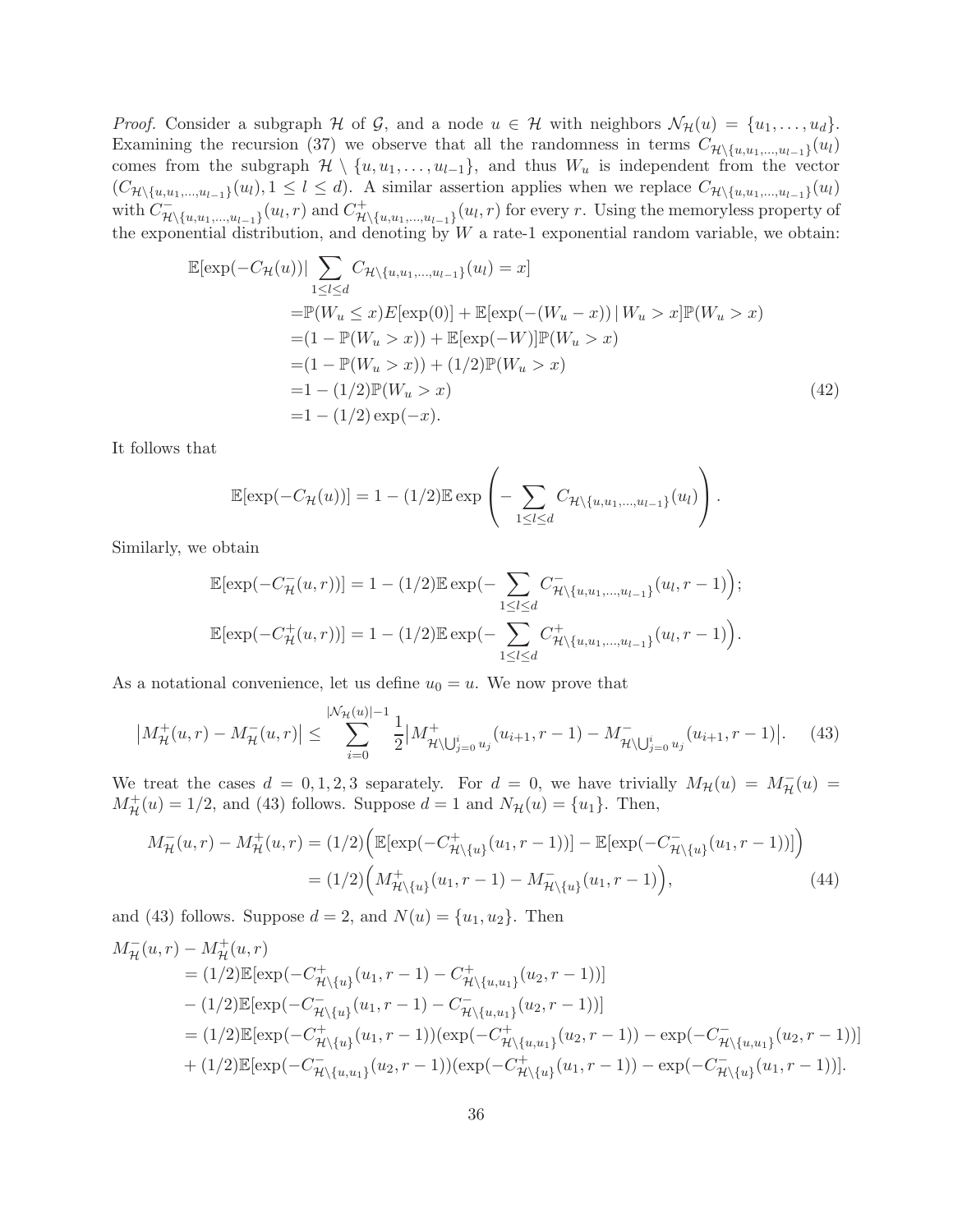Using the non-negativity of  $C^-$ ,  $C^+$  and applying Lemma 7 we obtain for odd r

$$
0 \leq M_{\mathcal{H}}^{+}(u,r) - M_{\mathcal{H}}^{-}(u,r) \leq (1/2) \mathbb{E}[\exp(-C_{\mathcal{H}\backslash\{u,u_{1}\}}^{-}(u_{2},r-1)) - \exp(-C_{\mathcal{H}\backslash\{u,u_{1}\}}^{+}(u_{2},r-1))]
$$
  
+ (1/2) \mathbb{E}[\exp(-C\_{\mathcal{H}\backslash\{u\}}^{-}(u\_{1},r-1)) - \exp(-C\_{\mathcal{H}\backslash\{u\}}^{+}(u\_{1},r-1))],  
= (1/2) (M\_{\mathcal{H}\backslash\{u,u\_{1}\}}^{-}(u\_{2},r-1) - M\_{\mathcal{H}\backslash\{u,u\_{1}\}}^{+}(u\_{2},r-1))  
+ (1/2) (M\_{\mathcal{H}\backslash\{u\}}^{-}(u\_{1},r-1) - M\_{\mathcal{H}\backslash\{u\}}^{+}(u\_{1},r-1)), \qquad (45)

and for even r

$$
0 \leq M_{\mathcal{H}}^{-}(u,r) - M_{\mathcal{H}}^{+}(u,r) \leq (1/2) \left( M_{\mathcal{H} \setminus \{u, u_{1}\}}^{+}(u_{2},r-1) - M_{\mathcal{H} \setminus \{u, u_{1}\}}^{-}(u_{2},r-1) \right) + (1/2) \left( M_{\mathcal{H} \setminus \{u\}}^{+}(u_{1},r-1) \right) - M_{\mathcal{H} \setminus \{u\}}^{-}(u_{1},r-1) \right), \tag{46}
$$

and again  $(43)$  follows. Performing a nearly identical argument for the case  $d = 3$ , and combining with the above, completes the proof of  $(43)$ . It then follows from a straightforward conditioning argument that

$$
\mathbb{E}\bigg[\big|M_{\mathcal{H}(\epsilon)}^+(u,r) - M_{\mathcal{H}(\epsilon)}^-(u,r)\big|\bigg| u \in \mathcal{G}(\epsilon)\bigg]
$$

is at most

$$
\sum_{i=0}^{|\mathcal{N}_{\mathcal{H}}(u)|-1} \frac{1}{2} (1 - \frac{\epsilon^2}{16}) \mathbb{E} \left[ |M_{\mathcal{H}(\epsilon) \setminus \bigcup_{j=0}^i u_j}^+(u_{i+1}, r-1) - M_{\mathcal{H}(\epsilon) \setminus \bigcup_{j=0}^i u_j}^-(u_{i+1}, r-1) | u_{i+1} \in \mathcal{G}(\epsilon) \right], \tag{47}
$$

with all expectations taken w.r.t. the random deletion of nodes. Note that the r.h.s. of (47) is the sum of  $|\mathcal{N}_{\mathcal{H}}(u)|$  terms, with each term of the form

$$
\frac{1}{2}(1-\frac{\epsilon^2}{16})\mathbb{E}\bigg[\big|M^+_{\mathcal{H}'(\epsilon)}(u',r-1) - M^-_{\mathcal{H}'(\epsilon)}(u',r-1)\big|\bigg|u' \in \mathcal{G}(\epsilon)\bigg],
$$

where u' is a node of degree at most 2 in  $\mathcal{H}'$ , and the event  $\{u' \in \mathcal{G}(\epsilon)\}\$ is independent of the random deletion of all nodes belonging to  $\mathcal{H}'(\epsilon)$ , other than u' itself. Thus we may apply the same argument to each summand on the r.h.s. of  $(47)$ , and repeat inductively r times (i.e. to the summands appearing in the bounds for those summands, etc.) to conclude that

$$
\mathbb{E}\bigg[\big|M_{\mathcal{H}(\epsilon)}^+(u,r) - M_{\mathcal{H}(\epsilon)}^-(u,r)\big|\bigg|u \in \mathcal{G}(\epsilon)\bigg] \leq 3/2\big(1 - \frac{\epsilon^2}{16}\big)^r.
$$

Summarizing, for every r

$$
0 \le \mathbb{E}[\exp(-C_{\mathcal{G}(\epsilon)}^{-}(u, 2r)) - \exp(-C_{\mathcal{G}(\epsilon)}^{+}(u, 2r))] \le 3/2(1 - \epsilon^2/16)^{2r},
$$

where the relevant expectation is taken w.r.t. both the random weights and the random deletion of nodes. Recalling (42) we have

$$
\mathbb{E}[\exp(-C_{\mathcal{G}(\epsilon)}(u))] = 1 - (1/2)\mathbb{P}(W > \sum_{1 \leq l \leq d} C_{\mathcal{G}(\epsilon) \setminus \{u, u_1, \dots, u_{l-1}\}}(u_l)) = 1 - (1/2)\mathbb{P}(C_{\mathcal{G}(\epsilon)}(u) > 0).
$$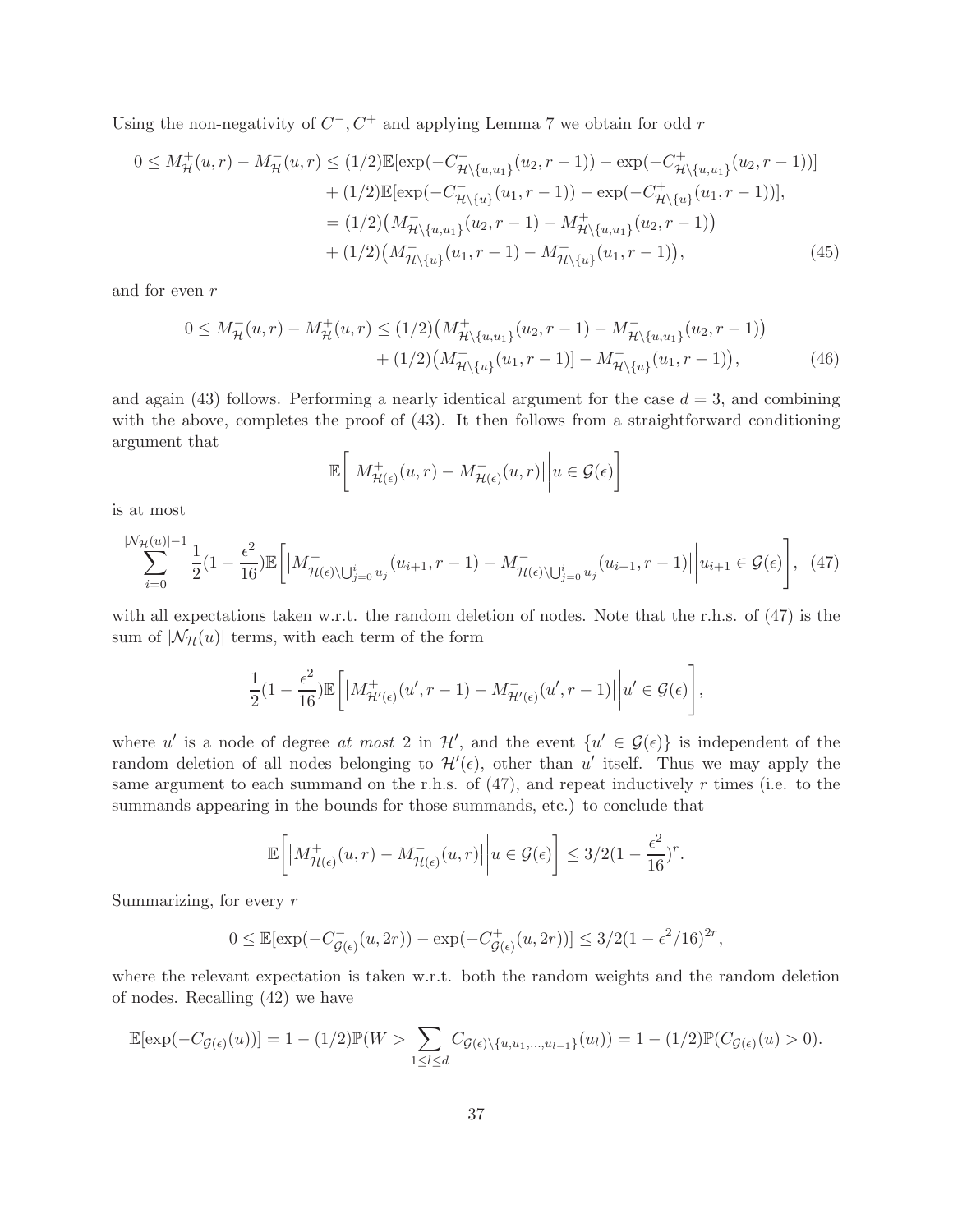Similar expressions are valid for  $C_{\mathcal{G}(\epsilon)}^-(u,r)$ ,  $C_{\mathcal{G}(\epsilon)}^+(u,r)$ . We obtain

$$
0 \leq \mathbb{P}(C_{\mathcal{G}(\epsilon)}^-(u, 2r) = 0) - \mathbb{P}(C_{\mathcal{G}(\epsilon)}^+(u, 2r) = 0) \leq 3(1 - \epsilon^2/16)^{2r}.
$$

Again applying Lemma 7, we obtain

$$
\mathbb{P}(C_{\mathcal{G}(\epsilon)}(u) = 0, C_{\mathcal{G}(\epsilon)}^+(u, 2r) > 0) \le \mathbb{P}(C_{\mathcal{G}(\epsilon)}^-(u, 2r) = 0, C_{\mathcal{G}(\epsilon)}^+(u, 2r) > 0) \le 3(1 - \epsilon^2/16)^{2r},
$$

and

$$
\mathbb{P}(C_{\mathcal{G}(\epsilon)}(u) > 0, C_{\mathcal{G}(\epsilon)}^-(u, 2r) = 0) \le \mathbb{P}(C_{\mathcal{G}(\epsilon)}^-(u, 2r) = 0, C_{\mathcal{G}(\epsilon)}^+(u, 2r) > 0) \le 3(1 - \epsilon^2/16)^{2r}
$$

This completes the proof of the proposition.

### 7.2.2 Concentration argument

We can now complete the proof of Theorem 3. We need to bound  $|W(I^*) - W(I^*_\epsilon)|$  and  $W(I^*_\epsilon \setminus \mathcal{I}(r, \epsilon))$ and show that both quantities are small.

Let  $\Delta V_{\epsilon}$  be the set of nodes in G which are not in  $\mathcal{G}(\epsilon)$ . Trivially,  $|W(I^*) - W(I_{\epsilon}^*)| \leq W(\Delta V_{\epsilon})$ . We have  $\mathbb{E}[\Delta V_{\epsilon}] = \epsilon^2/16n$ , and since the nodes were deleted irrespectively of their weights,  $\mathbb{E}[W(\Delta V_{\epsilon})] = \epsilon^2/16n.$ 

To analyze  $W(I_{\epsilon}^* \setminus \mathcal{I}(r, \epsilon))$ , observe that by the second part of Proposition 8, for every node  $u, \mathbb{P}(u \in I_{\epsilon}^* \setminus \mathcal{I}(r, \epsilon)) \leq 3(1 - \epsilon^2/16)^r \stackrel{\Delta}{=} \delta_1$ . Thus  $\mathbb{E}|I_{\epsilon}^* \setminus \mathcal{I}(r, \epsilon)| \leq \delta_1 n$ . In order to obtain a bound on  $W(I_{\epsilon}^* \setminus \mathcal{I}(r, \epsilon))$  we derive a crude bound on the largest weight of a subset with cardinality  $\delta_1 n$ . Fix a constant C and consider the set  $V_C$  of all nodes in  $\mathcal{G}(\epsilon)$  with weight greater than C. We have  $\mathbb{E}[W(V_C)] \leq (C + E[W - C|W > C]) \exp(-C)n = (C + 1) \exp(-C)n$ . The remaining nodes have weight at most C. Therefore,

$$
\mathbb{E}[W(I_{\epsilon}^* \setminus \mathcal{I}(r, \epsilon))] \leq \mathbb{E}[W\Big(\big((I_{\epsilon}^* \setminus \mathcal{I}(r, \epsilon)) \cap V_C^c\big) \cup V_C\Big)] \leq C \mathbb{E}[|I_{\epsilon}^* \setminus \mathcal{I}(r, \epsilon)|] + \mathbb{E}[W(V_C)]
$$
  

$$
\leq C\delta_1 n + (C+1)\exp(-C)n.
$$

We conclude that

$$
\mathbb{E}[|W(I^*) - W(\mathcal{I}(r, \epsilon))|] \le \epsilon^2/16n + C\delta_1 n + (C+1)\exp(-C)n.
$$
 (48)

Now we obtain a lower bound on  $W(I^*)$ . Consider the standard greedy algorithm for generating an independent set: take an arbitrary node, remove its neighbors, and repeat. It is well known and simple to see that this algorithm produces an independent set with cardinality at least  $n/4$ , since the largest degree is at most 3. Since the algorithm ignores the weights, then also the expected weight of this set is at least  $n/4$ . The variance of that weight is upper bounded by n. By Chebyshev's inequality

$$
\mathbb{P}(W(I^*) < n/8) \le \frac{n}{(n/4 - n/8)^2} = 64/n.
$$

$$
\Box
$$

.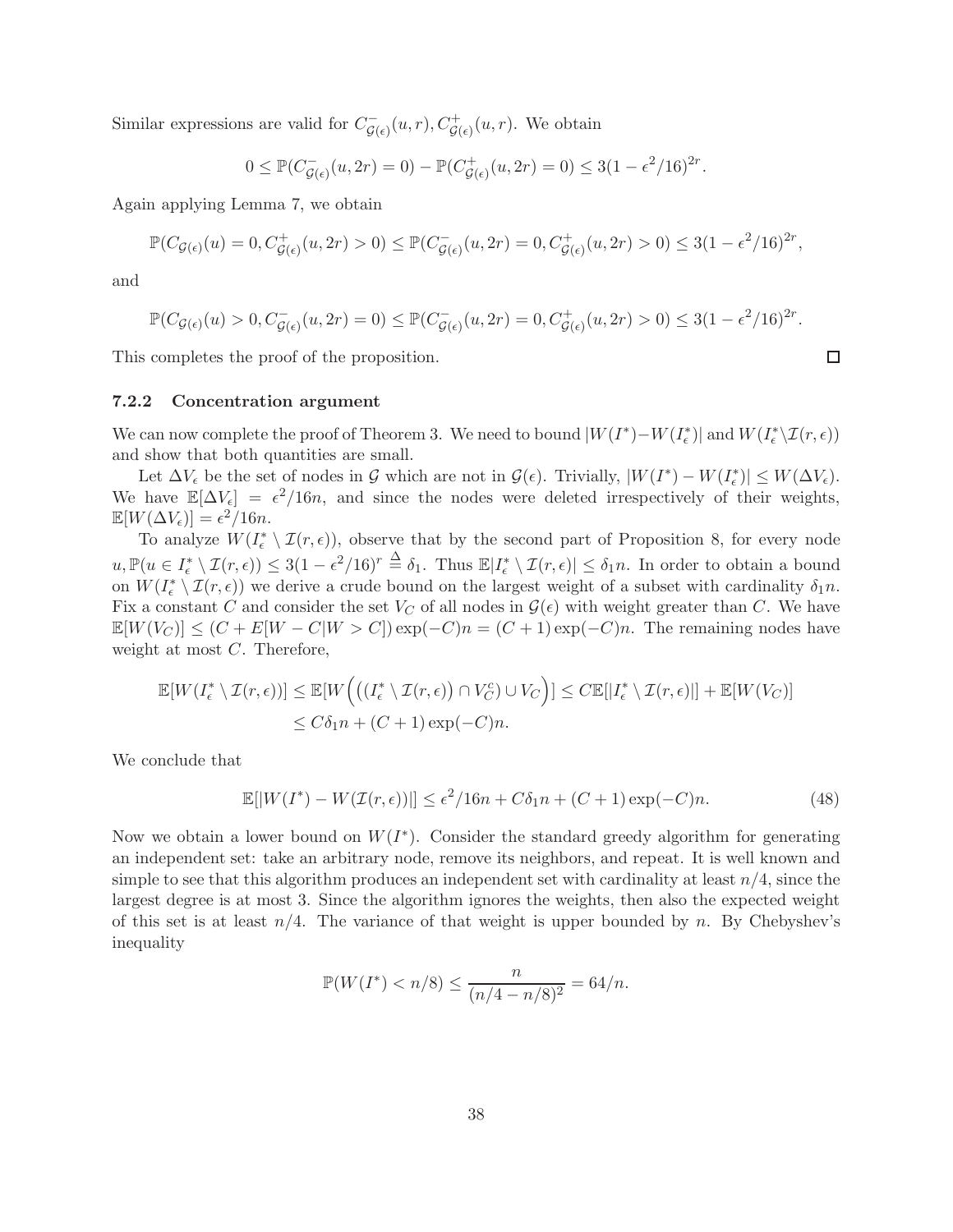We now summarize the results.

$$
\mathbb{P}\left(\frac{W(\mathcal{I}(r,\epsilon))}{W(I^*)} \le 1-\epsilon\right) \le \mathbb{P}\left(\frac{W(\mathcal{I}(r,\epsilon))}{W(I^*)} \le 1-\epsilon, W(I^*) \ge n/8\right) + \mathbb{P}(W(I^*) < n/8)
$$
  
\n
$$
\le \mathbb{P}\left(\frac{|W(I^*) - W(\mathcal{I}(r,\epsilon))|}{W(I^*)} \ge \epsilon, W(I^*) \ge n/8\right) + 64/n
$$
  
\n
$$
\le \mathbb{P}\left(\frac{|W(I^*) - W(\mathcal{I}(r,\epsilon))|}{n/8} \ge \epsilon\right) + 64/n
$$
  
\n
$$
\le \frac{\epsilon^2/16 + 3C(1-\epsilon^2/16)^r + (C+1)\exp(-C)}{\epsilon/8} + 64/n,
$$

where we have used Markov's inequality in the last step and  $\delta_1 = 3(1 - \epsilon^2/16)^r$ . Thus it suffices to arrange C so that the first ratio is at most  $2\epsilon/3$  and assuming, without loss of generality, that  $n \geq 192/\epsilon$ , we will obtain that the sum is at most  $\epsilon$ . It is a simple exercise to show that by taking  $r = O(\log(1/\epsilon)/\epsilon^2)$  and  $C = O(\log(1/\epsilon))$ , we obtain the desired result. This completes the proof of Theorem 3.  $\Box$ 

### 7.3 Generalization to higher degrees. Proof of Theorem 4.

In this section we present the proof of Theorem 4. The mixture of  $\Delta$  exponential distributions with rates  $\alpha_j, 1 \leq j \leq \Delta$  and equal weights  $1/\Delta$  can be viewed as first randomly generating a rate  $\alpha$  with the probability law  $\mathbb{P}(\alpha = \alpha_i) = 1/\Delta$ , and then randomly generating an exponentially distributed random variable with rate  $\alpha_i$ .

For every subgraph H of G, node u in H and  $j = 1, ..., \Delta$ , define  $M_{\mathcal{H}}^j(u) = \mathbb{E}[\exp(-\alpha_j C_{\mathcal{H}}(u))],$  $M_{\mathcal{H}}^{-,j}(u,r) = \mathbb{E}[\exp(-\alpha_j C_{\mathcal{H}}^{-}(u,r))]$  and  $M_{\mathcal{H}}^{+,j}(u,r) = \mathbb{E}[\exp(-\alpha_j C_{\mathcal{H}}^{+}(u,r))]$ , where  $C_{\mathcal{H}}(u), C_{\mathcal{H}}^{+}(u,r)$ and  $C_{\mathcal{H}}^-(u,r)$  are defined as in Section 7.1.

**Lemma 9.** *Fix any subgraph*  $H$ *, node*  $u \in H$  *with*  $N_H(u) = \{u_1, \ldots, u_d\}$ *. Then* 

$$
\mathbb{E}[\exp(-\alpha_j C_{\mathcal{H}}(u))] = 1 - \frac{1}{\Delta} \sum_{1 \le k \le m} \frac{\alpha_j}{\alpha_j + \alpha_k} \mathbb{E}[\exp(-\sum_{1 \le l \le d} \alpha_k C_{\mathcal{H}\backslash\{u, u_1, \dots, u_{l-1}\}}(u_l))];
$$
  

$$
\mathbb{E}[\exp(-\alpha_j C_{\mathcal{H}}^+(u, r))] = 1 - \frac{1}{\Delta} \sum_{1 \le k \le m} \frac{\alpha_j}{\alpha_j + \alpha_k} \mathbb{E}[\exp(-\sum_{1 \le l \le d} \alpha_k C_{\mathcal{H}\backslash\{u, u_1, \dots, u_{l-1}\}}^+(u_l, r-1))];
$$
  

$$
\mathbb{E}[\exp(-\alpha_j C_{\mathcal{H}}^-(u, r))] = 1 - \frac{1}{\Delta} \sum_{1 \le k \le m} \frac{\alpha_j}{\alpha_j + \alpha_k} \mathbb{E}[\exp(-\sum_{1 \le l \le d} \alpha_k C_{\mathcal{H}\backslash\{u, u_1, \dots, u_{l-1}\}}^-(u_l, r-1))].
$$

*Proof.* Let  $\alpha(u)$  be the random rate associated with node u. Namely,  $\mathbb{P}(\alpha(u) = \alpha_i) = 1/\Delta$ . We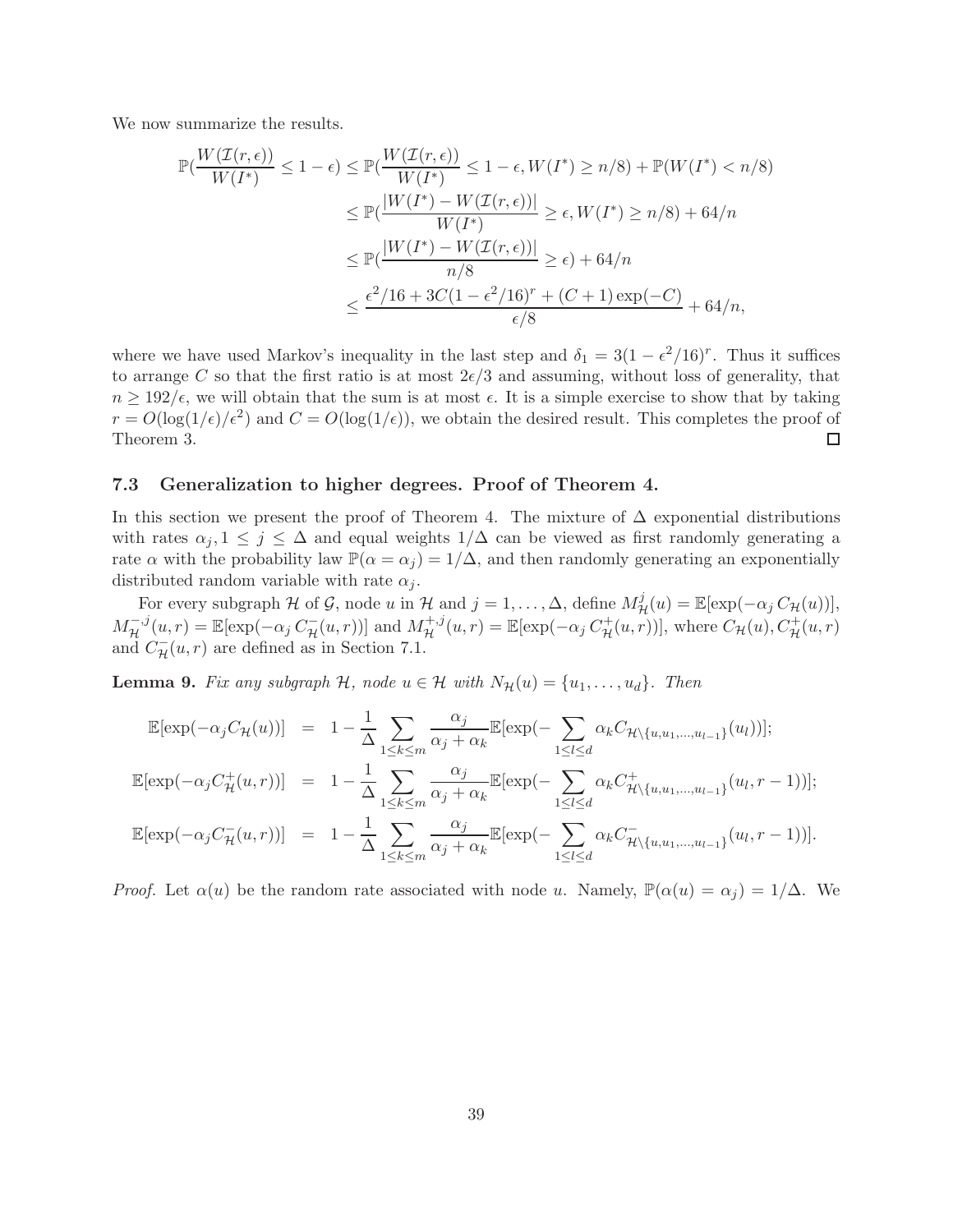condition on the event  $\sum_{1 \leq l \leq d} C_{\mathcal{H} \setminus \{u, u_1, \dots, u_{l-1}\}}(u_l) = x$ . As  $C_{\mathcal{H}}(u) = \max(0, W_u - x)$ , we obtain:

$$
\mathbb{E}[-\alpha_j C_{\mathcal{H}}(u)|x] = \frac{1}{\Delta} \sum_{k} \mathbb{E}[-\alpha_j C_{\mathcal{H}}(u)|x, \alpha(u) = \alpha_k]
$$
  
\n
$$
= \frac{1}{\Delta} \sum_{k} \left( \mathbb{P}(W_u \le x | \alpha(u) = \alpha_k) + \mathbb{P}(W_u > x | \alpha(u) = \alpha_k) \mathbb{E}[\exp(-\alpha_j (W_u - x)) | W_u > x, \alpha(u) = \alpha_k] \right)
$$
  
\n
$$
= \frac{1}{\Delta} \sum_{k} \left( 1 - \exp(-\alpha_k x) + \exp(-\alpha_k x) \frac{\alpha_k}{\alpha_j + \alpha_k} \right)
$$
  
\n
$$
= 1 - \frac{1}{\Delta} \sum_{k} \frac{\alpha_j}{\alpha_j + \alpha_k} \exp(-\alpha_k x).
$$

Thus,

$$
\mathbb{E}[-\alpha_j C_{\mathcal{H}}(u)] = 1 - \frac{1}{\Delta} \sum_k \frac{\alpha_j}{\alpha_j + \alpha_k} \mathbb{E}[\exp(-\sum_{1 \leq l \leq d} \alpha_k C_{\mathcal{H} \setminus \{u, u_1, \dots, u_{l-1}\}}(u_l))].
$$

The other equalities follow identically.

$$
\Box
$$

By taking differences, we obtain

$$
M_{\mathcal{H}}^{-,j}(u,r) - M_{\mathcal{H}}^{+,j}(u,r)
$$
  
=  $\frac{1}{\Delta} \sum_{k} \frac{\alpha_j}{\alpha_j + \alpha_k} \left( \mathbb{E}[\prod_{1 \le l \le d} \exp(-\alpha_k C_{\mathcal{H}\backslash\{u, u_1, \dots, u_{l-1}\}}^+(u_l, r-1))] - \mathbb{E}[\prod_{1 \le l \le d} \exp(-\alpha_k C_{\mathcal{H}\backslash\{u, u_1, \dots, u_{l-1}\}}^-(u_l, r-1))] \right).$ 

We now use the identity

$$
\prod_{1 \leq l \leq r} x_l - \prod_{1 \leq l \leq r} y_l = \sum_{1 \leq l \leq r} (x_l - y_l) \prod_{1 \leq k \leq l-1} x_k \prod_{l+1 \leq k \leq r} y_k,
$$

which further implies that

$$
\Big|\prod_{1\leq l\leq r}x_l-\prod_{1\leq l\leq r}y_l\Big|\leq \sum_{1\leq l\leq r}|x_l-y_l|,
$$

when  $\max_l |x_l|, |y_l| < 1$ . By applying this inequality with  $x_l = \exp(-\alpha_k C_H^+)$  $\pi^+_{\mathcal{H}\setminus\{u,u_1,...,u_{l-1}\}}(u_l,r-1))$ and  $y_l = \exp(-\alpha_k C_{\mathcal{H}\backslash\{u,u_1,\dots,u_{l-1}\}}^{-1}(u_l, r-1))$ , we obtain

$$
|M_{\mathcal{H}}^{-,j}(u,r) - M_{\mathcal{H}}^{+,j}(u,r)|
$$
  
\n
$$
\leq \frac{1}{\Delta} \sum_{1 \leq k \leq m} \frac{\alpha_j}{\alpha_j + \alpha_k} \sum_{1 \leq l \leq d} |M_{\mathcal{H}}^{-,k}_{\{\{u,u_1,\dots,u_{l-1}\}}}(u_l,r-1) - M_{\mathcal{H}}^{+,k}_{\{\{u,u_1,\dots,u_{l-1}\}}}(u_l,r-1)|.
$$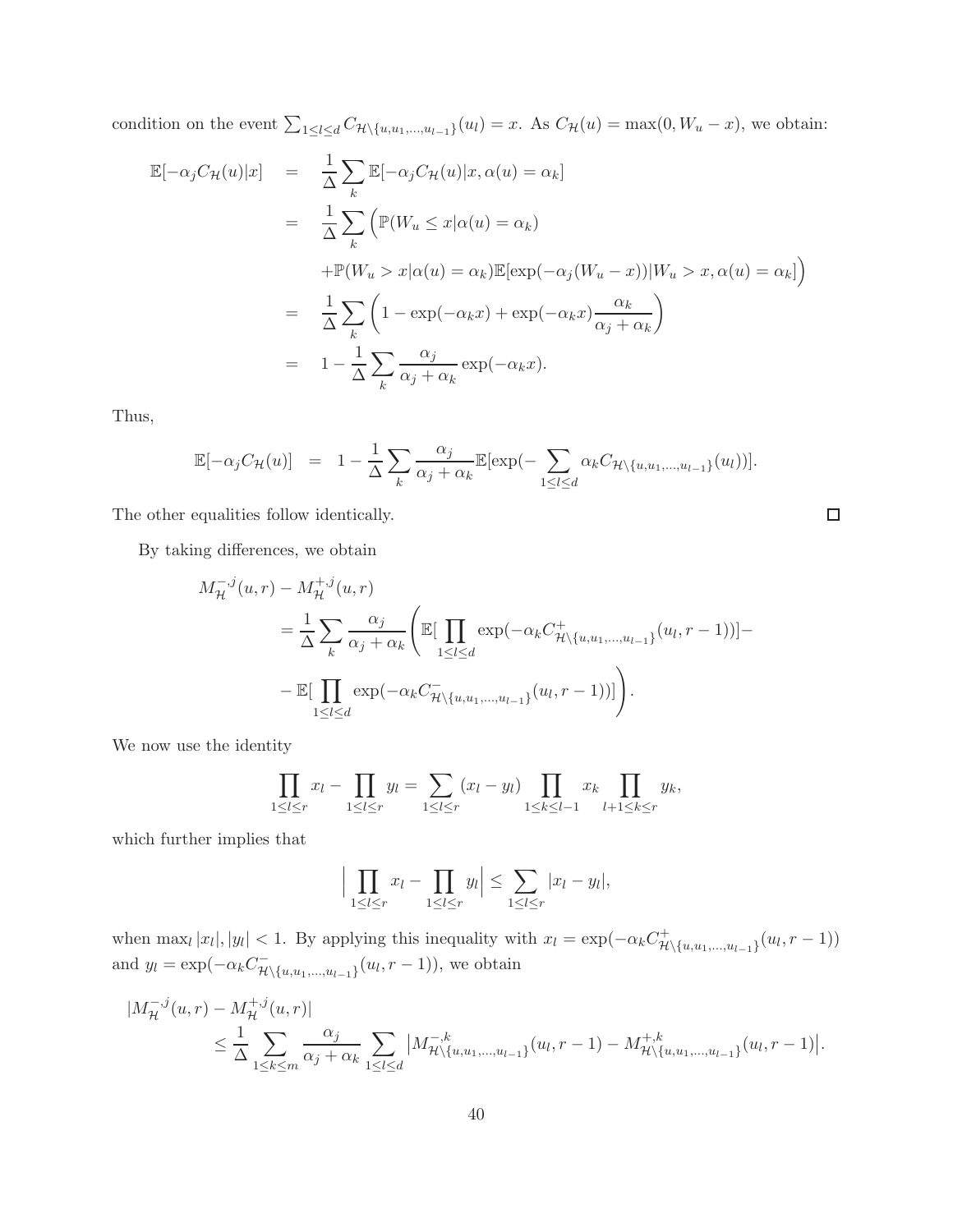This implies

$$
|M_{\mathcal{H}}^{-,j}(u,r) - M_{\mathcal{H}}^{+,j}(u,r)|
$$
\n
$$
\leq \frac{d}{\Delta} \sum_{1 \leq k \leq m} \frac{\alpha_j}{\alpha_j + \alpha_k} \max_{1 \leq l \leq d} |M_{\mathcal{H}\backslash\{u, u_1, \dots, u_{l-1}\}}^{-,k}(u_l, r-1) - M_{\mathcal{H}\backslash\{u, u_1, \dots, u_{l-1}\}}^{-,k}(u_l, r-1)|.
$$
\n(49)

For any  $t \geq 0$  and j, define  $e_{r,j}$  as follows

$$
e_{r,j} = \sup_{\mathcal{H} \subset \mathcal{G}, u \in \mathcal{H}} |M_{\mathcal{H}}^{-,j}(u, r) - M_{\mathcal{H}}^{+,j}(u, r)|.
$$
 (51)

By taking maximum on the right and left hand side successively, Inequality (49) implies

$$
e_{r,j} \le \frac{d}{\Delta} \sum_{1 \le k \le m} \frac{\alpha_j}{\alpha_j + \alpha_k} e_{r-1,k}.
$$

For any  $t \geq 0$ , let  $e_r$  denote the vector  $(e_{r,1},\ldots,e_{r,m})$ . Let M denote the matrix such that for all  $(j, k), M_{j,k} = \frac{d}{\Delta}$  $\alpha_j$  $\frac{\alpha_j}{\alpha_j+\alpha_k}$ . We finally obtain

$$
\mathbf{e_r} \leq M\mathbf{e_{r-1}}.
$$

Therefore, if  $M^r$  converges to zero exponentially fast in each coordinate, then  $e_r$  converges exponentially fast to 0. Following the same steps as the proof of Theorem 3, this will imply that for each node, the error of a decision made in  $\mathcal{I}(r, 0)$  is exponentially small in r. Note that  $\frac{d}{\Delta} \leq 1$ . Recall that  $\alpha_j = \rho^j$ . Therefore, for each j, k, we have  $M_{j,k} \leq \frac{\rho^j}{\rho^j + 1}$  $\frac{\rho^{\nu}}{\rho^j+\rho^k}$ . Define  $M_{\Delta}$  to be a  $\Delta \times \Delta$ matrix defined by  $M_{j,j} = 1/2, M_{j,k} = 1, j > k$  and  $M_{j,k} = (1/\rho)^{k-j}, k > j$ , for all  $1 \le j, k \le \Delta$ . Since  $M \leq M_{\Delta}$ , it suffices to show that  $M_{\Delta}^r$  converges to zero exponentially fast. Proof of Theorem 4 will thus be completed with the proof of the following lemma.

**Lemma 10.** *Under the condition*  $\rho > 25$ *, there exists*  $\delta = \delta(\rho) < 1$  *such that the absolute value of every entry of*  $M_{\Delta}^{r}$  *is at most*  $\delta^{r}(\rho)$ *.* 

*Proof.* Let  $\epsilon = 1/\rho$ . Since elements of M are non-negative, it suffices to exhibit a strictly positive vector  $x = x(\rho)$  and  $0 < \theta = \theta(\rho) < 1$  such that  $M'x \le \theta x$ , where M' is the transpose of M. Let x be the vector defined by  $x_k = \epsilon^{k/2}, 1 \le k \le \Delta$ . We show that for any j,

$$
(M'x)_j \le (1/2 + 2\frac{\sqrt{\epsilon}}{1 - \sqrt{\epsilon}})x_j.
$$

Indeed, it is easy to verify that when  $\rho > 25$  (i.e.  $\epsilon < 1/25$ ), one has  $(1/2 + 2\frac{\sqrt{\epsilon}}{1-\epsilon})$  $\frac{\sqrt{\epsilon}}{1-\sqrt{\epsilon}}$  > (1, and thus the above completes the proof. Now, fix  $1 \leq j \leq \Delta$ . Then,

$$
(M'x)_j = \sum_{1 \le k \le j-1} M_{k,j} x_k + 1/2x_j + \sum_{j+1 \le k \le \Delta} M_{k,j} x_k
$$
  
= 
$$
\sum_{1 \le k \le j-1} \epsilon^{j-k} \epsilon^{k/2} + 1/2 \epsilon^{j/2} + \sum_{j+1 \le k \le \Delta} \epsilon^{k/2}.
$$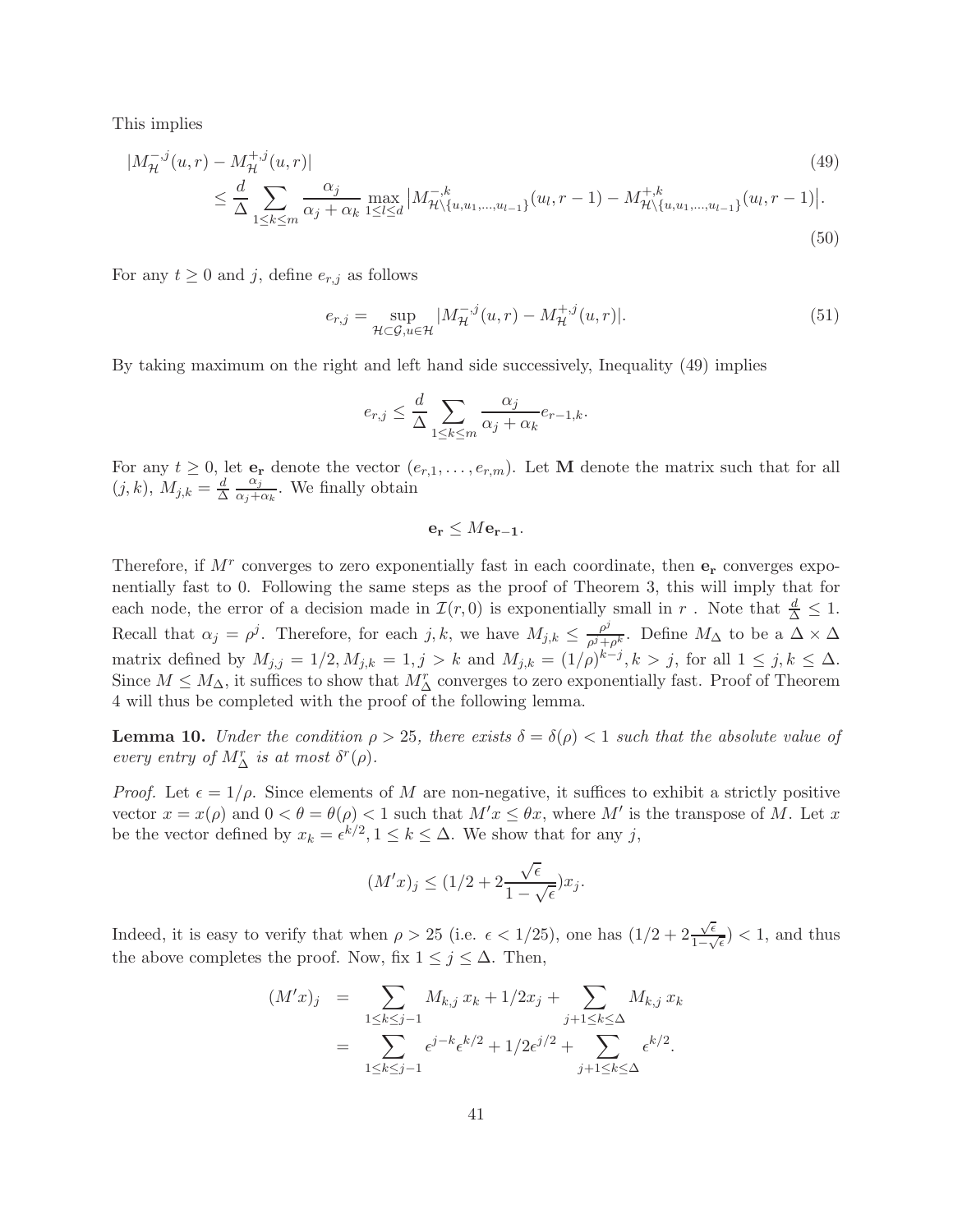Since  $x_j = e^{j/2}$ , we have

$$
\frac{(Mx)_j}{x_j} \leq \sum_{1 \leq k \leq j-1} \epsilon^{(j-k)/2} + 1/2 + \sum_{j+1 \leq k \leq \Delta} \epsilon^{(k-j)/2}
$$
  
=  $1/2 + \sum_{1 \leq k \leq j-1} \epsilon^{k/2} + \sum_{1 \leq k \leq \Delta - j} \epsilon^{k/2} \leq 1/2 + \frac{2\epsilon^{1/2}}{1 - \epsilon^{1/2}}.$ 

This completes the proof of the lemma the theorem.

### 7.4 Hardness result and proof of Theorem 5

We first comment on why our proofs of Theorems 3 and 4 establish that there exists an EPTAS for computing the deterministic quantity  $\mathbb{E}[W(I^*)]$ , the expected weight of the MWIS in the graph G considered. It follows from Inequality (48), with  $r = O(\log(1/\epsilon)/\epsilon^2)$  and  $C = O(\log(1/\epsilon))$ , that it suffices to establish the existence of an EPTAS for computing  $\mathbb{E}\big[W_uI(C_{G(\epsilon)}^-(u,2r)>0\big)\big]$  for any fixed constant r and any given node u in the graph G. But since  $\Delta_{\mathcal{G}} \leq 3$ , it follows from the definition and locality of the CE algorithm, and the fact that there are only a finite (depending on  $r$ ) number of graphs of maximum degree 3 and diameter at most  $2r$ , that the computation of  $\mathbb{E}[W_u I(C^-_{\mathcal{G}(\epsilon)}(u, 2r) > 0)]$  can be reduced to the computation of an integral which depends only on r (and not  $|V|$ ). The existence of an EPTAS for computing  $\mathbb{E}[W(I^*)]$  then follows from the fact that such an integral can be approximated to any desired precision in time which itself depends only on r.

We now show a partial converse to the above, by completing the proof of Theorem 5. Given a graph G with degree bounded by  $\Delta$ , let I<sup>M</sup> denote (any) maximum cardinality independent set, and let I ∗ denote the unique maximum weight independent set corresponding to i.i.d. weights with a parameter 1 exponential distribution. We make use of the following result due to Trevisan [Tre01b].

**Theorem 9.** There exist  $\Delta_0$  and  $c^*$  such that for all  $\Delta \geq \Delta_0$  the problem of approximating the *largest independent set in graphs with degree at most*  $\Delta$  *to within a factor*  $\rho = \Delta/2^{c^* \sqrt{\log \Delta}}$  *is NP-complete.*

Our main technical result is the following proposition. It states that the ratio of the expected weight of a maximum weight independent set to the cardinality of a maximum independent set grows as the logarithm of the maximum degree of the graph.

**Proposition 9.** Suppose  $\Delta \geq 2$ . For every graph G with maximum degree  $\Delta$  and n large enough, *we have:*

$$
1 \leq \frac{\mathbb{E}[W(I^*)]}{|I^M|} \leq 10\log \Delta.
$$

This in combination with Theorem 9 leads to the desired result.

*Proof.* Let  $W(1) < W(2) < \cdots < W(n)$  be the ordered weights associated with our graph G.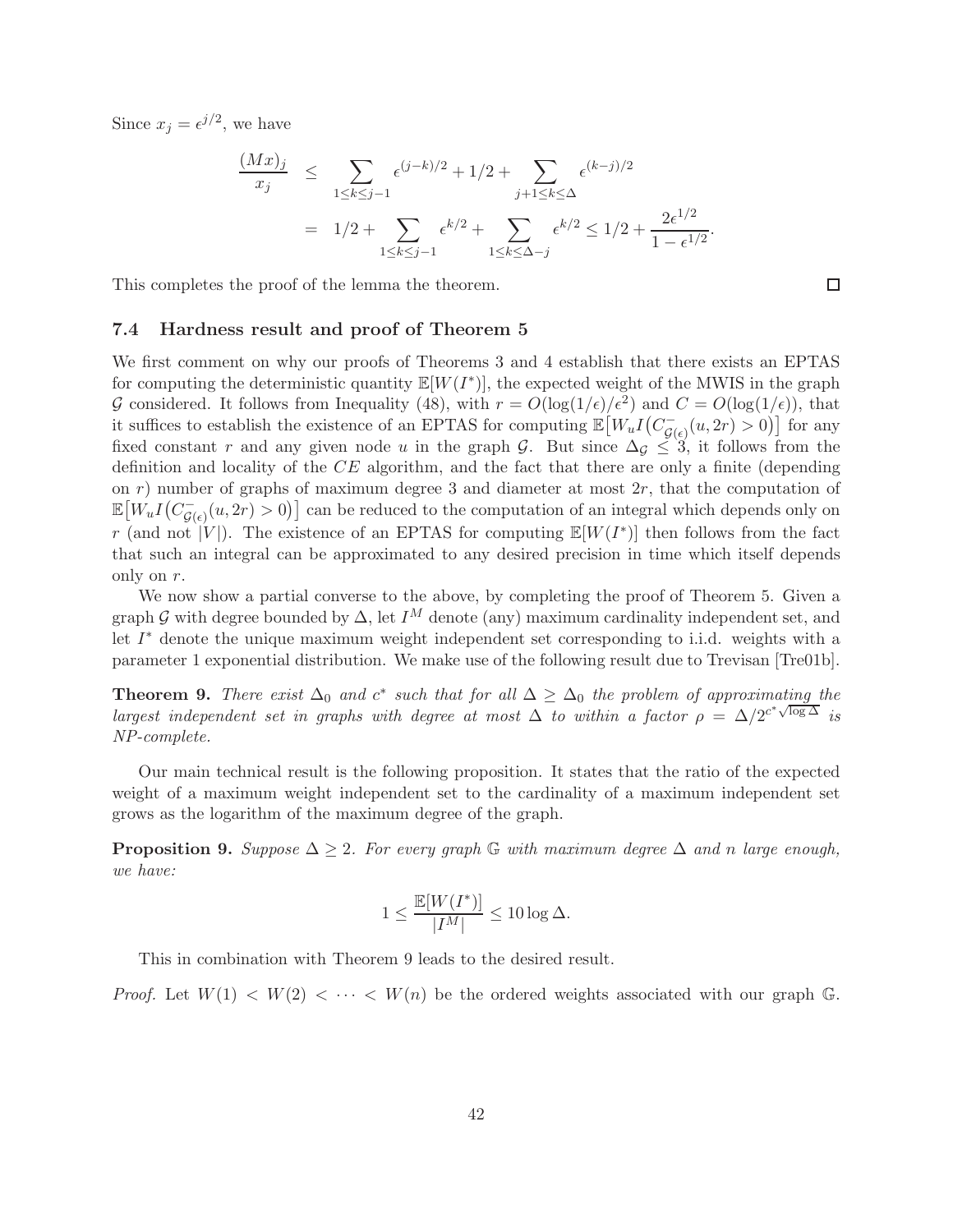Observe that

$$
\mathbb{E}[W(I^*)] = \mathbb{E}[\sum_{v \in I^*} W_v]
$$
  
\n
$$
\leq \mathbb{E}[\sum_{n-|I^*|+1}^{n} W(i)]
$$
  
\n
$$
\leq \mathbb{E}[\sum_{n-|I^M|+1}^{n} W(i)].
$$

The exponential distribution implies  $\mathbb{E}[W(j)] = H(n) - H(n-j)$ , where  $H(k)$  is the harmonic sum  $\sum_{1 \leq i \leq k} 1/i$ . Thus

$$
\sum_{j=n-|I^M|+1}^{n} \mathbb{E}[W(j)] = \sum_{n-|I^M|+1 \le j \le n} (H(n) - H(n-j))
$$

$$
= |I^M|H(n) - \sum_{j \le |I^M| - 1} H(j).
$$

We use the bound  $\log(k) \le H(k) - \gamma \le \log(k) + 1$ , where  $\gamma \approx .57$  is Euler's constant. Then

$$
\sum_{j=n-|I^M|+1}^{n} \mathbb{E}[W(j)]
$$

$$
\leq |I^M|(H(n) - \gamma) + \log(|I^M|) + 2 - \sum_{1 \leq j \leq |I^M|} \log(j)
$$
  
\n
$$
\leq |I^M|(H(n) - \gamma) + \log(|I^M|) + 2 - \int_1^{|I^M|} \log(t)dt
$$
  
\n
$$
\leq |I^M| \log(n) + |I^M| + \log(|I^M|) + 2 - |I^M| \log(|I^M|) + |I^M|
$$
  
\n
$$
\leq (|I^M| + 1)(\log \frac{n}{|I^M|} + 2 + \log(|I^M|)/|I^M|)
$$
  
\n
$$
\leq |I^M| (\log(\Delta + 1) + 3) + (\log(\Delta + 1) + 3),
$$

where the bound  $|I^M| \ge n/(\Delta+1)$  (obtained by using the greedy algorithm, see Subsection 7.2.2) is used. Again using the bound  $|I^M| \ge n/(\Delta+1)$ , we find that  $\frac{E[W(I^*)]}{|I^M|} \le \log(\Delta+1) + 3 + o(1)$ . Since  $\mathbb{E}[W(I^*)] \geq \mathbb{E}[W(I^M)] = |I^M|$ , it follows that for all sufficiently large  $n, 1 \leq \frac{\mathbb{E}[W(I^*)]}{|I^M|}$  $\overline{|I^M|} \geq$  $\log(\Delta + 1) + 4$ . The proposition follows since for all  $\Delta \geq 2$  we have  $\log(\Delta + 1) + 4 \leq 10 \log \Delta$ .

## 8 Conclusion

We considered an optimization model which encompasses many models from a variety of literatures including graphical models, combinatorial optimization, economics, and statistical physics.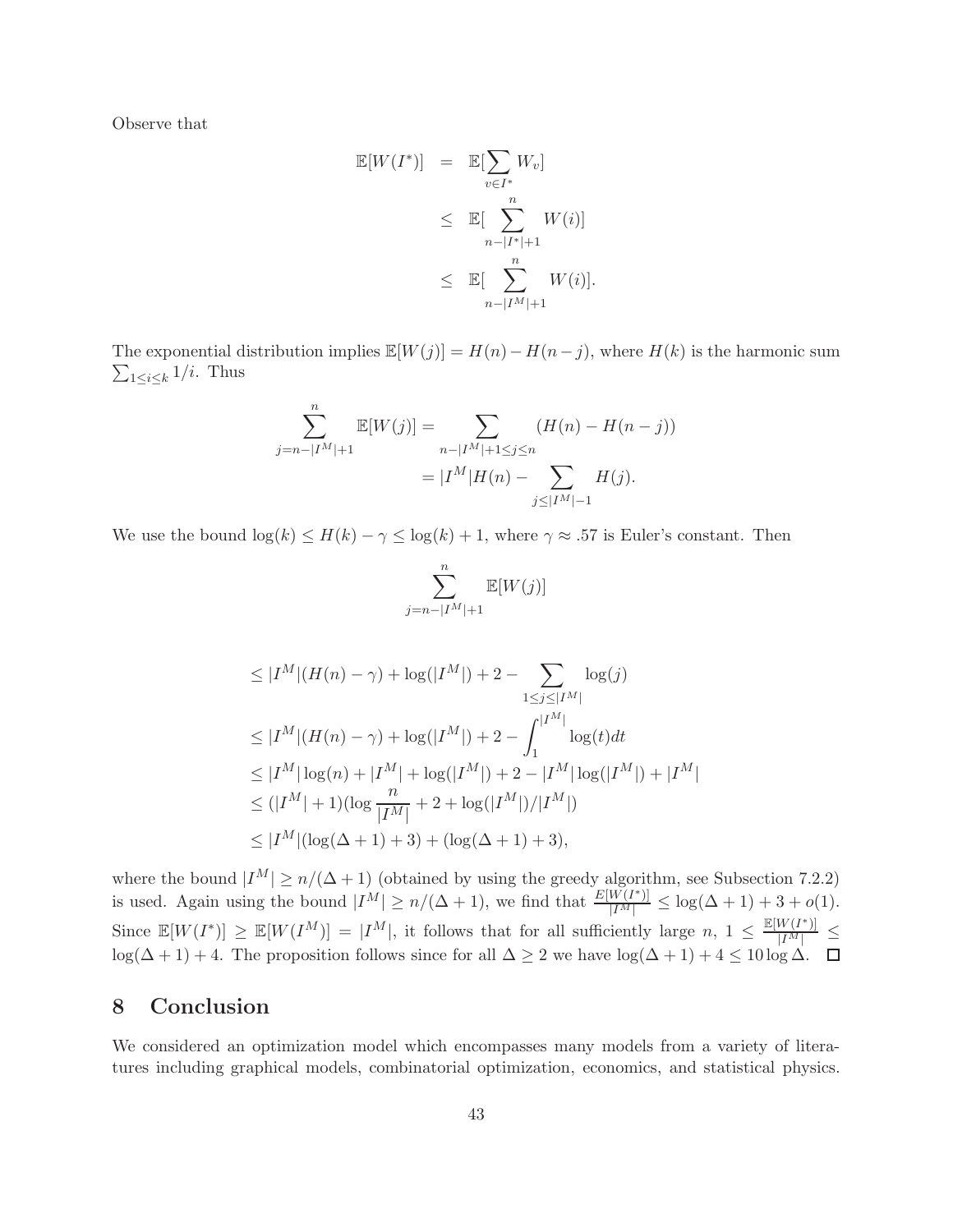In our model, cooperating agents within a networked structure choose decisions from a finite set of actions and seek to collectively optimize a global welfare objective function, which can be additively decomposed on the nodes and edges of the network. The main goal is to answer whether it's possible to find near-optimal solutions efficiently, and if possible using distributed algorithms relying only on local information. Despite the apparent NP-hardness of such a problem even in the approximation setting, we find that in a framework where reward functions are random, this goal is often achievable. Specifically, we have constructed a general purpose algorithm Cavity Expansion, which relies on local information only, and is thus distributed. We have established that under the so-called correlation decay property, our algorithm finds a near-optimal solution with high probability. We have identified a variety of models which exhibit the correlation decay property and we have proposed general purpose techniques, such as the coupling technique, which we used to prove the correlation decay property.

Our results highlight interesting connections between the fields of complexity of algorithms for combinatorial optimization problems and statistical physics, specifically the cavity method and the notion of long-range independence. For example, in the special case of the MWIS problem we showed that the problem admits a PTAS, provided by the CE algorithm, for certain node weight distributions, even though the maximum cardinality version of the same problem is known to be in-approximable, unless P=NP.

It would be interesting to see what weight distributions are amenable to the approach proposed in this paper. For example, one could consider the case of Bernoulli weights and see whether the correlation decay property breaks down precisely when the approximation becomes NP-hard. Furthermore, it would be interesting to see if the random weights assumptions for general decision networks can be substituted with deterministic weights which have some random like properties, in a fashion similar to the study of pseudo-random graphs. This would move our approach even closer to the worst-case combinatorial optimization setting.

The practicality of our algorithm is yet another question for future research. In a somewhat related context of solving counting problem, the power of our cavity expansion algorithm was demonstrated by estimating the exponent of monomer-dimer configurations on a lattice graph [GK09], where the proposed algorithm was used to improve state of the art estimates by several orders of magnitude. The practicality of this algorithm in the present context of optimization problems is yet to be explored.

The framework studied here can be further extended in several additional ways. First, we can consider a network of agents who, instead of cooperating, behave selfishly. Using ideas similar to those presented in this paper, we believe it is possible to identify settings where using a distributed procedure representing communication between the agents, one can find (in polynomial time) a Nash equilibrium of the underlying system. Second, one can consider a dynamical setting where agents take repeated actions that affect both their reward and their future state. This class of models, known as factored Markov Decision Processes, has a very large number of applications (supply chain, communication networks, and many others), but optimality bounds have been identified only in very restricted settings. Again, concepts such as correlation decay may be useful in approaching these problems and identifying new settings where the solution can be found in polynomial time, in spite of the curse of dimensionality typically exhibited by these models.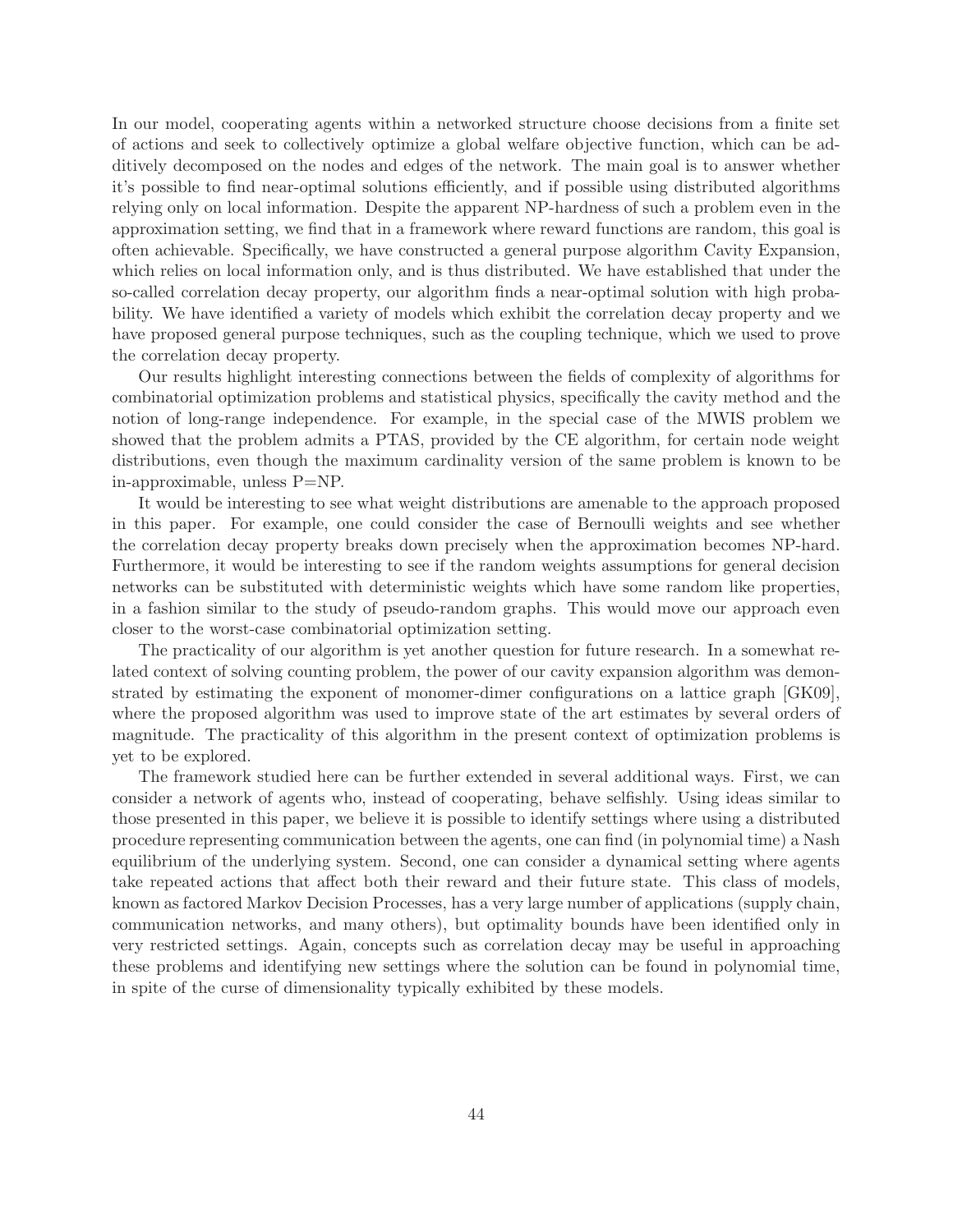### Acknowledgements

The authors thank Dirk Oliver Theis for pointing out an error in an earlier version of this manuscript.

## References

- [Ald92] D. Aldous, *Asymptotics in the random assignment problem*, Probability Theory and Related Fields 93 (1992), no. 4, 507–534.
- [Ald01] , *The* ζ(2) *limit in the random assignment problem*, Random Structures and Algorithms 18 (2001), 381–418.
- [AS03] D. Aldous and J. M. Steele, *The objective method: Probabilistic combinatorial optimization and local weak convergence*, Discrete Combinatorial Probability, H. Kesten Ed., Springer-Verlag, 2003.
- [BBCZ08] M. Bayati, C. Borgs, J. Chayes, and R. Zecchina, *On the exactness of the cavity method for weighted b-matchings on arbitrary graphs and its relation to linear programs*, Journal of Statistical Mechanics: Theory and Experiment 6001 (2008), 1–10.
- [BG08] A. Bandyopadhyay and D. Gamarnik, *Counting without sampling. Asymptotics of the log-partition function for certain statistical physics models*, Random Structures and Algorithms 33 (2008), 452–479.
- [BGK+07] M. Bayati, D. Gamarnik, D. Katz, C. Nair, and P. Tetali, *Simple deterministic approximation algorithms for counting matchings*, Proc. of the 39th annual ACM Symposium on Theory of computing, 2007, pp. 122–127.
- [BK99] P. Berman and M. Karpinski, *On some tighter inapproximability results*, Lecture notes in computer science ed., Springer Berlin / Heidelberg, 1999.
- [BSS08] M. Bayati, D. Shah, and M. Sharma, *Max-Product for Maximum Weight Matching: Convergence, Correctness, and LP Duality*, IEEE Transactions on Information Theory 54 (2008), 1241–1251.
- [Che08] M. Chertkov, *Exactness of belief propagation for some graphical models with loops*, Journal of Statistical Mechanics: Theory and Experiment (2008), P10016–P10028.
- [Dud99] R.M. Dudley, *Uniform central limit theorems*, Cambridge university press, 1999.
- [FW01] W. Freeman and Y. Weiss, *Correctness of belief propagation in gaussian graphical models of arbitrary topology*, Neural Computation 13 (2001), 2173–2200.
- [GG09] D. Gamarnik and D.A. Goldberg, *Randomized greedy algorithms for independent sets and matchings in regular graphs: Exact results and finite girth corrections*, Combinatorics, Probability and Computing 19 (2009), 1–25.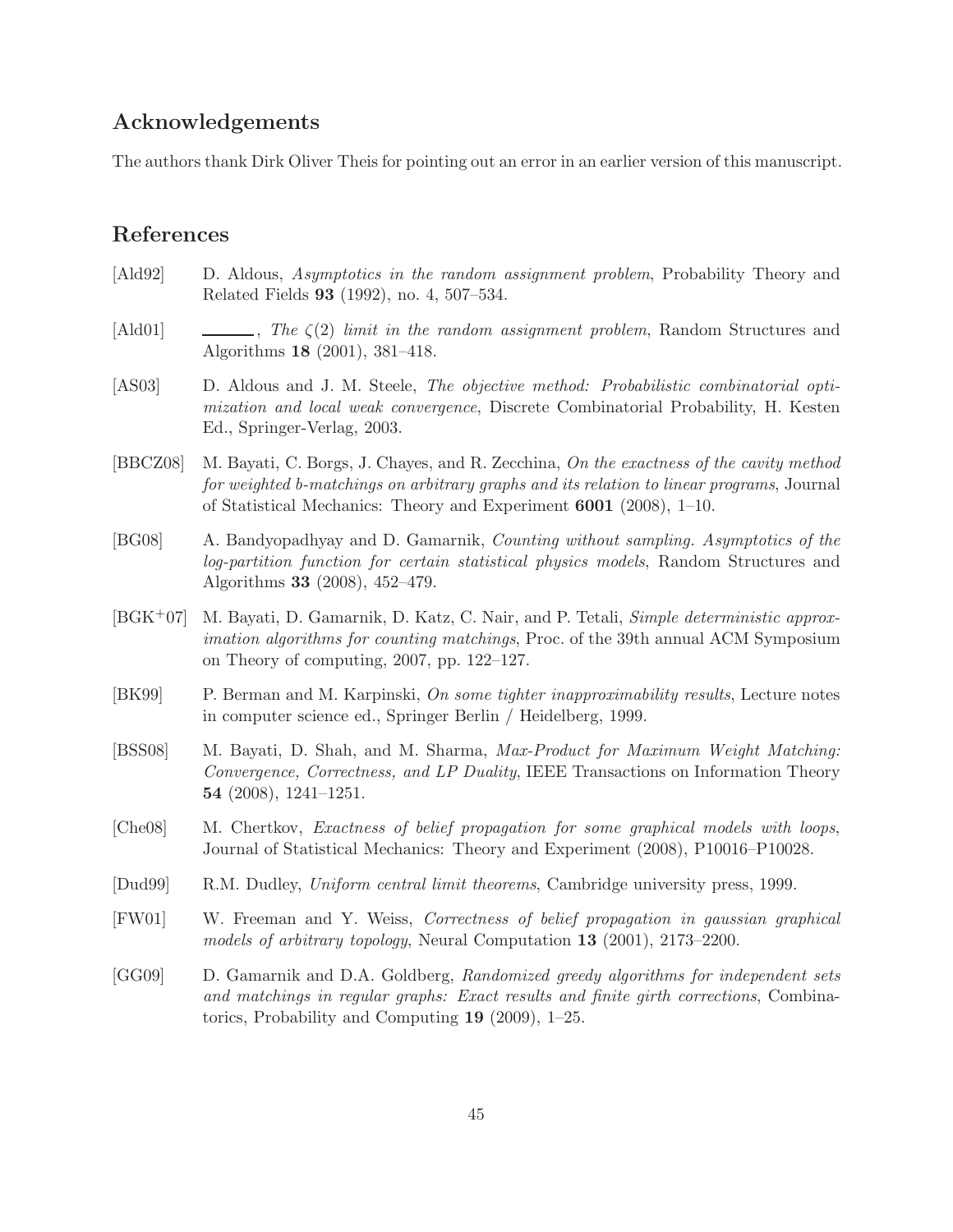- [GK07] D. Gamarnik and D. Katz, *Correlation decay and deterministic FPTAS for counting list-colorings of a graph*, Proc. of the 18th annual ACM-SIAM Symposium On Discrete Algorithms, 2007, pp. 1245–1254.
- [GK09] , *Sequential cavity method for computing free energy and surface pressure*, Journal of Statistical Physics 137 (2009), 205–232.
- [GK10] , *A deterministic approximation algorithm for computing a permanent of a 0,1 matrix*, Journal of Computer and System Sciences 76 (2010), 879883.
- [GNS06] D. Gamarnik, T. Nowicki, and G. Swirscsz, *Maximum weight independent sets and matchings in sparse random graphs. Exact results using the local weak convergence method*, Random Structures and Algorithms 28 (2006), 76–106.
- [GSW10] D. Gamarnik, D. Shah, and Y. Wei, *Belief propagation for min-cost network flow: Convergence & correctness*, Proceedings of 21-st ACM-SIAM Symposium on Discrete Algorithms (SODA), 2010.
- [Has96] J. Hastad, *Clique is hard to approximate within n*, Proceedings of the 37th Annual Symposium on Foundations of Computer Science, 1996, pp. 627–636.
- [Hoc97] D. Hochbaum, *Approximation algorithms for NP-hard problems*, WS Publishing Company, Boston, MA, 1997.
- [HW05] A. Hartmann and M. Weigt, *Phase transitions in combinatorial optimization problems: basics, algorithms and statistical mechanics*, Vch Verlagsgesellschaft Mbh, 2005.
- [JMW06] J. Johnson, D. Malioutov, and A. Willsky, *Walk-Sum Interpretation and Analysis of Gaussian Belief Propagation*, Advances in Neural Information Processing Systems 18 (2006), 579–586.
- [Jor04] M. Jordan, *Graphical models*, Statistical Science (Special Issue on Bayesian Statistics) 19 (2004), 140–155.
- [JS07] K. Jung and D. Shah, *Inference in Binary Pair-wise Markov Random Fields through Self-Avoiding Walks*, Proceedings of Allerton Conference on Computation, Communication and Control, 2007, p. 8.
- [Lau96] S.L. Lauritzen, *Graphical models*, Oxford University Press, USA, 1996.
- [Mar55] J. Marschak, *Elements for a theory of teams*, Management Science 1 (1955), no. 2, 127–137.
- [MM08] M. Mezard and A. Montanari, *Information, physics and computation*, Oxford: Oxford University Press, 2008.
- [MP03] M. Mézard and G. Parisi, *The Cavity Method at Zero Temperature*, Journal of Statistical Physics 111 (2003), no. 1, 1–34.
- [MPV87] M. Mezard, G. Parisi, and M. A. Virasoro, *Spin-glass theory and beyond,* vol 9 of *Lecture Notes in Physics*, World Scientific, Singapore, 1987.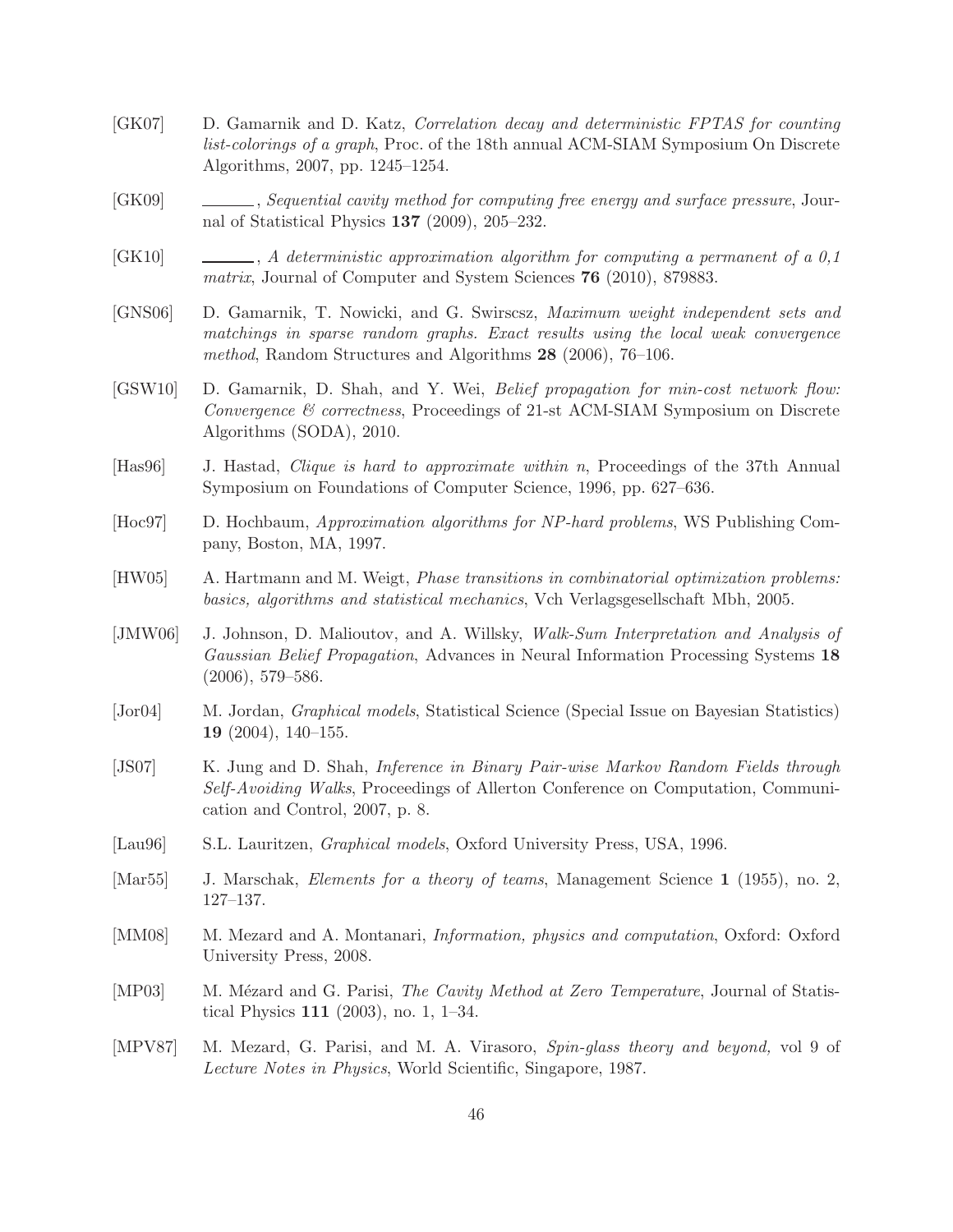- [MR72] J. Marschak and R. Radner, *Economic theory of teams*, Yale Univ. Press, 1972.
- [MR07] C. Moallemi and B. Van Roy, *Convergence of the min-sum algorithm for convex optimization*, Arxiv preprint arXiv:0705.4253 (2007).
- [MR09] C. C. Moallemi and B. Van Roy, *Convergence of the min-sum message passing algorithm for quadratic optimization*, IEEE Transactions on Information Theory 55 (2009), 2413 – 2423.
- [PS88] J. Pearl and G. Shafer, *Probabilistic reasoning in intelligent systems: networks of plausible inference*, JSTOR, 1988.
- [Rad62] R. Radner, *Team decision problems*, The Annals of Mathematical Statistics 33 (1962), no. 3, 857–881.
- [RBMM04] O. Rivoire, G. Biroli, O. C. Martin, and M. Mezard, *Glass models on Bethe lattices*, Eur. Phys. J. B 37 (2004), 55–78.
- [RR01] P. Rusmevichientong and B. Van Roy, *An analysis of belief propagation on the turbo decoding graph with Gaussian densities*, IEEE Transactions on Information Theory 47 (2001), no. 2, 745–765.
- [RR03] , *Decentralized decision-making in a large team with local information*, Games and Economic Behavior 43 (2003), no. 2, 266–295.
- [San07] S. Sanghavi, *Equivalence of LP Relaxation and Max-Product for Weighted Matching in General Graphs*, Information Theory Workshop, 2007, pp. 242–247.
- [SSW07] S. Sanghavi, D. Shah, and A. Willsky., *Message-passing for max-weight independent set*, Advances in Neural Information Processing Systems, MIT Press, 2007.
- [Tal10] M. Talagrand, *Mean field models for spin glasses: Volume I: Basic examples*, Springer, 2010.
- [TJ02] S. Tatikonda and M. Jordan, *Loopy belief propagation and Gibbs measures*, Proceedings of the 2002 Annual Conference on Uncertainty in Artificial Intelligence, vol. 18, 2002, pp. 493–500.
- [Tre01a] L. Trevisan, *Non-approximability results for optimization problems on bounded degree instances*, ACM Symposium on Theory of Computing, 2001.
- [Tre01b] , *Non-approximability results for optimization problems on bounded degree instances*, Proceedings of the thirty-third annual ACM symposium on Theory of computing, 2001, pp. 453–461.
- [Wei06] D. Weitz, *Counting independent sets up to the tree threshold*, Proc. 38th Ann. Symposium on the Theory of Computing, 2006.
- [WJ08] M. Wainwright and M. Jordan, *Graphical models, exponential families, and variational inference.*, Foundations and Trends in Machine Learning 1 (2008), 1–305.